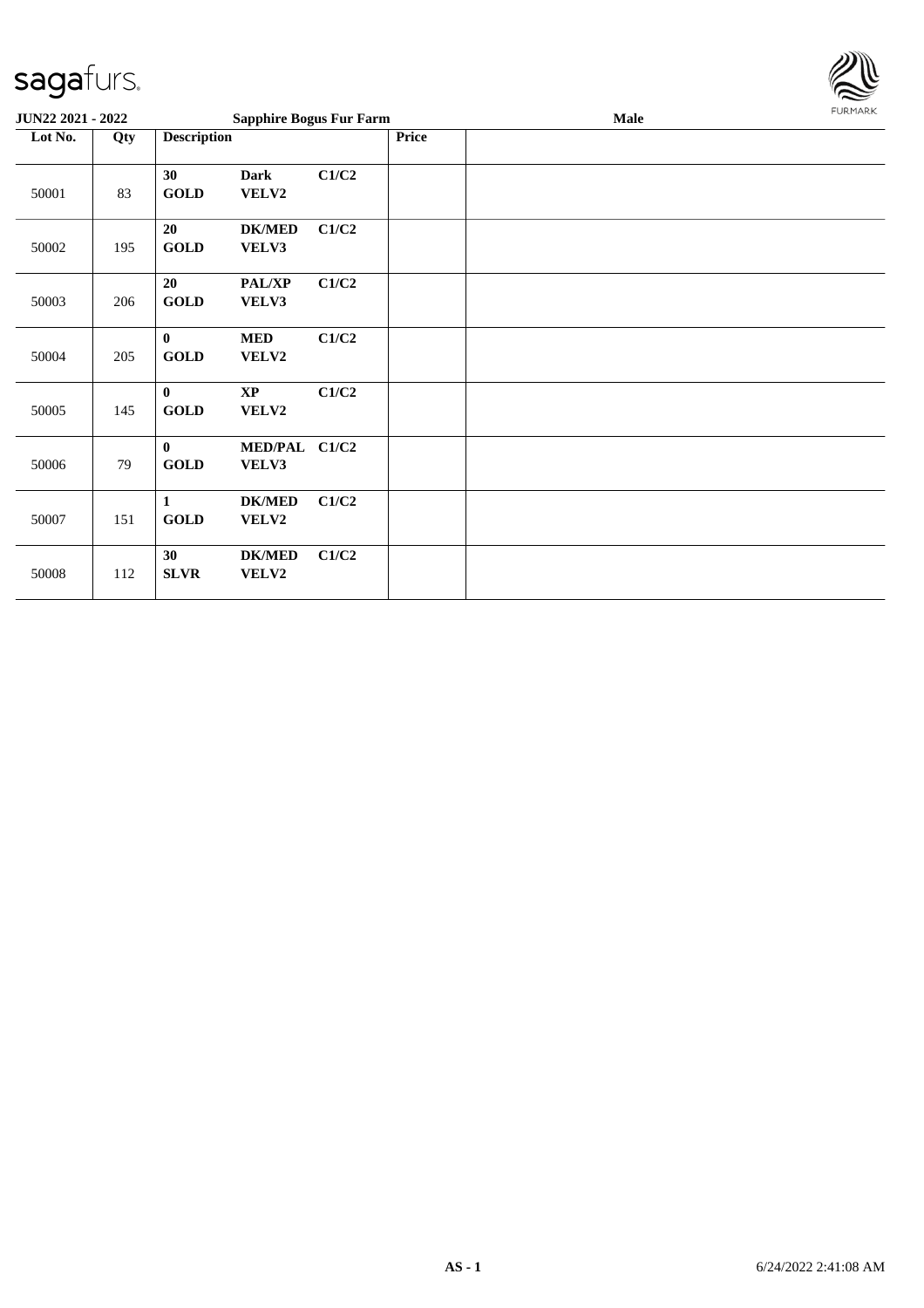

| <b>JUN22 2021 - 2022</b>             |                    |                              | <b>Sapphire Bogus Fur Farm</b>               |                      |                                   | Male | <b>LOKINKV</b> |
|--------------------------------------|--------------------|------------------------------|----------------------------------------------|----------------------|-----------------------------------|------|----------------|
| Lot No.                              | Qty                | <b>Description</b>           |                                              |                      | Price                             |      |                |
| 50021                                | 96                 | 30<br><b>SLVR</b>            | PAL/XP<br>VELV2                              | C1/C2                |                                   |      |                |
| 50022                                | 152                | $20\,$<br><b>SLVR</b>        | PAL/XP<br>VELV2                              | C1/C2                |                                   |      |                |
| 50023                                | 207                | $\pmb{0}$<br><b>SLVR</b>     | MED/PAL C1/C2<br>VELV2                       |                      |                                   |      |                |
|                                      |                    |                              | <b>Sapphire Deep North</b>                   |                      |                                   | Male |                |
| 50025                                | 112                | 20<br><b>VSLA</b>            | $\mathbf{X}\mathbf{D}/\mathbf{D}\mathbf{K}$  | C1/C2                |                                   |      |                |
| 50026                                | 82                 | 20<br><b>VSLA</b>            | MED/PAL C1/C2                                |                      |                                   |      |                |
|                                      |                    |                              | Sapphire Bogus Fur Farm                      |                      |                                   | Male |                |
| 50028                                | 194                | 30<br><b>VSLA</b>            | <b>DK/MED</b><br>VELV2                       | C1/C2                |                                   |      |                |
| 50029                                | 126                | 30<br><b>VSLA</b>            | <b>DK/MED</b><br>VELV2                       | C1/C2<br><b>OPEN</b> |                                   |      |                |
| * * * * * * * *<br>* 50030<br>$\ast$ | * * * * * *<br>245 | <b>20</b><br><b>VSLA</b>     | <b>DK/MED</b><br>VELV2                       | C1/C2                |                                   |      |                |
| $\ast$<br>* 50031<br>* * * * * * * * | 41<br>* * * * * *  |                              | 286 Skins                                    |                      | $\ast$<br>$\ast$<br>* * * * * * * |      |                |
| 50032                                | 137                | 20<br><b>VSLA</b>            | <b>DK/MED</b><br>VELV2                       | C1/C2<br><b>OPEN</b> |                                   |      |                |
| 50033                                | 130                | 20<br><b>VSLA</b>            | PAL/XP<br>VELV2                              | C1/C2<br><b>OPEN</b> |                                   |      |                |
| 50034                                | 217                | $\mathbf{0}$<br><b>VSLA</b>  | $\bold{X}\bold{D}/\bold{D}\bold{K}$<br>VELV2 | C1/C2                |                                   |      |                |
| 50035                                | 281                | $\mathbf{0}$<br><b>VSLA</b>  | MED/PAL C1/C2<br>VELV2                       |                      |                                   |      |                |
| 50036                                | 104                | $\mathbf{1}$<br>${\bf VSLA}$ | <b>DK/MED</b><br>VELV2                       | C1/C2                |                                   |      |                |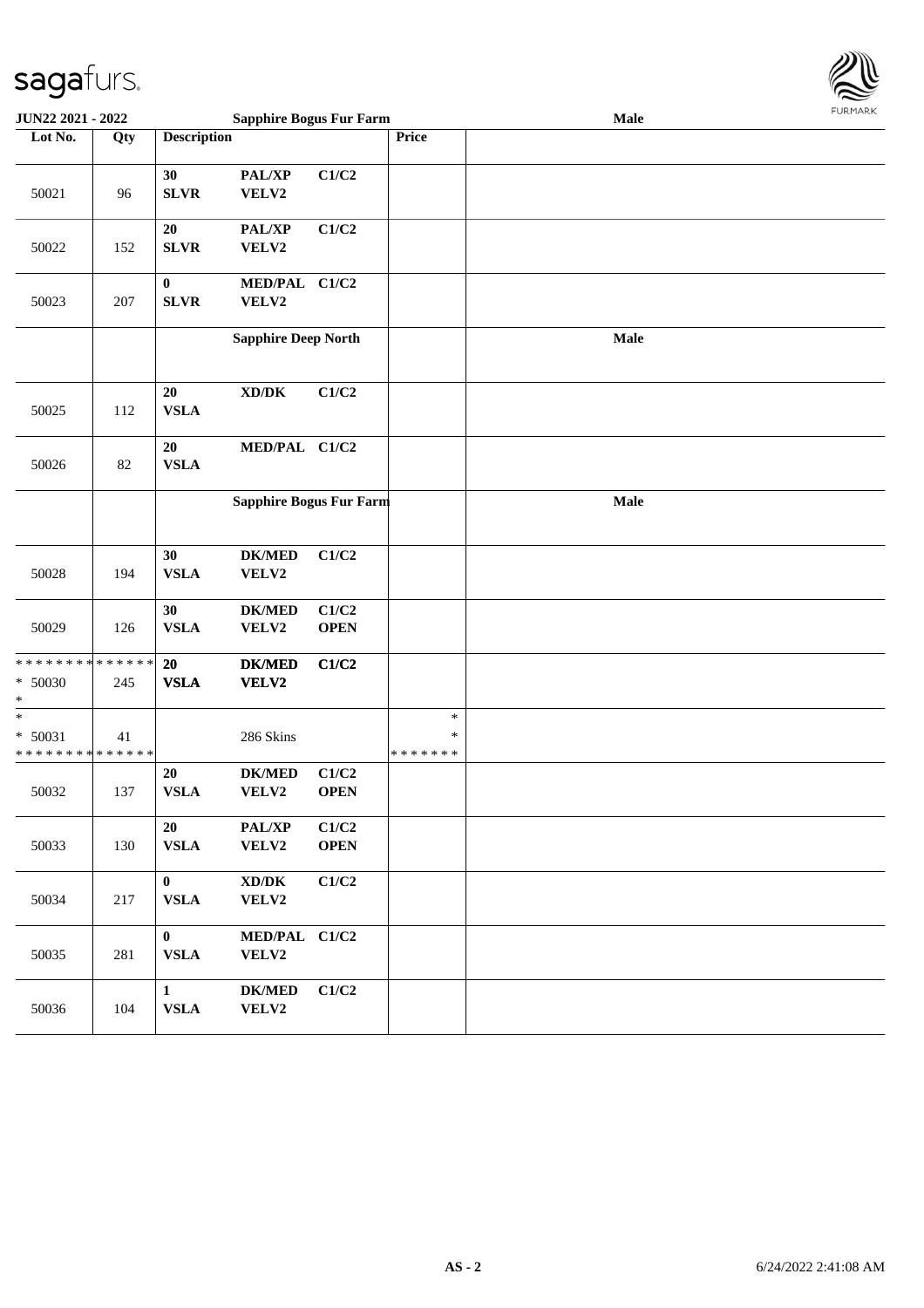

| JUN22 2021 - 2022                                    |     |                               | <b>Sapphire Deep North</b> |       |                              | FURMARK |  |
|------------------------------------------------------|-----|-------------------------------|----------------------------|-------|------------------------------|---------|--|
| Lot No.                                              | Qty | <b>Description</b>            |                            |       | <b>Price</b>                 |         |  |
| 60001                                                | 139 | $\mathbf{1}$<br><b>GOLD</b>   | <b>DK/MED</b>              | C2/C3 |                              |         |  |
| 60002                                                | 202 | $\mathbf{1}$<br><b>GOLD</b>   | <b>PAL/XP</b>              | C2/C3 |                              |         |  |
| * * * * * * * * * * * * * * *<br>$* 60003$<br>$\ast$ | 465 | $\overline{2}$<br><b>GOLD</b> | <b>DK/MED</b>              | C2/C3 |                              |         |  |
| $*$<br>$* 60004$<br>* * * * * * * * * * * * * *      | 157 |                               | 622 Skins                  |       | $\ast$<br>∗<br>* * * * * * * |         |  |
| $* 60005$<br>$\ast$                                  | 465 | <b>GOLD</b>                   | PAL/XP                     | C2/C3 |                              |         |  |
| $\ast$<br>$* 60006$<br>* * * * * * * * * * * * * *   | 160 |                               | 625 Skins                  |       | $\ast$<br>$\ast$<br>*******  |         |  |
| 60007                                                | 136 | 3 <sup>1</sup><br><b>GOLD</b> | XD/DK                      | C2/C3 |                              |         |  |
| 60008                                                | 229 | $\mathbf{3}$<br><b>GOLD</b>   | MED/PAL C2/C3              |       |                              |         |  |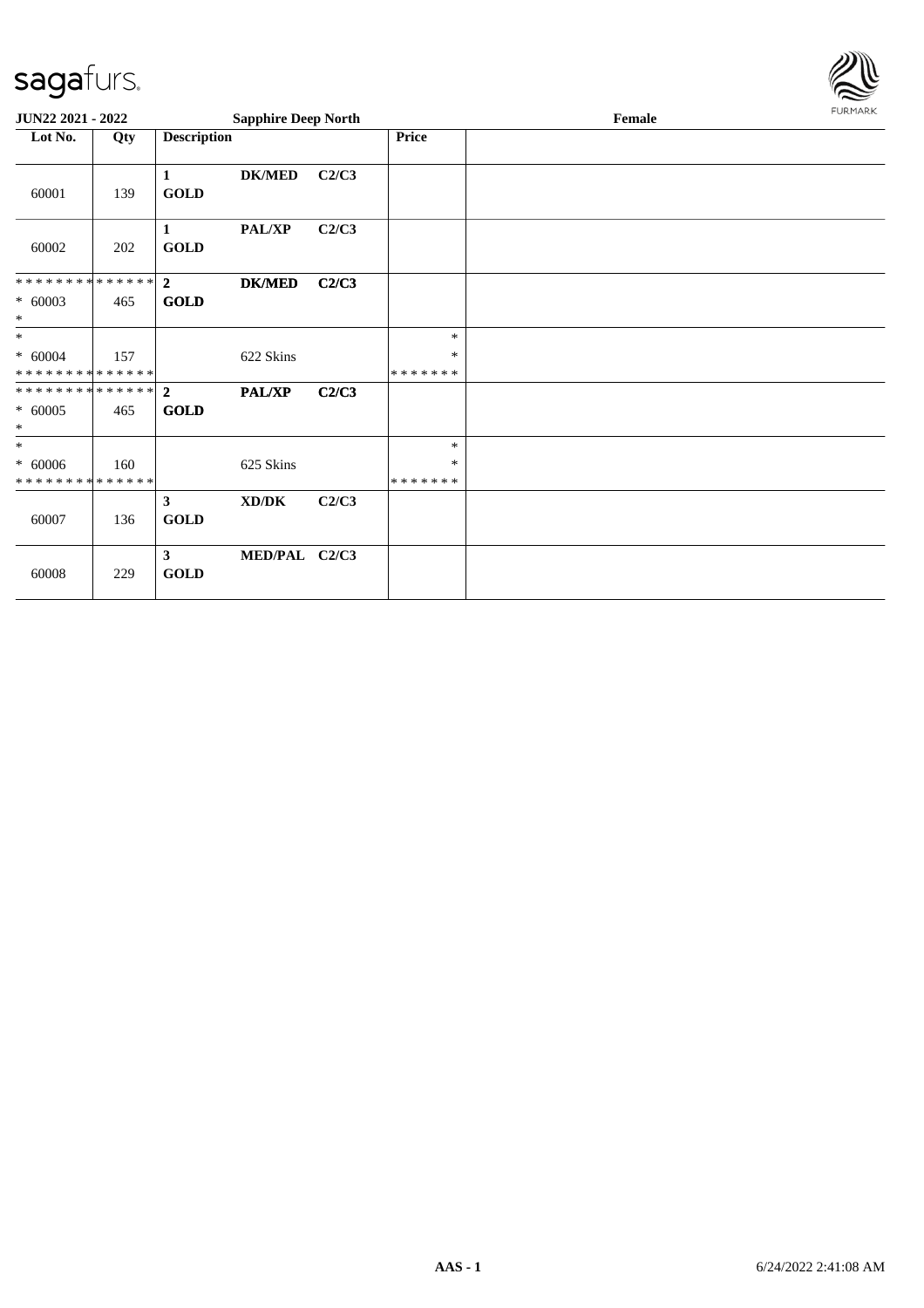

| <b>JUN22 2021 - 2022</b> |     |                    | <b>Sapphire Jefferson Fur Farm</b> |       |       | Female | FURMARR |
|--------------------------|-----|--------------------|------------------------------------|-------|-------|--------|---------|
| Lot No.                  | Qty | <b>Description</b> |                                    |       | Price |        |         |
| 60021                    | 199 | 3<br><b>GOLD</b>   | <b>DK/MED</b><br><b>VELV1</b>      | C1/C2 |       |        |         |
| 60022                    | 153 | 3<br><b>GOLD</b>   | <b>PAL/XP</b><br><b>VELV1</b>      | C1/C2 |       |        |         |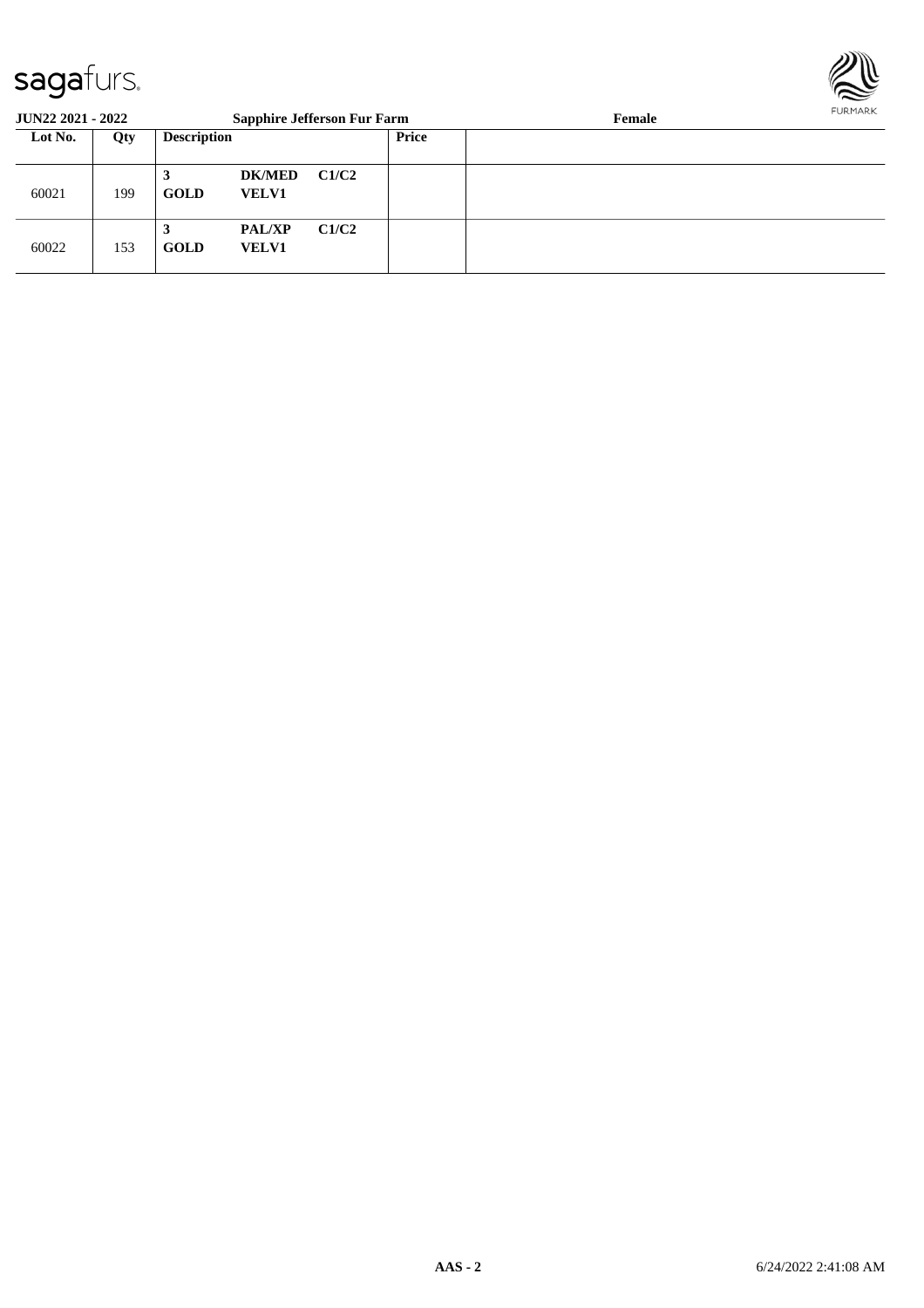

| <b>JUN22 2021 - 2022</b> |     |                                         | <b>Sapphire Bogus Fur Farm</b> |       |              | Female | <b>FURMARK</b> |
|--------------------------|-----|-----------------------------------------|--------------------------------|-------|--------------|--------|----------------|
| Lot No.                  | Qty | <b>Description</b>                      |                                |       | <b>Price</b> |        |                |
| 60041                    | 102 | $\mathbf{1}$<br>GOLD                    | 2XD/XD<br>VELV2                | C1/C2 |              |        |                |
| 60042                    | 163 | $\mathbf{1}$<br>GOLD                    | <b>Dark</b><br>VELV2           | C1/C2 |              |        |                |
| 60043                    | 185 | 0/1<br>GOLD                             | <b>DK/MED</b><br>VELV3         | C1/C2 |              |        |                |
| 60044                    | 193 | 0/1<br>GOLD                             | PAL/XP<br>VELV3                | C1/C2 |              |        |                |
| 60045                    | 294 | $\overline{2}$<br>$\operatorname{GOLD}$ | <b>XP</b><br>VELV2             | C1/C2 |              |        |                |
| 60046                    | 157 | $\overline{2}$<br><b>GOLD</b>           | <b>DK/MED</b><br>VELV3         | C1/C2 |              |        |                |
| 60047                    | 96  | $\overline{2}$<br><b>GOLD</b>           | PAL/XP<br>VELV3                | C1/C2 |              |        |                |
| 60048                    | 126 | $\mathbf{3}$<br><b>GOLD</b>             | <b>DK/MED</b><br>VELV2         | C1/C2 |              |        |                |
| 60049                    | 170 | $\mathbf{3}$<br><b>GOLD</b>             | PAL/XP<br>VELV2                | C1/C2 |              |        |                |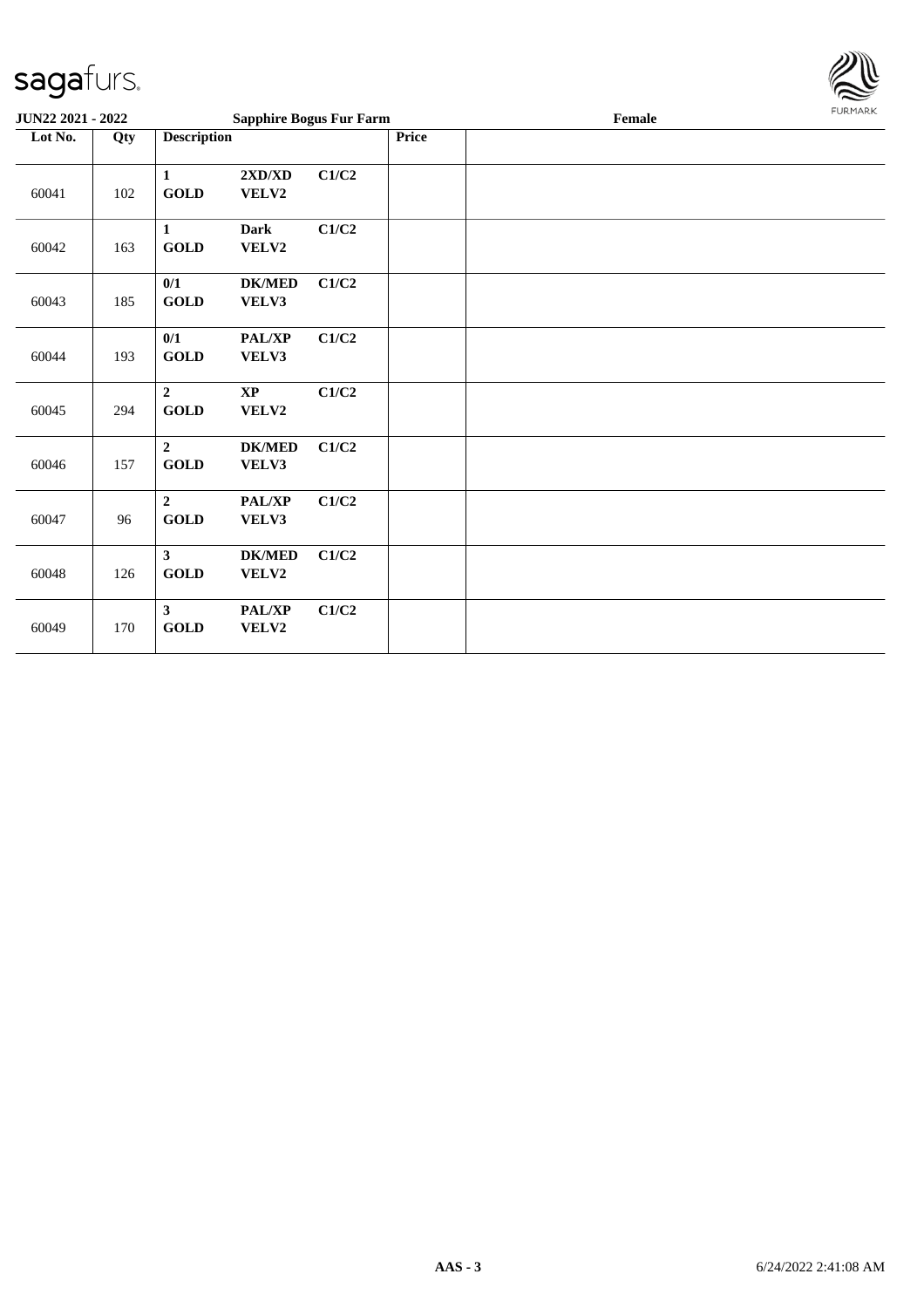

| <b>JUN22 2021 - 2022</b> |     |                                                                  | <b>Sapphire Jefferson Fur Farm</b> |              | Female | <b>FURMARK</b> |
|--------------------------|-----|------------------------------------------------------------------|------------------------------------|--------------|--------|----------------|
| Lot No.                  | Qty | <b>Description</b>                                               |                                    | <b>Price</b> |        |                |
| 60061                    | 150 | 2XD/XD<br>1<br><b>SLVR</b><br><b>VELV1</b>                       | C2/C3                              |              |        |                |
| 60062                    | 149 | <b>DK/MED</b><br>1<br><b>SLVR</b><br><b>VELV1</b>                | C2/C3                              |              |        |                |
| 60063                    | 91  | <b>PAL/XP</b><br>1<br><b>SLVR</b><br><b>VELV1</b>                | C2/C3                              |              |        |                |
| 60064                    | 193 | 2XD/XD<br>$\mathbf{2}$<br><b>SLVR</b><br><b>VELV1</b>            | C2/C3                              |              |        |                |
| 60065                    | 415 | $\boldsymbol{2}$<br><b>DK/MED</b><br><b>VELV1</b><br><b>SLVR</b> | C2/C3                              |              |        |                |
| 60066                    | 184 | $\mathbf{2}$<br><b>PAL/XP</b><br><b>SLVR</b><br><b>VELV1</b>     | C2/C3                              |              |        |                |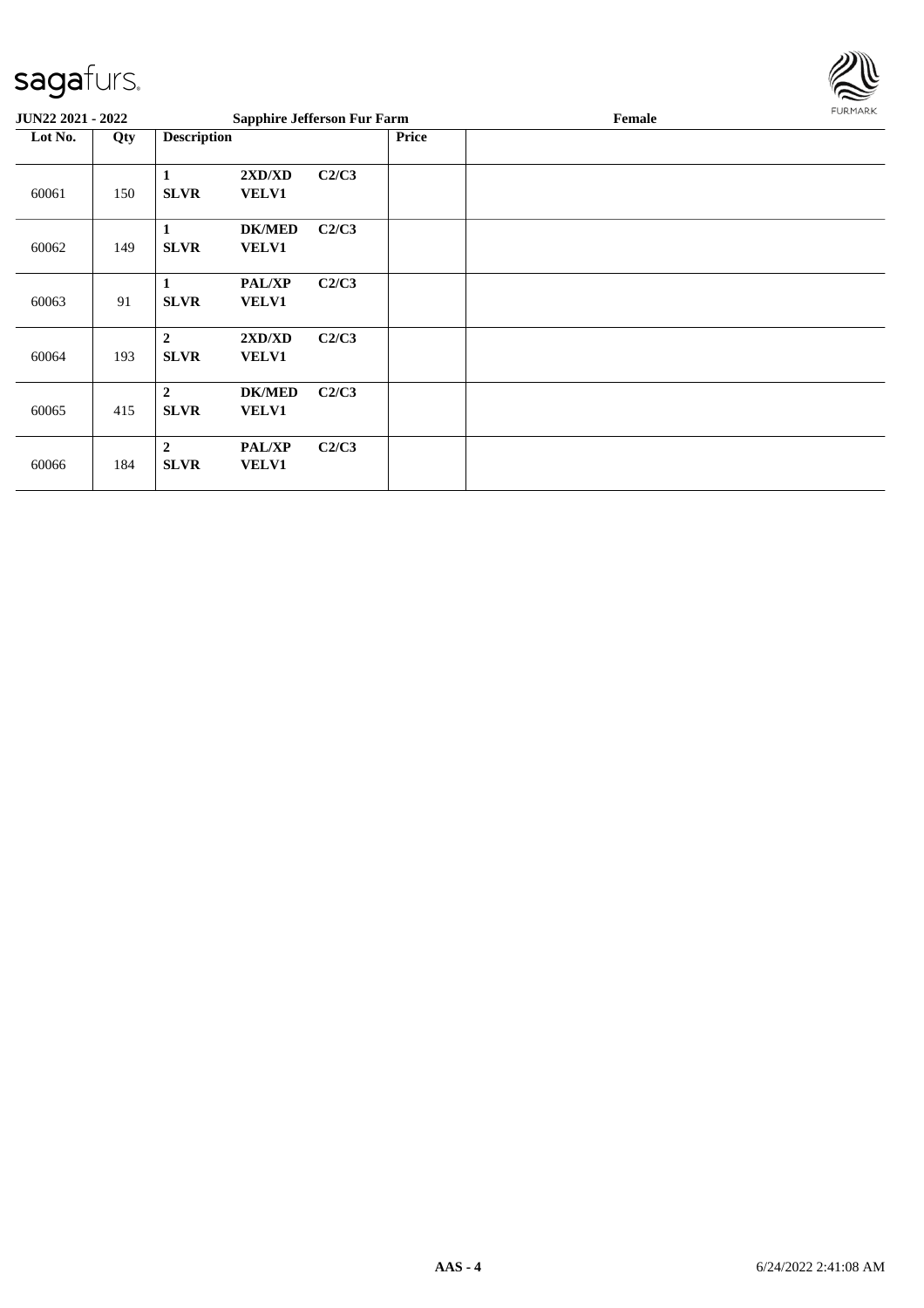

| <b>JUN22 2021 - 2022</b> |     |                                | <b>Sapphire Deep North</b>                       |                             |       | $\ensuremath{\textnormal{\textbf{Female}}}$ | <b>FUNITANN</b> |
|--------------------------|-----|--------------------------------|--------------------------------------------------|-----------------------------|-------|---------------------------------------------|-----------------|
| Lot No.                  | Qty | <b>Description</b>             |                                                  |                             | Price |                                             |                 |
| 60081                    | 148 | $\mathbf{1}$<br>${\bf VSLA}$   | MED/PAL C2/C3                                    |                             |       |                                             |                 |
| 60082                    | 246 | $\overline{2}$<br>${\bf VSLA}$ | <b>DK/MED</b>                                    | C2/C3                       |       |                                             |                 |
| 60083                    | 297 | $\mathbf{2}$<br><b>VSLA</b>    | PAL/XP                                           | C2/C3                       |       |                                             |                 |
| 60084                    | 259 | 3 <sup>1</sup><br>${\bf VSLA}$ | MED/PAL C2/C3                                    |                             |       |                                             |                 |
|                          |     |                                |                                                  | Sapphire Jefferson Fur Farm |       | Female                                      |                 |
| 60086                    | 113 | $\mathbf{1}$<br><b>VSLA</b>    | $2{\bf X}{\bf D}/{\bf X}{\bf D}$<br><b>VELV1</b> | C2/C3                       |       |                                             |                 |
| 60087                    | 124 | $\mathbf{1}$<br><b>VSLA</b>    | $DK/MED$<br><b>VELV1</b>                         | C2/C3                       |       |                                             |                 |
| 60088                    | 100 | $\mathbf{1}$<br><b>VSLA</b>    | PAL/XP<br><b>VELV1</b>                           | C2/C3                       |       |                                             |                 |
| 60089                    | 178 | $\overline{2}$<br><b>VSLA</b>  | $2{\bf X}{\bf D}/{\bf X}{\bf D}$<br><b>VELV1</b> | C2/C3                       |       |                                             |                 |
| 60090                    | 333 | $\mathbf{2}$<br>${\bf VSLA}$   | $DK/MED$<br><b>VELV1</b>                         | C2/C3                       |       |                                             |                 |
| 60091                    | 198 | $\overline{2}$<br><b>VSLA</b>  | PAL/XP<br><b>VELV1</b>                           | C2/C3                       |       |                                             |                 |
| 60092                    | 354 | $\mathbf{3}$<br>${\bf VSLA}$   | MED/PAL C2/C3<br>VELV1                           |                             |       |                                             |                 |
|                          |     |                                |                                                  | Sapphire Bogus Fur Farm     |       | Female                                      |                 |
| 60094                    | 123 | $\mathbf{1}$<br>${\bf VSLA}$   | $DK/MED$<br>VELV2                                | C1/C2                       |       |                                             |                 |
| 60095                    | 195 | $\mathbf{1}$<br>${\bf VSLA}$   | PAL/XP<br>VELV2                                  | $\mathbf{C1}/\mathbf{C2}$   |       |                                             |                 |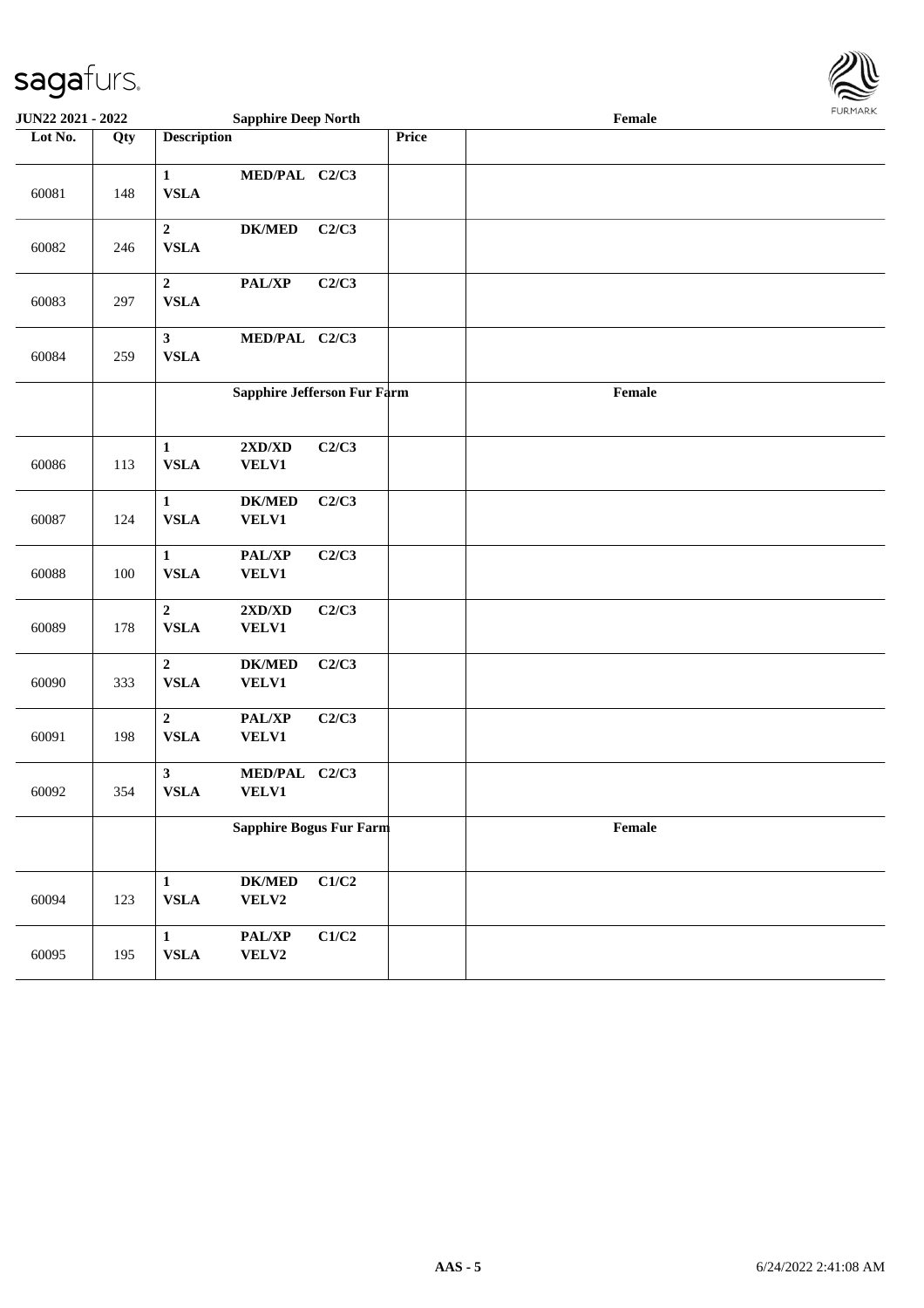

| <b>JUN22 2021 - 2022</b> |     |                    | <b>Sapphire</b> |       | <b>FURPIARR</b><br>Male |  |  |  |  |
|--------------------------|-----|--------------------|-----------------|-------|-------------------------|--|--|--|--|
| Lot No.<br>Qty           |     | <b>Description</b> |                 |       | <b>Price</b>            |  |  |  |  |
| 329001                   | 160 | 40<br><b>SAGA</b>  | <b>Dark</b>     | C1/C2 |                         |  |  |  |  |
| 329002                   | 118 | 40<br><b>SAGA</b>  | <b>XP</b>       | C1/C2 |                         |  |  |  |  |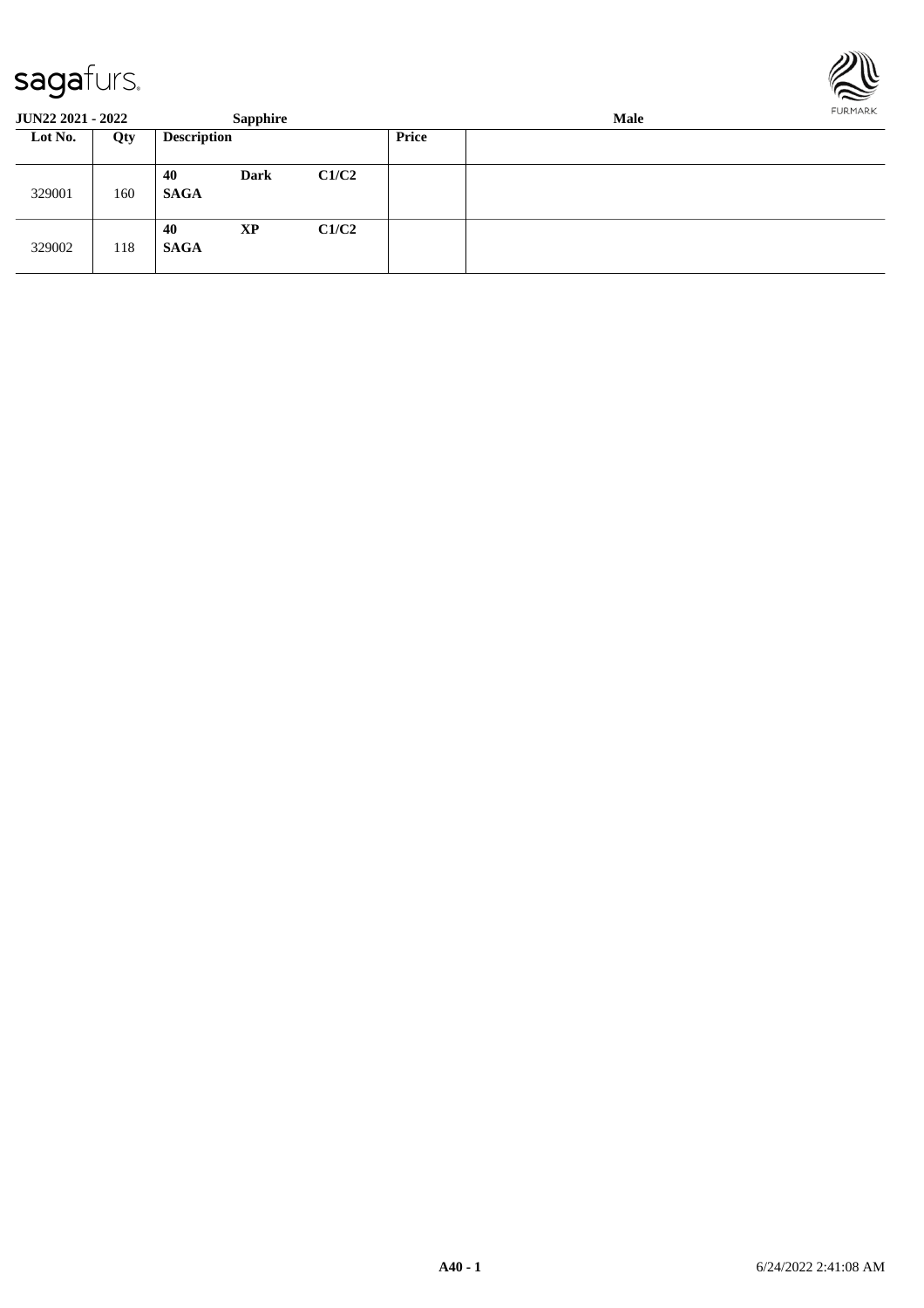

| JUN22 2021 - 2022                                   |                    |                                                                                                 | <b>Sapphire</b>                                    |                |                                   | Male |  |
|-----------------------------------------------------|--------------------|-------------------------------------------------------------------------------------------------|----------------------------------------------------|----------------|-----------------------------------|------|--|
| Lot No.                                             | Qty                | <b>Description</b>                                                                              |                                                    |                | Price                             |      |  |
| 329061                                              | 89                 | 40/30<br>SI                                                                                     | $\mathbf{X}\mathbf{D}$                             | C1/C2          |                                   |      |  |
| 329062                                              | 233                | 40/30<br>SI                                                                                     | <b>Dark</b>                                        | C1/C2          |                                   |      |  |
| * * * * * * * *<br>* 329063<br>$\ast$               | * * * * * *<br>245 | 40/30<br>SI                                                                                     | <b>MED</b>                                         | C1/C2          |                                   |      |  |
| $\ast$<br>$* 329064$<br>$\ast$                      | 240                |                                                                                                 | $\overline{c}$                                     |                | $\ast$<br>$\ast$<br>$\ast$        |      |  |
| $\ast$<br>$* 329065$<br>* * * * * * * * * * * * * * | 109                |                                                                                                 | 594 Skins                                          |                | $\ast$<br>$\ast$<br>* * * * * * * |      |  |
| 329066                                              | 122                | 40/30<br>$\ensuremath{\mathrm{S}}\xspace/\ensuremath{\mathrm{S}}\xspace\ensuremath{\mathrm{I}}$ | $\bf MED$                                          | C3             |                                   |      |  |
| * * * * * * * * * * * * * *<br>* 329067<br>$\ast$   | 245                | 40/30<br>SI                                                                                     | <b>PALE</b>                                        | C1/C2          |                                   |      |  |
| $*$<br>* 329068<br>$\ast$                           | 220                |                                                                                                 | $\overline{c}$                                     |                | $\ast$<br>$\ast$<br>*             |      |  |
| $*$<br>* 329069<br>* * * * * * * * * * * * * *      | 178                |                                                                                                 | 643 Skins                                          |                | $\ast$<br>$\ast$<br>* * * * * * * |      |  |
| * * * * * * * * * * * * * *<br>* 329070<br>$*$      | 245                | 40/30<br>SI                                                                                     | $\mathbf{X}\mathbf{P}$                             | C1/C2          |                                   |      |  |
| $*$<br>* 329071<br>* * * * * * * * * * * * * *      | 48                 |                                                                                                 | 293 Skins                                          |                | $\ast$<br>$\ast$<br>* * * * * * * |      |  |
| 329072                                              | 145                | 40/30<br>S/SI                                                                                   | $\bold{XP}$                                        | C3             |                                   |      |  |
| 329073                                              | 132                | 40/30<br>SI                                                                                     | 2XP                                                | C1/C2          |                                   |      |  |
| 329074                                              | 73                 | 40/30<br>SI                                                                                     | $\bf MED$<br><b>LNAP</b>                           | C <sub>2</sub> |                                   |      |  |
| 329075                                              | 93                 | 40/30<br>SI                                                                                     | <b>PALE</b><br>$\ensuremath{\text{L}N\!AP}\xspace$ | C <sub>2</sub> |                                   |      |  |
| 329076                                              | 146                | 40/30<br>$\bf{IB}$                                                                              | $\bold{X}\bold{D}/\bold{D}\bold{K}$<br>CHIP        | C <sub>2</sub> |                                   |      |  |
| 329077                                              | 164                | 40/30<br>$\bf IB$                                                                               | <b>MED</b><br><b>CHIP</b>                          | C2             |                                   |      |  |
| 329078                                              | 211                | 40/30<br>$\bf I\bf B$                                                                           | <b>PALE</b><br><b>CHIP</b>                         | C2             |                                   |      |  |
| 329079                                              | 178                | 40/30<br>$\bf IB$                                                                               | XP/2XP<br><b>CHIP</b>                              | C <sub>2</sub> |                                   |      |  |
| 329080                                              | 87                 | 40/30<br><b>SAGA</b>                                                                            | $\mathbf{X}\mathbf{D}$                             | C1/C2          |                                   |      |  |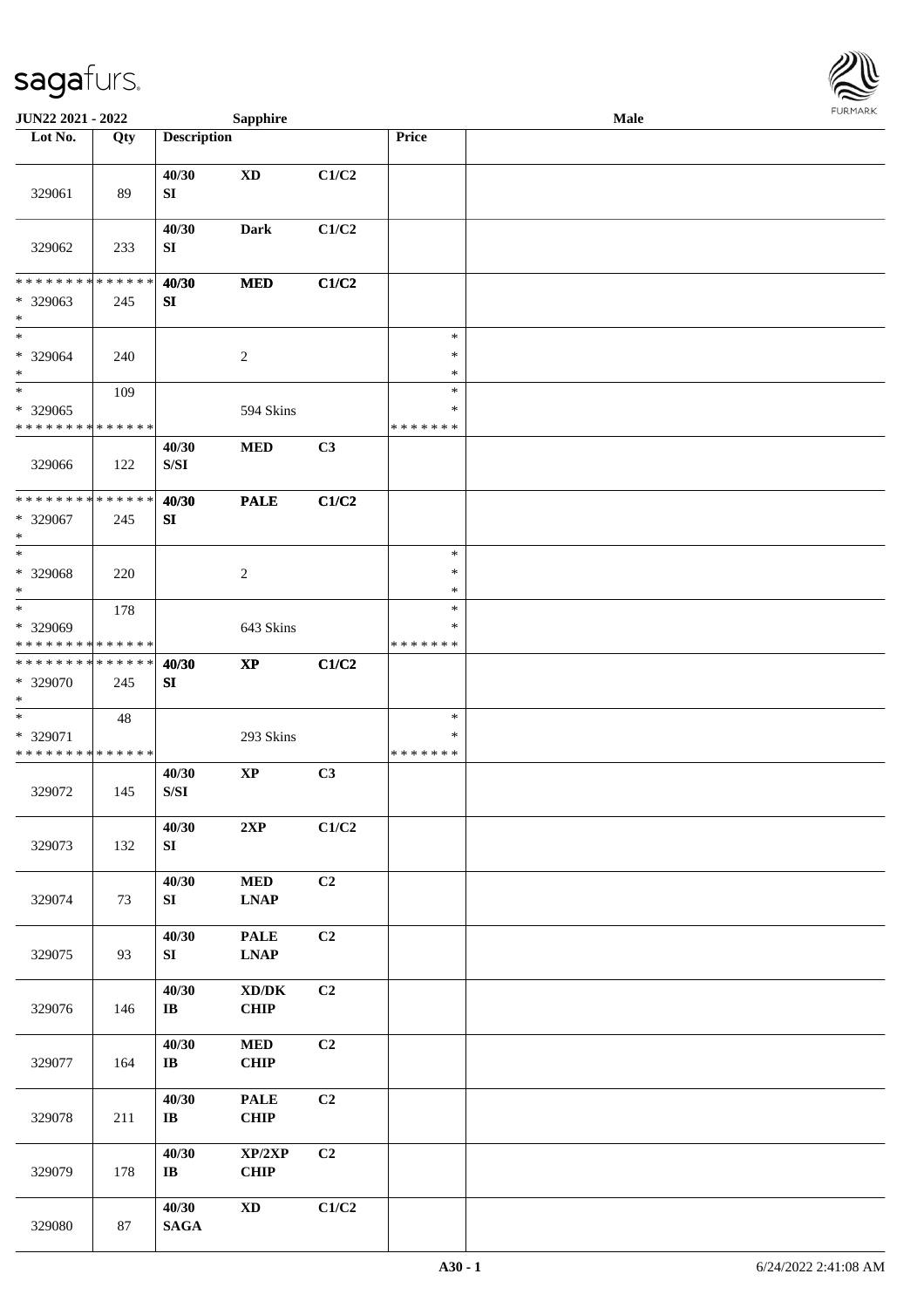

| <b>JUN22 2021 - 2022</b>                                      |     |                      | <b>Sapphire</b>    |                |                                   | <b>Male</b> |  |
|---------------------------------------------------------------|-----|----------------------|--------------------|----------------|-----------------------------------|-------------|--|
| Lot No.                                                       | Qty | <b>Description</b>   |                    |                | Price                             |             |  |
| 329081                                                        | 186 | 40/30<br><b>SAGA</b> | Dark               | C1/C2          |                                   |             |  |
| 329082                                                        | 188 | 30<br><b>SAGA</b>    | Dark               | C1/C2          |                                   |             |  |
| * * * * * * * * * * * * * *<br>* 329083<br>$*$                | 225 | 40/30<br><b>SAGA</b> | <b>MED</b>         | C1/C2          |                                   |             |  |
| $\ast$<br>* 329084<br>* * * * * * * * * * * * * * *           | 141 |                      | 366 Skins          |                | $\ast$<br>$\ast$<br>* * * * * * * |             |  |
| * * * * * * * * * * * * * * *<br>* 329085<br>$\ast$           | 225 | 40/30<br><b>SAGA</b> | <b>PALE</b>        | C1/C2          |                                   |             |  |
| $\ast$<br>* 329086<br>$*$                                     | 200 |                      | 2                  |                | $\ast$<br>$\ast$<br>$\ast$        |             |  |
| $\ast$<br>* 329087<br>$*$                                     | 200 |                      | 3                  |                | $\ast$<br>$\ast$<br>$\ast$        |             |  |
| $*$<br>* 329088<br>* * * * * * * * <mark>* * * * * * *</mark> | 66  |                      | 691 Skins          |                | $\ast$<br>∗<br>* * * * * * *      |             |  |
| * * * * * * * * * * * * * * *<br>* 329089<br>$*$              | 225 | 40/30<br><b>SAGA</b> | $\mathbf{XP}$      | C1/C2          |                                   |             |  |
| $*$<br>* 329090<br>* * * * * * * * * * * * * *                | 96  |                      | 321 Skins          |                | $\ast$<br>∗<br>* * * * * * *      |             |  |
| * * * * * * * * * * * * * * *<br>* 329091<br>$*$              | 225 | 30<br><b>SAGA</b>    | $\bold{XP}$        | C1/C2          |                                   |             |  |
| $\ast$<br>* 329092<br>* * * * * * * * * * * * * * *           | 44  |                      | 269 Skins          |                | $\ast$<br>$\ast$<br>* * * * * * * |             |  |
| 329093                                                        | 146 | 40/30<br><b>SAGA</b> | 2XP                | C1/C2          |                                   |             |  |
| 329094                                                        | 90  | 40/30<br>IA          | $DK/MED$<br>WB1    | C <sub>2</sub> |                                   |             |  |
| 329095                                                        | 113 | 40/30<br>IA          | <b>PALE</b><br>WB1 | C2             |                                   |             |  |
| 329096                                                        | 90  | 40/30<br>IA          | $\bold{XP}$<br>WB1 | C2             |                                   |             |  |
| 329097                                                        | 211 | 30<br><b>SROY</b>    | <b>PALE</b>        | C1/C2          |                                   |             |  |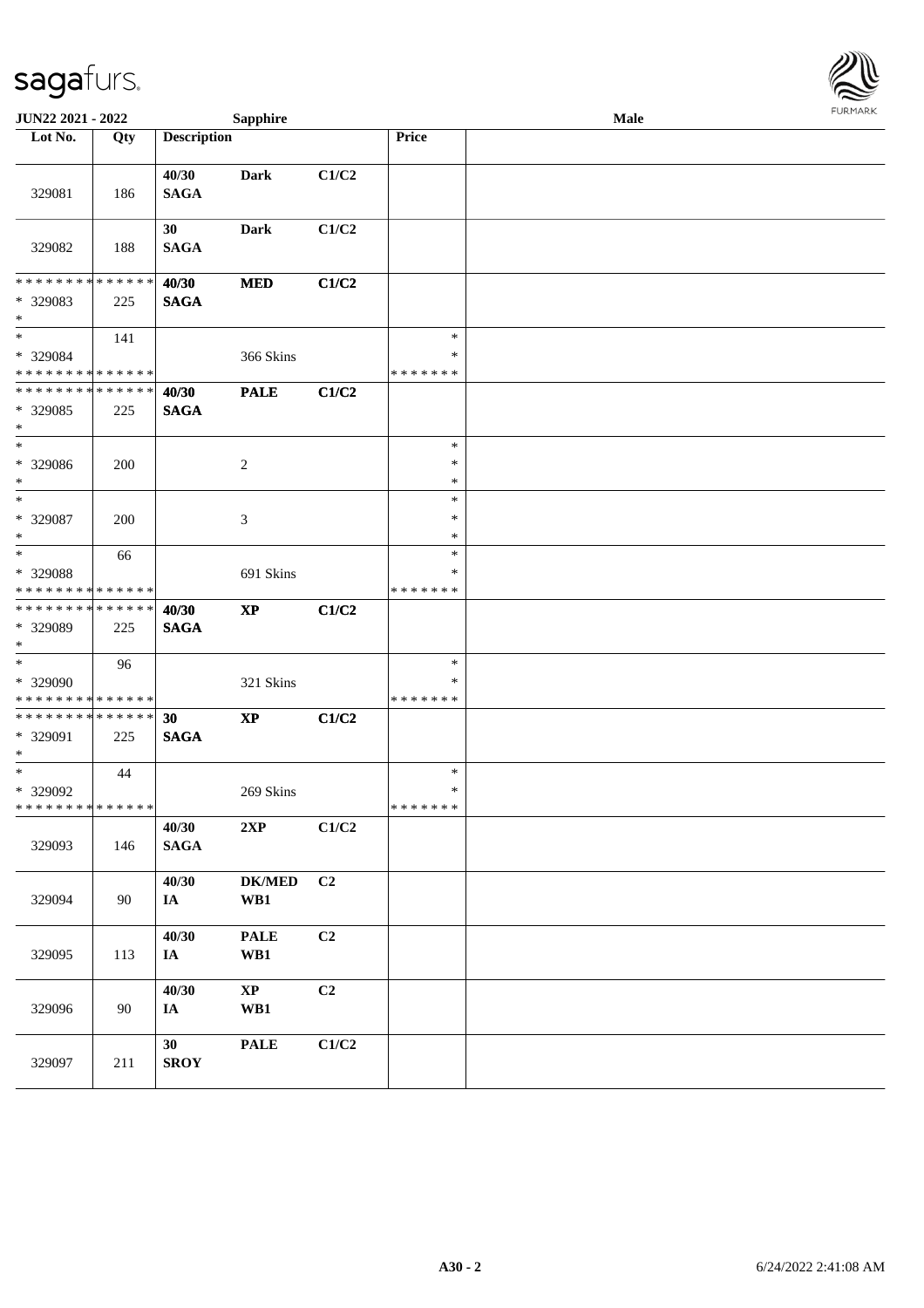

| JUN22 2021 - 2022                                                     |     |                              | <b>Sapphire</b>        |       |                              | Male |  |
|-----------------------------------------------------------------------|-----|------------------------------|------------------------|-------|------------------------------|------|--|
| Lot No.                                                               | Qty | <b>Description</b>           |                        |       | Price                        |      |  |
| 329141                                                                | 196 | 20<br>SI                     | <b>Dark</b>            | C1/C2 |                              |      |  |
| * * * * * * * * * * * * * *<br>* 329142<br>$\ast$                     | 285 | 20<br>SI                     | <b>MED</b>             | C1/C2 |                              |      |  |
| $\overline{\phantom{0}}$<br>* 329143<br>$\ast$                        | 260 |                              | $\overline{c}$         |       | $\ast$<br>$\ast$<br>$\ast$   |      |  |
| $\overline{\phantom{a}^*}$<br>* 329144<br>* * * * * * * * * * * * * * | 32  |                              | 577 Skins              |       | $\ast$<br>*<br>* * * * * * * |      |  |
| **************<br>$* 329145$<br>$\ast$                                | 285 | 20<br>${\bf S}{\bf I}$       | <b>PALE</b>            | C1/C2 |                              |      |  |
| $\ast$<br>* 329146<br>$\ast$                                          | 260 |                              | $\overline{c}$         |       | $\ast$<br>$\ast$<br>$\ast$   |      |  |
| $\ast$<br>* 329147<br>$\ast$                                          | 260 |                              | 3                      |       | $\ast$<br>$\ast$<br>$\ast$   |      |  |
| $\ast$<br>* 329148<br>* * * * * * * * <mark>* * * * * * *</mark>      | 31  |                              | 836 Skins              |       | $\ast$<br>*<br>* * * * * * * |      |  |
| **************<br>* 329149<br>$\ast$                                  | 285 | 20<br>SI                     | $\mathbf{X}\mathbf{P}$ | C1/C2 |                              |      |  |
| $\ast$<br>* 329150<br>* * * * * * * * * * * * * *                     | 80  |                              | 365 Skins              |       | $\ast$<br>*<br>* * * * * * * |      |  |
| 329151                                                                | 173 | 20<br>${\bf SI}$             | 2XP                    | C1/C2 |                              |      |  |
| **************<br>* 329152<br>$*$                                     | 285 | 20<br>$\mathbf{I}\mathbf{I}$ | $\mathbf{ALL}$         | C2    |                              |      |  |
| $\ast$<br>* 329153<br>* * * * * * * * * * * * * *                     | 184 |                              | 469 Skins              |       | $\ast$<br>*<br>* * * * * * * |      |  |
| 329154                                                                | 94  | 20<br><b>SAGA</b>            | <b>XD</b>              | C1/C2 |                              |      |  |
| 329155                                                                | 192 | 20<br><b>SAGA</b>            | <b>Dark</b>            | C1/C2 |                              |      |  |
| * * * * * * * * * * * * * * *<br>* 329156<br>$*$<br>$\ast$            | 265 | 20<br>$\mathbf{SAGA}$        | <b>MED</b>             | C1/C2 | $\ast$                       |      |  |
| * 329157<br>$\ast$                                                    | 240 |                              | $\sqrt{2}$             |       | $\ast$<br>$\ast$             |      |  |
| $\ast$<br>* 329158<br>* * * * * * * * * * * * * *                     | 185 |                              | 690 Skins              |       | $\ast$<br>∗<br>* * * * * * * |      |  |
| * * * * * * * * * * * * * *<br>* 329159<br>$*$                        | 265 | 20<br>SR/S                   | <b>PALE</b>            | C1/C2 |                              |      |  |
| $*$<br>* 329160<br>* * * * * * * * * * * * * *                        | 230 |                              | 495 Skins              |       | $\ast$<br>∗<br>* * * * * * * |      |  |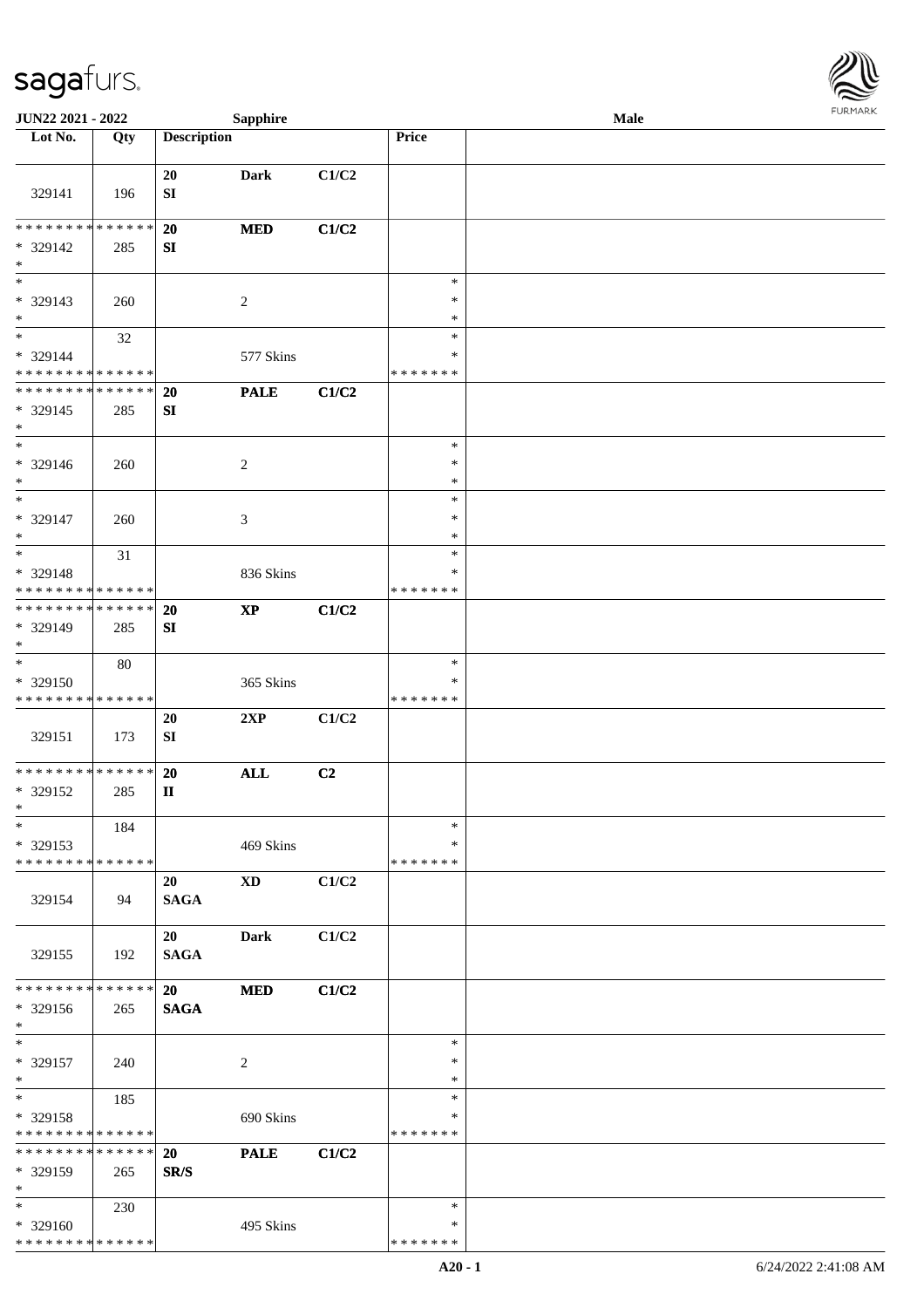

| JUN22 2021 - 2022 |     |                    | <b>Sapphire</b>          |       |              | Male | FURMARK |
|-------------------|-----|--------------------|--------------------------|-------|--------------|------|---------|
| Lot No.           | Qty | <b>Description</b> |                          |       | <b>Price</b> |      |         |
| 329161            | 182 | 20<br>SR/S         | $\mathbf{XP}$            | C1/C2 |              |      |         |
| 329162            | 155 | 20<br><b>SAGA</b>  | 2XP                      | C1/C2 |              |      |         |
| 329163            | 112 | 20<br>IA           | <b>XP</b><br><b>CHIP</b> | C1/C2 |              |      |         |
| 329164            | 173 | 20<br><b>SROY</b>  | <b>Dark</b>              | C1/C2 |              |      |         |
| 329165            | 183 | 20<br><b>SROY</b>  | <b>MED</b>               | C1/C2 |              |      |         |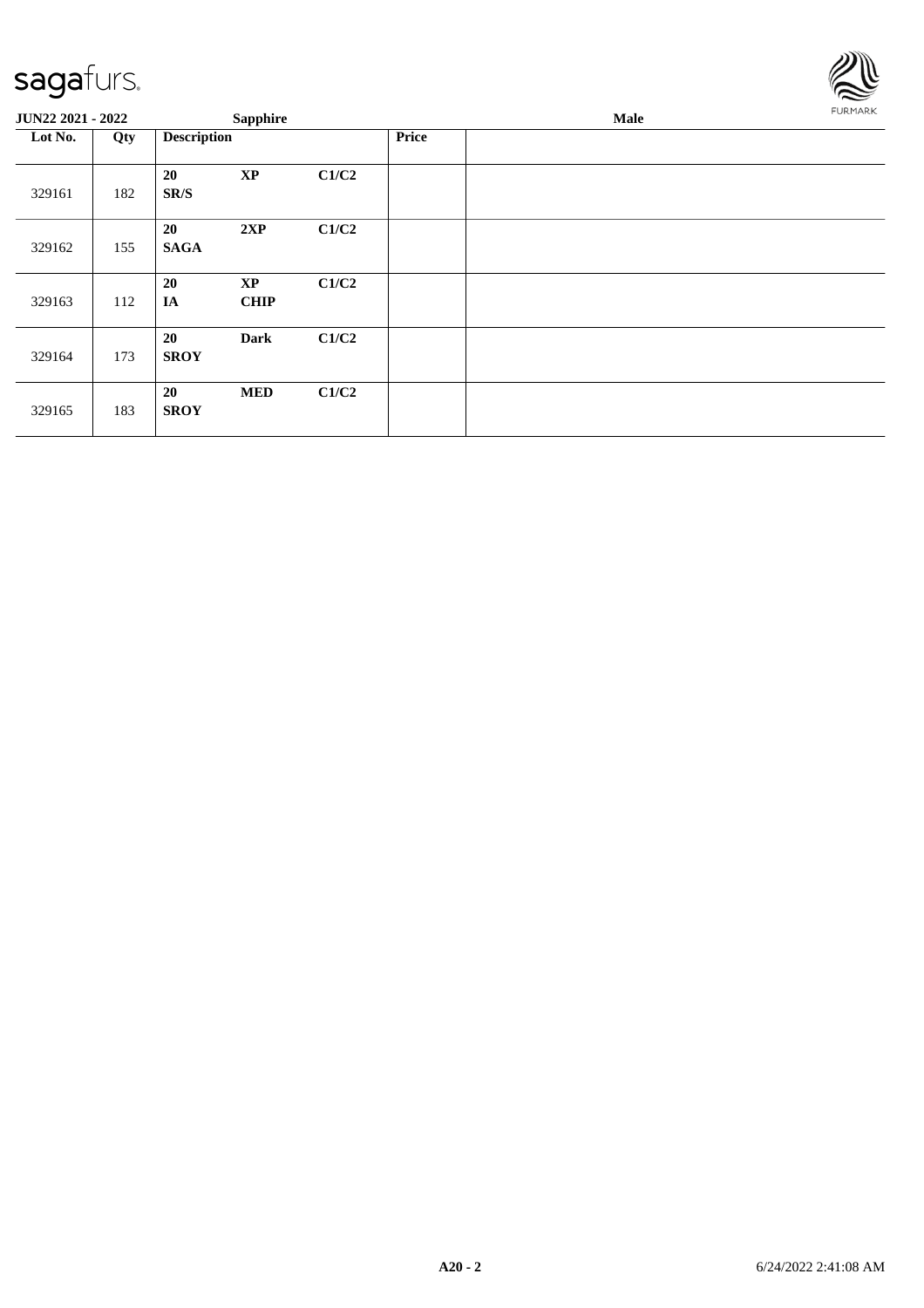

| JUN22 2021 - 2022                                 |                    |                                                                                                    | <b>Sapphire</b>                                           |             |                                   | Male |  |
|---------------------------------------------------|--------------------|----------------------------------------------------------------------------------------------------|-----------------------------------------------------------|-------------|-----------------------------------|------|--|
| Lot No.                                           | Qty                | <b>Description</b>                                                                                 |                                                           |             | Price                             |      |  |
| 329221                                            | 234                | 20/0<br>${\bf S}{\bf I}$                                                                           | $\mathbf{X}\mathbf{D}$                                    | C1/C2       |                                   |      |  |
| 329222                                            | 219                | $\bf{0}$<br>${\bf S}{\bf I}$                                                                       | <b>Dark</b>                                               | C1/C2       |                                   |      |  |
| 329223                                            | 261                | $\bf{0}$<br>${\bf S}{\bf I}$                                                                       | $\bf MED$                                                 | C1/C2       |                                   |      |  |
| 329224                                            | 113                | $20/0$<br>$\ensuremath{\mathrm{S}}\xspace/\ensuremath{\mathrm{S}}\xspace\ensuremath{\mathrm{I}}$   | <b>DK/MED</b>                                             | C3          |                                   |      |  |
| 329225                                            | 215                | $\boldsymbol{0}$<br>SI                                                                             | <b>PALE</b>                                               | C1/C2       |                                   |      |  |
| 329226                                            | 109                | $\boldsymbol{0}$<br>${\bf SI}$                                                                     | $\bold{XP}$                                               | C1/C2       |                                   |      |  |
| 329227                                            | 116                | $\bf{0}$<br>$\ensuremath{\mathrm{S}}\xspace/\ensuremath{\mathrm{S}}\xspace\ensuremath{\mathrm{I}}$ | PAL/XP                                                    | C3          |                                   |      |  |
| 329228                                            | 157                | 20/0<br>S/SI                                                                                       | 2XP                                                       | C1/C2       |                                   |      |  |
| * * * * * * * *<br>* 329229<br>$*$                | * * * * * *<br>305 | 20/0<br>SI                                                                                         | $\boldsymbol{\mathrm{XD}}$<br><b>LNAP</b>                 | C1/C2       |                                   |      |  |
| $\ast$<br>$* 329230$<br>$*$                       | 300                |                                                                                                    | $\sqrt{2}$                                                |             | $\ast$<br>$\ast$<br>$\ast$        |      |  |
| $\ast$<br>* 329231<br>* * * * * * * * * * * * * * | 48                 |                                                                                                    | 653 Skins                                                 |             | $\ast$<br>$\ast$<br>* * * * * * * |      |  |
| * * * * * * * * * * * * * *<br>$* 329232$<br>$*$  | 305                | 20/0<br>SI                                                                                         | <b>Dark</b><br><b>LNAP</b>                                | C1/C2       |                                   |      |  |
| $\ast$<br>* 329233<br>* * * * * * * * * * * * * * | 144                |                                                                                                    | 449 Skins                                                 |             | $\ast$<br>*<br>* * * * * * *      |      |  |
| 329234                                            | 239                | $\bf{0}$<br>${\bf S}{\bf I}$                                                                       | $\bf MED$<br><b>LNAP</b>                                  | C1/C2       |                                   |      |  |
| 329235                                            | 214                | $20/0$<br>SI                                                                                       | <b>PALE</b><br>$\mathbf{L}\mathbf{N}\mathbf{A}\mathbf{P}$ | C1/C2       |                                   |      |  |
| 329236                                            | 87                 | $20/0$<br>SI                                                                                       | $\bold{XP}$<br><b>LNAP</b>                                | C1/C2       |                                   |      |  |
| 329237                                            | 202                | 20/0<br>$\bf IB$                                                                                   | MED/PAL C2<br>WB1                                         | <b>LNAP</b> |                                   |      |  |
| 329238                                            | 113                | 20/0<br>$\bf IB$                                                                                   | $\bold{X}\bold{D}/\bold{D}\bold{K}$<br>CHIP               | C1/C2       |                                   |      |  |
| 329239                                            | 330                | 20/0<br>$\bf IB$                                                                                   | <b>DK/MED</b><br>CHIP                                     | C1/C2       |                                   |      |  |
| 329240                                            | 220                | 20/0<br>$\mathbf{I}\mathbf{B}$                                                                     | <b>PALE</b><br>CHIP                                       | C1/C2       |                                   |      |  |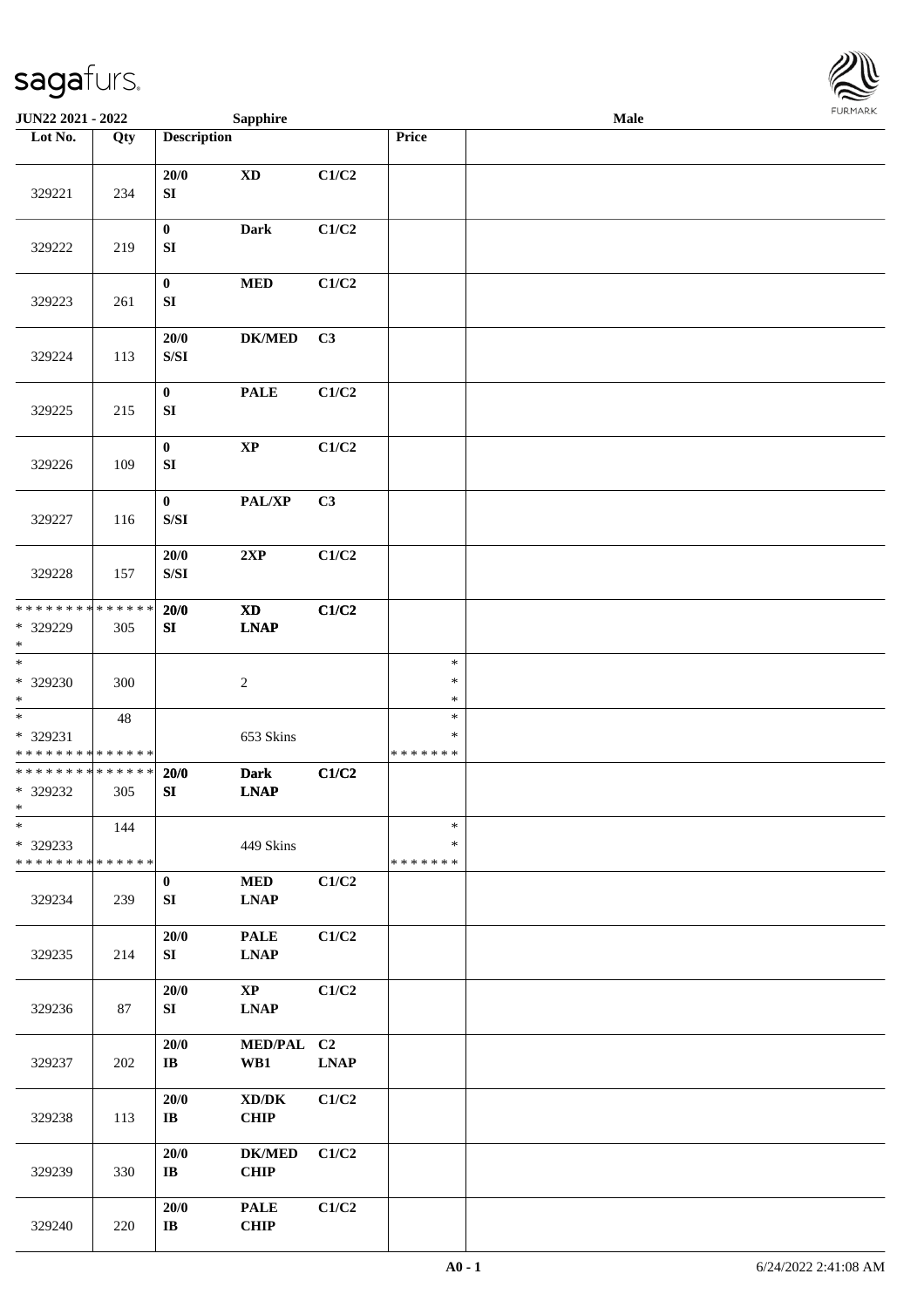

| <b>JUN22 2021 - 2022</b>                                              |     |                                     | <b>Sapphire</b>                             |                                       |                                   | <b>Male</b> |  |
|-----------------------------------------------------------------------|-----|-------------------------------------|---------------------------------------------|---------------------------------------|-----------------------------------|-------------|--|
| Lot No.                                                               | Qty | <b>Description</b>                  |                                             |                                       | Price                             |             |  |
| 329241                                                                | 168 | 20/0<br>$\bf IB$                    | $\bold{XP}$<br><b>CHIP</b>                  | C1/C2                                 |                                   |             |  |
| 329242                                                                | 109 | $\pmb{0}$<br>$\mathbf{I}\mathbf{B}$ | 2XP<br><b>CHIP</b>                          | C1/C2                                 |                                   |             |  |
| 329243                                                                | 189 | $20/0$<br>$\bf IB$                  | $\mathbf{ALL}$<br><b>CHIP</b>               | C3                                    |                                   |             |  |
| 329244                                                                | 264 | 20/0<br>$\bf IB$                    | $\mathbf{X}\mathbf{D}$<br><b>CHIP</b>       | C1/C2<br>$\ensuremath{\text{L}N\!AP}$ |                                   |             |  |
| 329245                                                                | 257 | 20/0<br>$\bf IB$                    | <b>DK/MED</b><br><b>CHIP</b>                | C1/C2<br><b>LNAP</b>                  |                                   |             |  |
| 329246                                                                | 106 | $\pmb{0}$<br>$\rm II$               | <b>ALL</b>                                  | C2                                    |                                   |             |  |
| 329247                                                                | 113 | $\bf{0}$<br><b>SAGA</b>             | $\mathbf{X}\mathbf{D}$                      | C1/C2                                 |                                   |             |  |
| 329248                                                                | 219 | $\bf{0}$<br><b>SAGA</b>             | <b>Dark</b>                                 | C1/C2                                 |                                   |             |  |
| * * * * * * * * * * * * * *<br>* 329249<br>$*$                        | 285 | $\mathbf 0$<br><b>SAGA</b>          | $\bf MED$                                   | C1/C2                                 |                                   |             |  |
| $\overline{\phantom{a}^*}$<br>* 329250<br>* * * * * * * * * * * * * * | 117 |                                     | 402 Skins                                   |                                       | $\ast$<br>$\ast$<br>* * * * * * * |             |  |
| 329251                                                                | 287 | $\bf{0}$<br><b>SAGA</b>             | <b>PALE</b>                                 | C1/C2                                 |                                   |             |  |
| 329252                                                                | 111 | $\bf{0}$<br><b>SAGA</b>             | $\mathbf{X}\mathbf{P}$                      | C1/C2                                 |                                   |             |  |
| 329253                                                                | 100 | 20/0<br><b>SAGA</b>                 | <b>Dark</b><br><b>LNAP</b>                  | C1/C2                                 |                                   |             |  |
| 329254                                                                | 186 | 20/0<br><b>SAGA</b>                 | $\bf MED$<br><b>LNAP</b>                    | C1/C2                                 |                                   |             |  |
| 329255                                                                | 110 | 20/0<br><b>SAGA</b>                 | <b>PALE</b><br>$\ensuremath{\text{L}N\!AP}$ | $\rm C1/C2$                           |                                   |             |  |
| 329256                                                                | 116 | $\mathbf{0}$<br>$\mathbf{SAGA}$     | $\mathbf{ALL}$<br><b>LNAP</b>               | C2                                    |                                   |             |  |
| 329257                                                                | 94  | $20/0$<br>IA                        | $\mathbf{X}\mathbf{D}$<br><b>CHIP</b>       | C1/C2                                 |                                   |             |  |
| 329258                                                                | 243 | 20/0<br>$I\!\!A$                    | <b>DK/MED</b><br><b>CHIP</b>                | C1/C2                                 |                                   |             |  |
| 329259                                                                | 105 | $\bf{0}$<br>$I\!\!A$                | <b>PALE</b><br>CHIP                         | C1/C2                                 |                                   |             |  |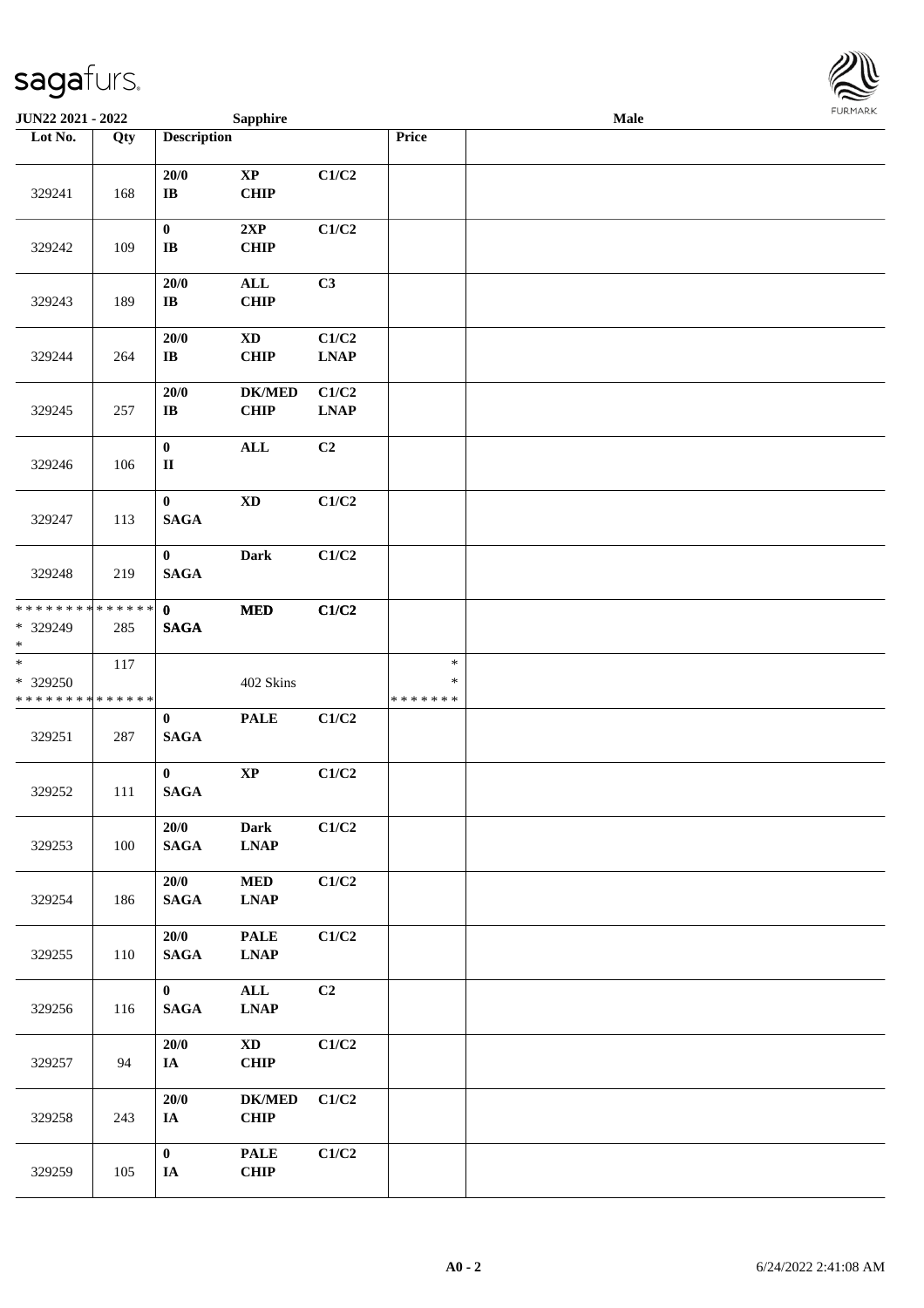

| <b>JUN22 2021 - 2022</b>                                       |     |                                                                                                        | <b>Sapphire</b>                       |                                    |                                   | Male |  |
|----------------------------------------------------------------|-----|--------------------------------------------------------------------------------------------------------|---------------------------------------|------------------------------------|-----------------------------------|------|--|
| Lot No.                                                        | Qty | <b>Description</b>                                                                                     |                                       |                                    | Price                             |      |  |
| 329301                                                         | 155 | $\mathbf{1}$<br>$\ensuremath{\mathrm{S}}\xspace/\ensuremath{\mathrm{S}}\xspace\ensuremath{\mathrm{I}}$ | <b>XD</b>                             | C2                                 |                                   |      |  |
| 329302                                                         | 133 | $\mathbf{1}$<br>${\bf SI}$                                                                             | <b>Dark</b>                           | C2                                 |                                   |      |  |
| 329303                                                         | 155 | $\mathbf{1}$<br>${\bf SI}$                                                                             | MED/PAL C2                            |                                    |                                   |      |  |
| 329304                                                         | 140 | $\mathbf{1}$<br>$\ensuremath{\mathrm{S}}\xspace/\ensuremath{\mathrm{S}}\xspace\ensuremath{\mathrm{I}}$ | PAL/XP                                | C2                                 |                                   |      |  |
| * * * * * * * * <mark>* * * * * *</mark><br>* 329305<br>$\ast$ | 385 | $\mathbf{1}$<br>SI                                                                                     | $\mathbf{X}\mathbf{D}$<br><b>LNAP</b> | C2                                 |                                   |      |  |
| $*$<br>* 329306<br>* * * * * * * * <mark>* * * * * * *</mark>  | 174 |                                                                                                        | 559 Skins                             |                                    | $\ast$<br>$\ast$<br>* * * * * * * |      |  |
| ******** <mark>******</mark><br>* 329307<br>$\ast$             | 365 | $\mathbf{1}$<br>SI                                                                                     | <b>Dark</b><br><b>LNAP</b>            | C <sub>2</sub>                     |                                   |      |  |
| $*$<br>* 329308<br>* * * * * * * * * * * * * *                 | 173 |                                                                                                        | 538 Skins                             |                                    | $\ast$<br>$\ast$<br>* * * * * * * |      |  |
| 329309                                                         | 236 | $\mathbf{1}$<br>SI                                                                                     | <b>MED</b><br><b>LNAP</b>             | C2                                 |                                   |      |  |
| 329310                                                         | 129 | $\mathbf{1}$<br>SI                                                                                     | <b>PALE</b><br><b>LNAP</b>            | C2                                 |                                   |      |  |
| 329311                                                         | 69  | $\mathbf{1}$<br>$\bf{IB}$                                                                              | <b>DK/MED</b><br>WB1                  | C <sub>2</sub>                     |                                   |      |  |
| 329312                                                         | 91  | $\mathbf{1}$<br>$\mathbf{I}\mathbf{B}$                                                                 | MED/PAL C2<br><b>CHIP</b>             |                                    |                                   |      |  |
| 329313                                                         | 295 | $\mathbf{1}$<br>$\bf IB$                                                                               | $\mathbf{X}\mathbf{D}$<br>CHIP        | C <sub>2</sub><br><b>LNAP</b>      |                                   |      |  |
| 329314                                                         | 176 | $\mathbf{1}$<br>$\bf I\bf B$                                                                           | <b>Dark</b><br><b>CHIP</b>            | C2<br>$\ensuremath{\text{L}N\!AP}$ |                                   |      |  |
| 329315                                                         | 148 | $\mathbf{1}$<br>$\bf{IB}$                                                                              | MED/PAL C2<br><b>CHIP</b>             | <b>LNAP</b>                        |                                   |      |  |
| 329316                                                         | 174 | $\mathbf{1}$<br>$\mathbf{SAGA}$                                                                        | $\mathbf{DK}/\mathbf{MED}$            | C2                                 |                                   |      |  |
| 329317                                                         | 151 | $\mathbf{1}$<br>$\mathbf{SAGA}$                                                                        | $\mathbf{X}\mathbf{D}$<br><b>LNAP</b> | C2                                 |                                   |      |  |
| 329318                                                         | 125 | $\mathbf{1}$<br>$\mathbf{SAGA}$                                                                        | <b>Dark</b><br><b>LNAP</b>            | C <sub>2</sub>                     |                                   |      |  |
| 329319                                                         | 149 | $\mathbf{1}$<br>$\mathbf{SAGA}$                                                                        | <b>MED</b><br><b>LNAP</b>             | C2                                 |                                   |      |  |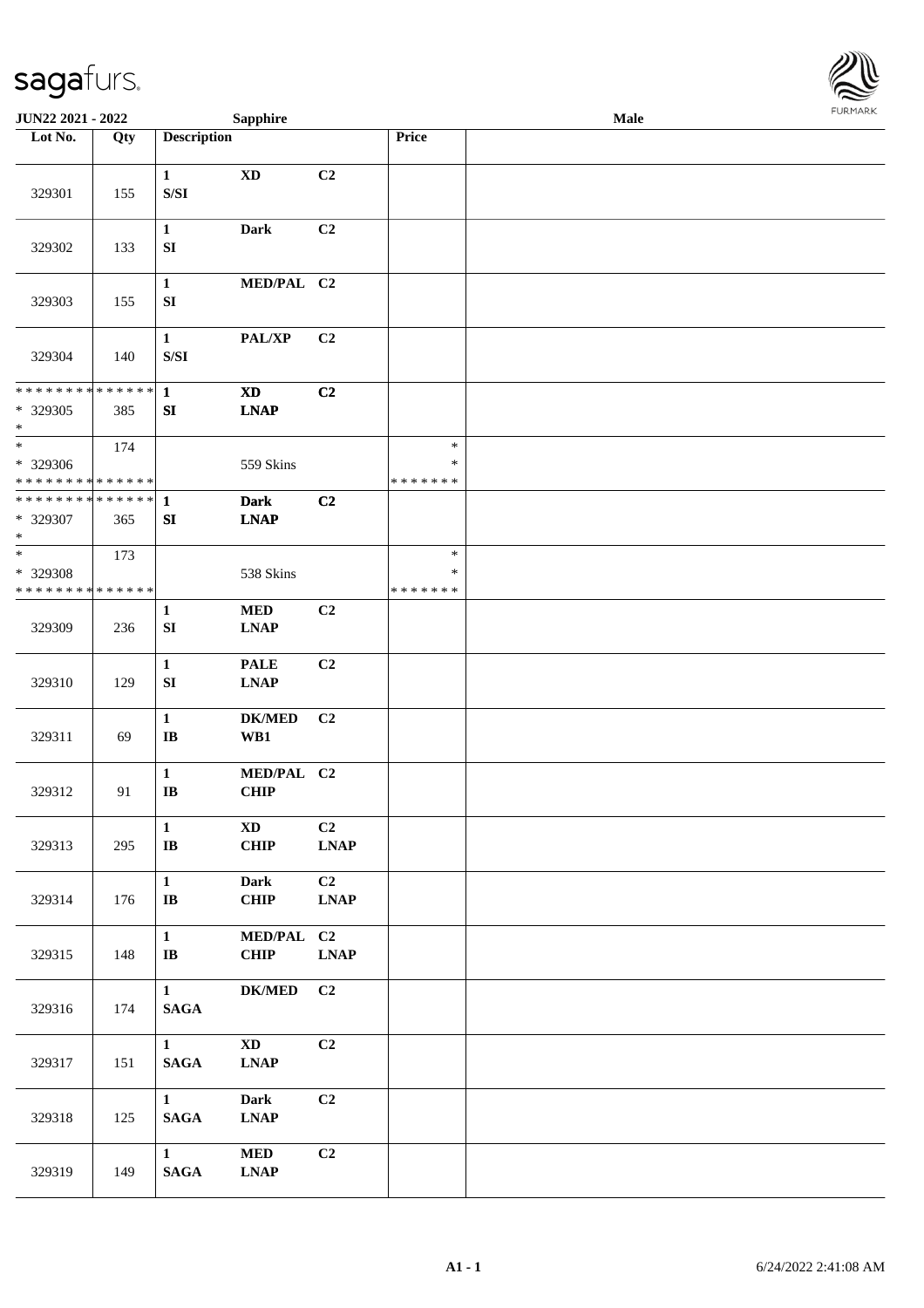\*

| JUN22 2021 - 2022                       |             |                      | <b>Sapphire Velvet</b>     |       |                    | Male |  |
|-----------------------------------------|-------------|----------------------|----------------------------|-------|--------------------|------|--|
| Lot No.                                 | Qty         | <b>Description</b>   |                            |       | Price              |      |  |
|                                         |             |                      |                            |       |                    |      |  |
|                                         |             | 40/30                | $\mathbf{X}\mathbf{D}$     | C1/C2 |                    |      |  |
| 329361                                  | 74          | <b>SAGA</b>          | VELV1                      |       |                    |      |  |
|                                         |             |                      |                            |       |                    |      |  |
| * * * * * * * *                         | * * * * * * | 40/30                | <b>Dark</b>                | C1/C2 |                    |      |  |
| * 329362                                | 245         | <b>SAGA</b>          | <b>VELV1</b>               |       |                    |      |  |
| $\ast$<br>$\overline{\phantom{a}^*}$    |             |                      |                            |       |                    |      |  |
|                                         | 100         |                      |                            |       | $\ast$             |      |  |
| * 329363<br>* * * * * * * * * * * * * * |             |                      | 345 Skins                  |       | ∗<br>* * * * * * * |      |  |
| * * * * * * * * * * * * * *             |             |                      |                            |       |                    |      |  |
| * 329364                                | 225         | 40/30<br><b>SAGA</b> | <b>MED</b><br><b>VELV1</b> | C1/C2 |                    |      |  |
| $\ast$                                  |             |                      |                            |       |                    |      |  |
| $\ast$                                  |             |                      |                            |       | $\ast$             |      |  |
| $*329365$                               | 200         |                      | $\overline{c}$             |       | $\ast$             |      |  |
| $\ast$                                  |             |                      |                            |       | *                  |      |  |
| $\ast$                                  | 223         |                      |                            |       | $\ast$             |      |  |
| * 329366                                |             |                      | 648 Skins                  |       | $\ast$             |      |  |
| * * * * * * * * * * * * * *             |             |                      |                            |       | * * * * * * *      |      |  |
| ********                                | * * * * * * | 40/30                | <b>PALE</b>                | C1/C2 |                    |      |  |
| * 329367                                | 225         | <b>SAGA</b>          | <b>VELV1</b>               |       |                    |      |  |
| $\ast$                                  |             |                      |                            |       |                    |      |  |
| $\ast$                                  |             |                      |                            |       | $\ast$             |      |  |
| * 329368                                | 200         |                      | $\overline{c}$             |       | $\ast$             |      |  |
| $\ast$                                  |             |                      |                            |       | $\ast$             |      |  |
| $\ast$                                  |             |                      |                            |       | $\ast$             |      |  |
| * 329369                                | 200         |                      | 3                          |       | $\ast$             |      |  |
| $\ast$                                  |             |                      |                            |       | $\ast$             |      |  |
| $\ast$                                  |             |                      |                            |       | $\ast$             |      |  |
| * 329370                                | 200         |                      | 4                          |       | $\ast$             |      |  |
| $\ast$                                  |             |                      |                            |       | $\ast$             |      |  |
| $\ast$                                  | 166         |                      |                            |       | $\ast$             |      |  |
| * 329371                                |             |                      | 991 Skins                  |       | *                  |      |  |
| * * * * * * * * * * * * * *             |             |                      |                            |       | *******            |      |  |
| **************                          |             | 40/30                | $\bold{XP}$                | C1/C2 |                    |      |  |
| * 329372                                | 225         | <b>SAGA</b>          | <b>VELV1</b>               |       |                    |      |  |
| $\ast$                                  |             |                      |                            |       |                    |      |  |
| $\ast$                                  |             |                      |                            |       | $\ast$             |      |  |
| * 329373                                | 200         |                      | $\sqrt{2}$                 |       | $\ast$             |      |  |
| $\ast$                                  |             |                      |                            |       | ∗                  |      |  |
| $\ast$                                  | 59          |                      |                            |       | $\ast$             |      |  |
| * 329374<br>* * * * * * * * * * * * * * |             |                      | 484 Skins                  |       | ∗                  |      |  |
| * * * * * * * *                         | * * * * * * |                      |                            |       | * * * * * * *      |      |  |
|                                         |             | 40/30                | 2XP                        | C1/C2 |                    |      |  |
| * 329375<br>$*$                         | 235         | <b>SAGA</b>          | <b>VELV1</b>               |       |                    |      |  |
| $\ast$                                  | 45          |                      |                            |       | $\ast$             |      |  |
| * 329376                                |             |                      | 280 Skins                  |       | *                  |      |  |
| * * * * * * * * * * * * * *             |             |                      |                            |       | * * * * * * *      |      |  |
|                                         |             | 40/30                | $\mathbf{X}\mathbf{D}$     | C1/C2 |                    |      |  |
| 329377                                  | 79          | <b>SAGA</b>          | VELV2                      |       |                    |      |  |
|                                         |             |                      |                            |       |                    |      |  |
|                                         |             | 40/30                | <b>Dark</b>                | C1/C2 |                    |      |  |
| 329378                                  | 204         | <b>SAGA</b>          | VELV2                      |       |                    |      |  |
|                                         |             |                      |                            |       |                    |      |  |
| * * * * * * * * * * * * * *             |             | 40/30                | <b>MED</b>                 | C1/C2 |                    |      |  |
| * 329379                                | 225         | <b>SAGA</b>          | VELV2                      |       |                    |      |  |
| $\ast$                                  |             |                      |                            |       |                    |      |  |
| $\ast$                                  |             |                      |                            |       | $\ast$             |      |  |
| * 329380                                | 200         |                      | $\overline{c}$             |       | $\ast$             |      |  |



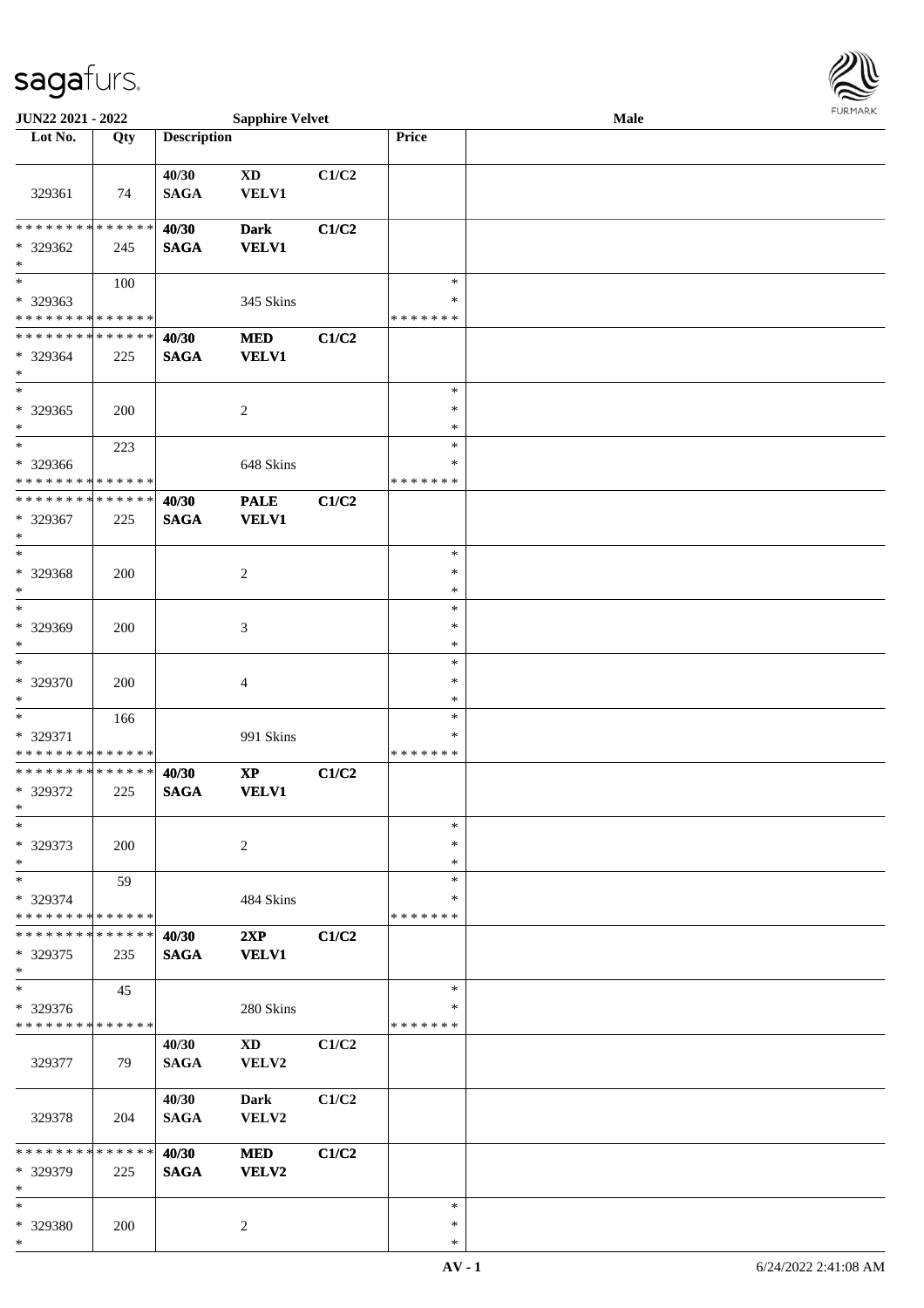

| JUN22 2021 - 2022             |     |                    | <b>Sapphire Velvet</b>              |                |               | <b>Male</b> |  |
|-------------------------------|-----|--------------------|-------------------------------------|----------------|---------------|-------------|--|
| Lot No.                       | Qty | <b>Description</b> |                                     |                | Price         |             |  |
|                               |     |                    |                                     |                |               |             |  |
| $*$                           | 207 | 40/30              | <b>MED</b>                          | C1/C2          | $\ast$        |             |  |
| * 329381                      |     | <b>SAGA</b>        | VELV2                               |                | ∗             |             |  |
| * * * * * * * * * * * * * *   |     |                    |                                     |                | * * * * * * * |             |  |
| * * * * * * * * * * * * * *   |     | 40/30              | <b>PALE</b>                         | C1/C2          |               |             |  |
| * 329382                      | 225 | <b>SAGA</b>        | VELV2                               |                |               |             |  |
| $\ast$                        |     |                    |                                     |                |               |             |  |
| $\ast$                        |     |                    |                                     |                | $\ast$        |             |  |
|                               |     |                    |                                     |                |               |             |  |
| * 329383                      | 200 |                    | 2                                   |                | $\ast$        |             |  |
| $*$                           |     |                    |                                     |                | *             |             |  |
| $\ast$                        | 59  |                    |                                     |                | $\ast$        |             |  |
| * 329384                      |     |                    | 484 Skins                           |                | ∗             |             |  |
| * * * * * * * * * * * * * *   |     |                    |                                     |                | * * * * * * * |             |  |
| * * * * * * * * * * * * * *   |     | 40/30              | $\mathbf{X}\mathbf{P}$              | C1/C2          |               |             |  |
| * 329385                      | 225 | <b>SAGA</b>        | VELV2                               |                |               |             |  |
| $\ast$                        |     |                    |                                     |                |               |             |  |
| $\ast$                        | 96  |                    |                                     |                | $\ast$        |             |  |
| * 329386                      |     |                    | 321 Skins                           |                | $\ast$        |             |  |
| * * * * * * * * * * * * * *   |     |                    |                                     |                | * * * * * * * |             |  |
|                               |     |                    |                                     |                |               |             |  |
|                               |     | 40/30              | 2XP                                 | C1/C2          |               |             |  |
| 329387                        | 142 | <b>SAGA</b>        | VELV2                               |                |               |             |  |
|                               |     |                    |                                     |                |               |             |  |
|                               |     | 40/30              | $\bold{X}\bold{D}/\bold{D}\bold{K}$ | C <sub>2</sub> |               |             |  |
| 329388                        | 232 | IA                 | <b>VELV1</b>                        | <b>CHIP</b>    |               |             |  |
|                               |     |                    |                                     |                |               |             |  |
| * * * * * * * * * * * * * *   |     | 40/30              | <b>MED</b>                          | C2             |               |             |  |
| * 329389                      | 225 | IA                 | <b>VELV1</b>                        | <b>CHIP</b>    |               |             |  |
| $*$                           |     |                    |                                     |                |               |             |  |
| $\ast$                        | 106 |                    |                                     |                | $\ast$        |             |  |
|                               |     |                    |                                     |                | *             |             |  |
| * 329390                      |     |                    | 331 Skins                           |                |               |             |  |
| * * * * * * * * * * * * * *   |     |                    |                                     |                | * * * * * * * |             |  |
| * * * * * * * * * * * * * *   |     | 40/30              | <b>PALE</b>                         | C2             |               |             |  |
| * 329391                      | 225 | IA                 | <b>VELV1</b>                        | <b>CHIP</b>    |               |             |  |
| $*$                           |     |                    |                                     |                |               |             |  |
| $*$                           |     |                    |                                     |                | $\ast$        |             |  |
| * 329392                      | 200 |                    | 2                                   |                | $\ast$        |             |  |
| $*$                           |     |                    |                                     |                | $\ast$        |             |  |
| $\ast$                        |     |                    |                                     |                | $\ast$        |             |  |
| * 329393                      | 200 |                    | 3                                   |                | ∗             |             |  |
| $*$                           |     |                    |                                     |                | ∗             |             |  |
| $*$                           | 56  |                    |                                     |                | $\ast$        |             |  |
|                               |     |                    |                                     |                | *             |             |  |
| * 329394                      |     |                    | 681 Skins                           |                |               |             |  |
| * * * * * * * * * * * * * *   |     |                    |                                     |                | * * * * * * * |             |  |
| * * * * * * * * * * * * * * * |     | 40/30              | $\mathbf{XP}$                       | C2             |               |             |  |
| * 329395                      | 225 | IA                 | <b>VELV1</b>                        | <b>CHIP</b>    |               |             |  |
| $*$                           |     |                    |                                     |                |               |             |  |
| $\ast$                        | 125 |                    |                                     |                | $\ast$        |             |  |
| * 329396                      |     |                    | 350 Skins                           |                | *             |             |  |
| * * * * * * * * * * * * * *   |     |                    |                                     |                | * * * * * * * |             |  |
|                               |     | 40/30              | 2XP                                 | C <sub>2</sub> |               |             |  |
| 329397                        | 206 | IA                 | VELV1                               | <b>CHIP</b>    |               |             |  |
|                               |     |                    |                                     |                |               |             |  |
|                               |     |                    |                                     |                |               |             |  |
|                               |     | 40/30              | <b>MED</b>                          | C <sub>2</sub> |               |             |  |
| 329398                        | 110 | IA                 | VELV2                               | <b>CHIP</b>    |               |             |  |
|                               |     |                    |                                     |                |               |             |  |
|                               |     | 40/30              | <b>PALE</b>                         | C <sub>2</sub> |               |             |  |
| 329399                        | 140 | IA                 | VELV2                               | <b>CHIP</b>    |               |             |  |
|                               |     |                    |                                     |                |               |             |  |
|                               |     | 40/30              | <b>XP</b>                           | C <sub>2</sub> |               |             |  |
| 329400                        | 161 | IA                 | VELV2                               | <b>CHIP</b>    |               |             |  |
|                               |     |                    |                                     |                |               |             |  |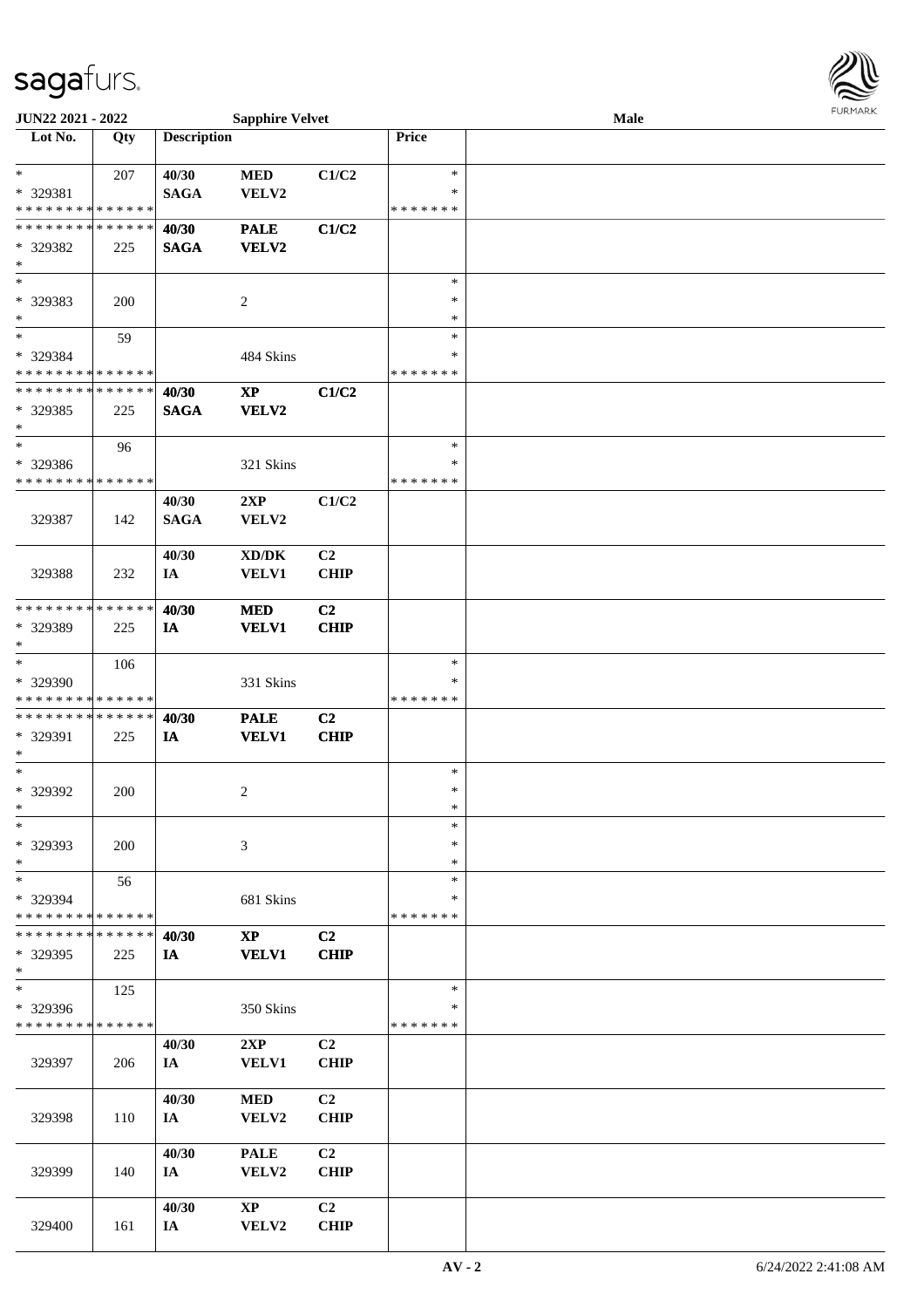\*



| JUN22 2021 - 2022                       |     |                    | <b>Sapphire Velvet</b> |             |         | <b>Male</b> |  |
|-----------------------------------------|-----|--------------------|------------------------|-------------|---------|-------------|--|
| Lot No.                                 | Qty | <b>Description</b> |                        |             | Price   |             |  |
|                                         |     |                    |                        |             |         |             |  |
|                                         |     | 40/30              | 2XP                    | C2          |         |             |  |
| 329401                                  | 91  | IA                 | VELV2                  | <b>CHIP</b> |         |             |  |
|                                         |     |                    |                        |             |         |             |  |
|                                         |     | 40/30              | <b>Dark</b>            | C1/C2       |         |             |  |
| 329402                                  | 157 | <b>SROY</b>        | <b>VELV1</b>           |             |         |             |  |
|                                         |     |                    |                        |             |         |             |  |
| * * * * * * * * * * * * * *             |     |                    |                        |             |         |             |  |
|                                         |     | 40/30              | <b>MED</b>             | C1/C2       |         |             |  |
| * 329403                                | 205 | <b>SROY</b>        | <b>VELV1</b>           |             |         |             |  |
| $\ast$                                  |     |                    |                        |             |         |             |  |
| $\ast$                                  | 194 |                    |                        |             | $\ast$  |             |  |
| $* 329404$                              |     |                    | 399 Skins              |             | $\ast$  |             |  |
| * * * * * * * * * * * * * *             |     |                    |                        |             | ******* |             |  |
| * * * * * * * * * * * * * *             |     | 40/30              | <b>PALE</b>            | C1/C2       |         |             |  |
| * 329405                                | 205 | <b>SROY</b>        | <b>VELV1</b>           |             |         |             |  |
| $\ast$                                  |     |                    |                        |             |         |             |  |
| $\ast$                                  |     |                    |                        |             | $\ast$  |             |  |
| $* 329406$                              | 180 |                    | $\overline{2}$         |             | $\ast$  |             |  |
| $*$                                     |     |                    |                        |             | $\ast$  |             |  |
| $\ast$                                  |     |                    |                        |             | $\ast$  |             |  |
| * 329407                                |     |                    |                        |             | $\ast$  |             |  |
| $\ast$                                  | 180 |                    | 3                      |             | $\ast$  |             |  |
| $*$                                     |     |                    |                        |             | $\ast$  |             |  |
|                                         | 59  |                    |                        |             |         |             |  |
| * 329408                                |     |                    | 624 Skins              |             | ∗       |             |  |
| * * * * * * * * * * * * * *             |     |                    |                        |             | ******* |             |  |
| * * * * * * * * * * * * * *             |     | 40/30              | $\mathbf{X}\mathbf{P}$ | C1/C2       |         |             |  |
| * 329409                                | 205 | <b>SROY</b>        | <b>VELV1</b>           |             |         |             |  |
| $*$                                     |     |                    |                        |             |         |             |  |
| $\ast$                                  |     |                    |                        |             | $\ast$  |             |  |
| * 329410                                | 190 |                    | $\sqrt{2}$             |             | $\ast$  |             |  |
| $*$                                     |     |                    |                        |             | $\ast$  |             |  |
| $\ast$                                  | 46  |                    |                        |             | $\ast$  |             |  |
| * 329411                                |     |                    | 441 Skins              |             | $\ast$  |             |  |
| * * * * * * * * * * * * * *             |     |                    |                        |             | ******* |             |  |
| * * * * * * * * * * * * * *             |     | 40/30              | 2XP                    | C1/C2       |         |             |  |
| * 329412                                | 205 |                    | <b>VELV1</b>           |             |         |             |  |
| $*$                                     |     | <b>SROY</b>        |                        |             |         |             |  |
|                                         |     |                    |                        |             |         |             |  |
| $*$                                     | 100 |                    |                        |             | $\ast$  |             |  |
| $* 329413$                              |     |                    | 305 Skins              |             | ∗       |             |  |
| * * * * * * * * * * * * * *             |     |                    |                        |             | ******* |             |  |
|                                         |     | 40/30              | Dark                   | C1/C2       |         |             |  |
| 329414                                  | 114 | <b>SROY</b>        | VELV2                  |             |         |             |  |
|                                         |     |                    |                        |             |         |             |  |
| * * * * * * * * * * * * * * *           |     | 40/30              | <b>MED</b>             | C1/C2       |         |             |  |
| $*329415$                               | 205 | <b>SROY</b>        | VELV2                  |             |         |             |  |
| $*$                                     |     |                    |                        |             |         |             |  |
| $\ast$                                  |     |                    |                        |             | $\ast$  |             |  |
| * 329416                                | 180 |                    | 2                      |             | $\ast$  |             |  |
| $*$                                     |     |                    |                        |             | $\ast$  |             |  |
| $*$                                     | 140 |                    |                        |             | $\ast$  |             |  |
|                                         |     |                    |                        |             | ∗       |             |  |
| * 329417<br>* * * * * * * * * * * * * * |     |                    | 525 Skins              |             | ******* |             |  |
|                                         |     |                    |                        |             |         |             |  |
| * * * * * * * * * * * * * * *           |     | 40/30              | <b>PALE</b>            | C1/C2       |         |             |  |
| $* 329418$                              | 205 | <b>SROY</b>        | VELV2                  |             |         |             |  |
| $*$                                     |     |                    |                        |             |         |             |  |
| $*$                                     | 171 |                    |                        |             | $\ast$  |             |  |
| $*329419$                               |     |                    | 376 Skins              |             | ∗       |             |  |
| * * * * * * * * * * * * * *             |     |                    |                        |             | ******* |             |  |
| * * * * * * * * * * * * * * *           |     | 40/30              | <b>XP</b>              | C1/C2       |         |             |  |
| * 329420                                | 205 | <b>SROY</b>        | VELV2                  |             |         |             |  |
|                                         |     |                    |                        |             |         |             |  |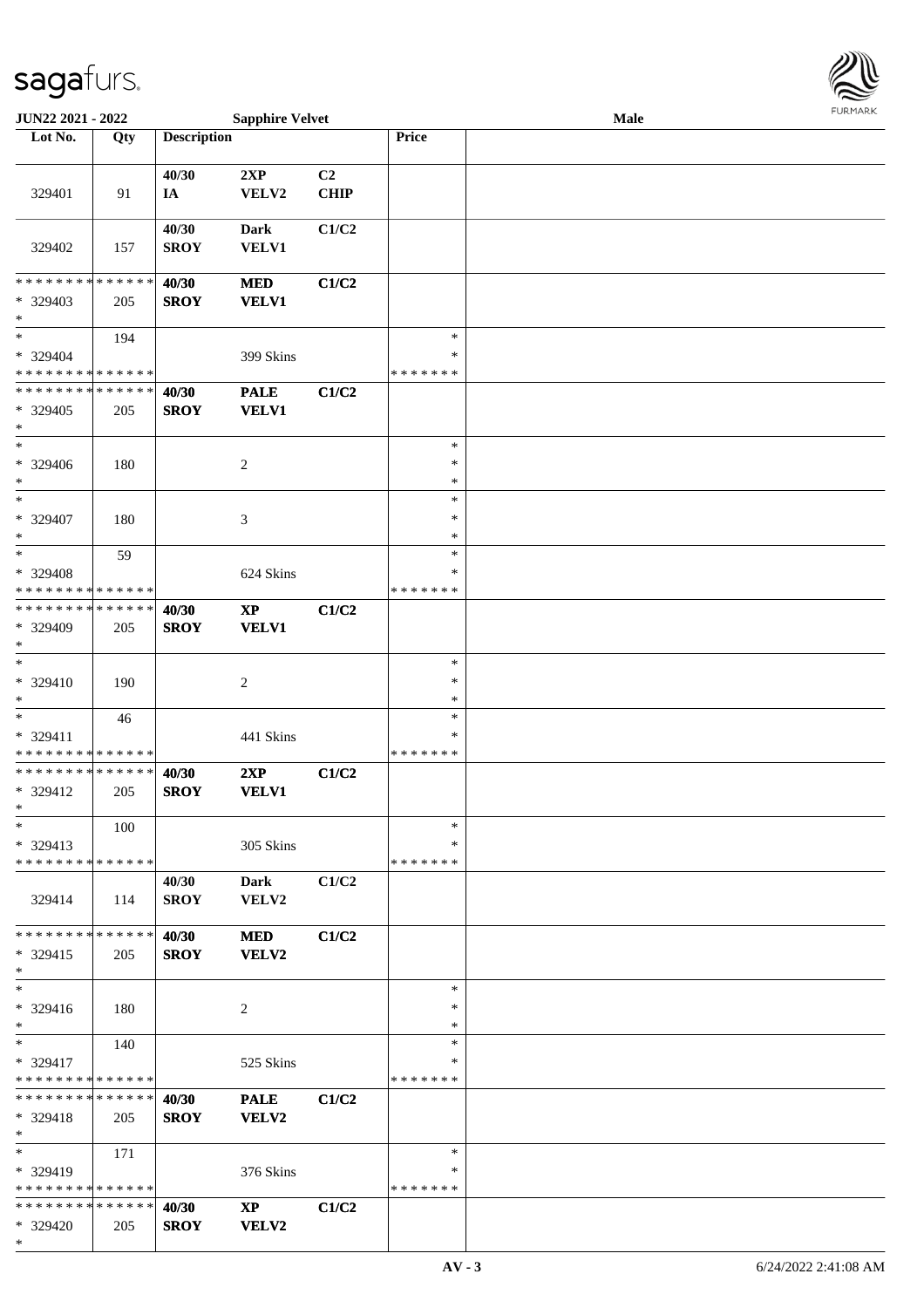

| JUN22 2021 - 2022                                   |     |                      | <b>Sapphire Velvet</b>          |                      |                                   | <b>Male</b> |  |
|-----------------------------------------------------|-----|----------------------|---------------------------------|----------------------|-----------------------------------|-------------|--|
| Lot No.                                             | Qty | <b>Description</b>   |                                 |                      | Price                             |             |  |
| $\ast$<br>* 329421<br>* * * * * * * * * * * * * *   | 44  | 40/30<br><b>SROY</b> | $\bold{XP}$<br>VELV2            | C1/C2                | $\ast$<br>∗<br>* * * * * * *      |             |  |
| 329422                                              | 168 | 40/30<br><b>SROY</b> | 2XP<br>VELV2                    | C1/C2                |                                   |             |  |
| 329423                                              | 156 | 20<br>${\bf S/SI}$   | <b>PAL/XP</b><br><b>VELV1</b>   | C <sub>3</sub>       |                                   |             |  |
| 329424                                              | 253 | 20<br><b>SAGA</b>    | <b>Dark</b><br><b>VELV1</b>     | C1/C2                |                                   |             |  |
| * * * * * * * * * * * * * *<br>* 329425<br>$\ast$   | 265 | 20<br><b>SAGA</b>    | <b>MED</b><br><b>VELV1</b>      | C1/C2                |                                   |             |  |
| $\ast$<br>* 329426<br>$*$                           | 240 |                      | $\overline{c}$                  |                      | $\ast$<br>$\ast$<br>$\ast$        |             |  |
| $*$<br>* 329427<br>* * * * * * * * * * * * * *      | 85  |                      | 590 Skins                       |                      | $\ast$<br>∗<br>* * * * * * *      |             |  |
| * * * * * * * * * * * * * * *<br>* 329428<br>$\ast$ | 265 | 20<br><b>SAGA</b>    | <b>PALE</b><br><b>VELV1</b>     | C1/C2                |                                   |             |  |
| $*$<br>* 329429<br>$*$                              | 240 |                      | $\overline{c}$                  |                      | $\ast$<br>$\ast$<br>$\ast$        |             |  |
| $\ast$<br>* 329430<br>$*$                           | 240 |                      | 3                               |                      | $\ast$<br>$\ast$<br>$\ast$        |             |  |
| $*$<br>* 329431<br>* * * * * * * * * * * * * *      | 91  |                      | 836 Skins                       |                      | $\ast$<br>$\ast$<br>* * * * * * * |             |  |
| * * * * * * * * * * * * * *<br>* 329432<br>$*$      | 265 | 20<br><b>SAGA</b>    | $\bold{XP}$<br><b>VELV1</b>     | C1/C2                |                                   |             |  |
| $\ast$<br>* 329433<br>* * * * * * * * * * * * * * * | 52  |                      | 317 Skins                       |                      | $\ast$<br>∗<br>* * * * * * *      |             |  |
| 329434                                              | 132 | 20<br><b>SAGA</b>    | 2XP<br>VELV1                    | C1/C2                |                                   |             |  |
| 329435                                              | 211 | 20<br><b>SAGA</b>    | <b>PALE</b><br>VELV2            | C1/C2                |                                   |             |  |
| 329436                                              | 116 | 20<br><b>SAGA</b>    | $\mathbf{X}\mathbf{P}$<br>VELV2 | C1/C2                |                                   |             |  |
| 329437                                              | 125 | 20<br>SR/S           | 2XP<br>VELV2                    | C1/C2                |                                   |             |  |
| * * * * * * * * * * * * * * *<br>* 329438<br>$*$    | 265 | <b>20</b><br>IA      | <b>PALE</b><br><b>VELV1</b>     | C1/C2<br><b>CHIP</b> |                                   |             |  |
| $*$ $*$<br>* 329439<br>* * * * * * * * * * * * * *  | 186 |                      | 451 Skins                       |                      | $\ast$<br>∗<br>* * * * * * *      |             |  |
| 329440                                              | 232 | 20<br>IA             | $\mathbf{XP}$<br><b>VELV1</b>   | C1/C2<br><b>CHIP</b> |                                   |             |  |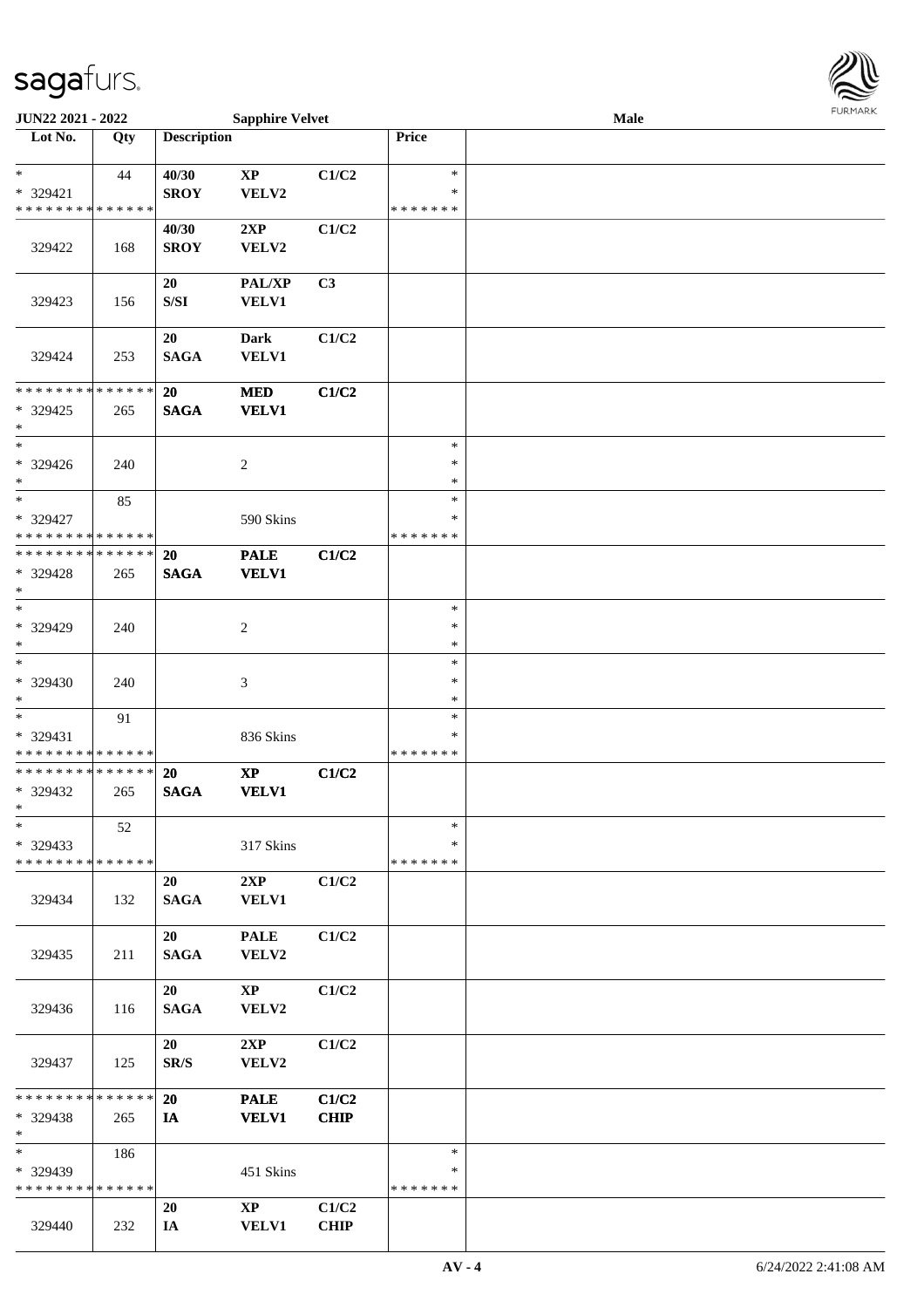

| <b>JUN22 2021 - 2022</b>                          |                   |                                 | <b>Sapphire Velvet</b>                 |       |                                   | Male |  |
|---------------------------------------------------|-------------------|---------------------------------|----------------------------------------|-------|-----------------------------------|------|--|
| Lot No.                                           | Qty               | <b>Description</b>              |                                        |       | Price                             |      |  |
| 329441                                            | 106               | 20<br><b>SROY</b>               | <b>XD</b><br><b>VELV1</b>              | C1/C2 |                                   |      |  |
| 329442                                            | 156               | <b>20</b><br><b>SROY</b>        | Dark<br><b>VELV1</b>                   | C1/C2 |                                   |      |  |
| * * * * * * * * * * * * * *<br>* 329443<br>$\ast$ | 245               | <b>20</b><br><b>SROY</b>        | <b>MED</b><br><b>VELV1</b>             | C1/C2 |                                   |      |  |
| $*$<br>* 329444<br>$\ast$                         | 220               |                                 | $\overline{2}$                         |       | $\ast$<br>$\ast$<br>$\ast$        |      |  |
| $\ast$<br>* 329445<br>* * * * * * * * * * * * * * | 254               |                                 | 719 Skins                              |       | $\ast$<br>$\ast$<br>* * * * * * * |      |  |
| * * * * * * * * * * * * * *<br>* 329446<br>$\ast$ | 245               | 20<br><b>SROY</b>               | <b>PALE</b><br><b>VELV1</b>            | C1/C2 |                                   |      |  |
| $*$<br>* 329447<br>$\ast$                         | 220               |                                 | 2                                      |       | $\ast$<br>$\ast$<br>$\ast$        |      |  |
| $*$<br>* 329448<br>$\ast$                         | 220               |                                 | $\mathfrak{Z}$                         |       | $\ast$<br>$\ast$<br>$\ast$        |      |  |
| $_{*}$<br>* 329449<br>* * * * * * * *             | 68<br>* * * * * * |                                 | 753 Skins                              |       | $\ast$<br>$\ast$<br>* * * * * * * |      |  |
| 329450                                            | 230               | 20<br><b>SROY</b>               | $\bold{XP}$<br>VELV1                   | C1/C2 |                                   |      |  |
| 329451                                            | 156               | 20<br><b>SROY</b>               | 2XP<br>VELV1                           | C1/C2 |                                   |      |  |
| 329452                                            | 200               | 20<br><b>SROY</b>               | <b>PALE</b><br>VELV2                   | C1/C2 |                                   |      |  |
| 329453                                            | 113               | 20<br><b>SROY</b>               | $\mathbf{X}\mathbf{P}$<br>VELV2        | C1/C2 |                                   |      |  |
| 329454                                            | 122               | $\mathbf{0}$<br><b>SAGA</b>     | $\mathbf{X}\mathbf{D}$<br><b>VELV1</b> | C1/C2 |                                   |      |  |
| 329455                                            | 189               | $\mathbf{0}$<br><b>SAGA</b>     | Dark<br><b>VELV1</b>                   | C1/C2 |                                   |      |  |
| 329456                                            | 248               | $\mathbf{0}$<br>$\mathbf{SAGA}$ | $\bf MED$<br><b>VELV1</b>              | C1/C2 |                                   |      |  |
| 329457                                            | 232               | $\mathbf{0}$<br>$\mathbf{SAGA}$ | <b>PALE</b><br><b>VELV1</b>            | C1/C2 |                                   |      |  |
| 329458                                            | 85                | 20/0<br>SR/S                    | $\mathbf{X}\mathbf{D}$<br>VELV2        | C1/C2 |                                   |      |  |
| 329459                                            | 178               | 20/0<br>SR/S                    | Dark<br>VELV2                          | C1/C2 |                                   |      |  |
| 329460                                            | 158               | $\mathbf{0}$<br><b>SAGA</b>     | $\bf MED$<br>VELV2                     | C1/C2 |                                   |      |  |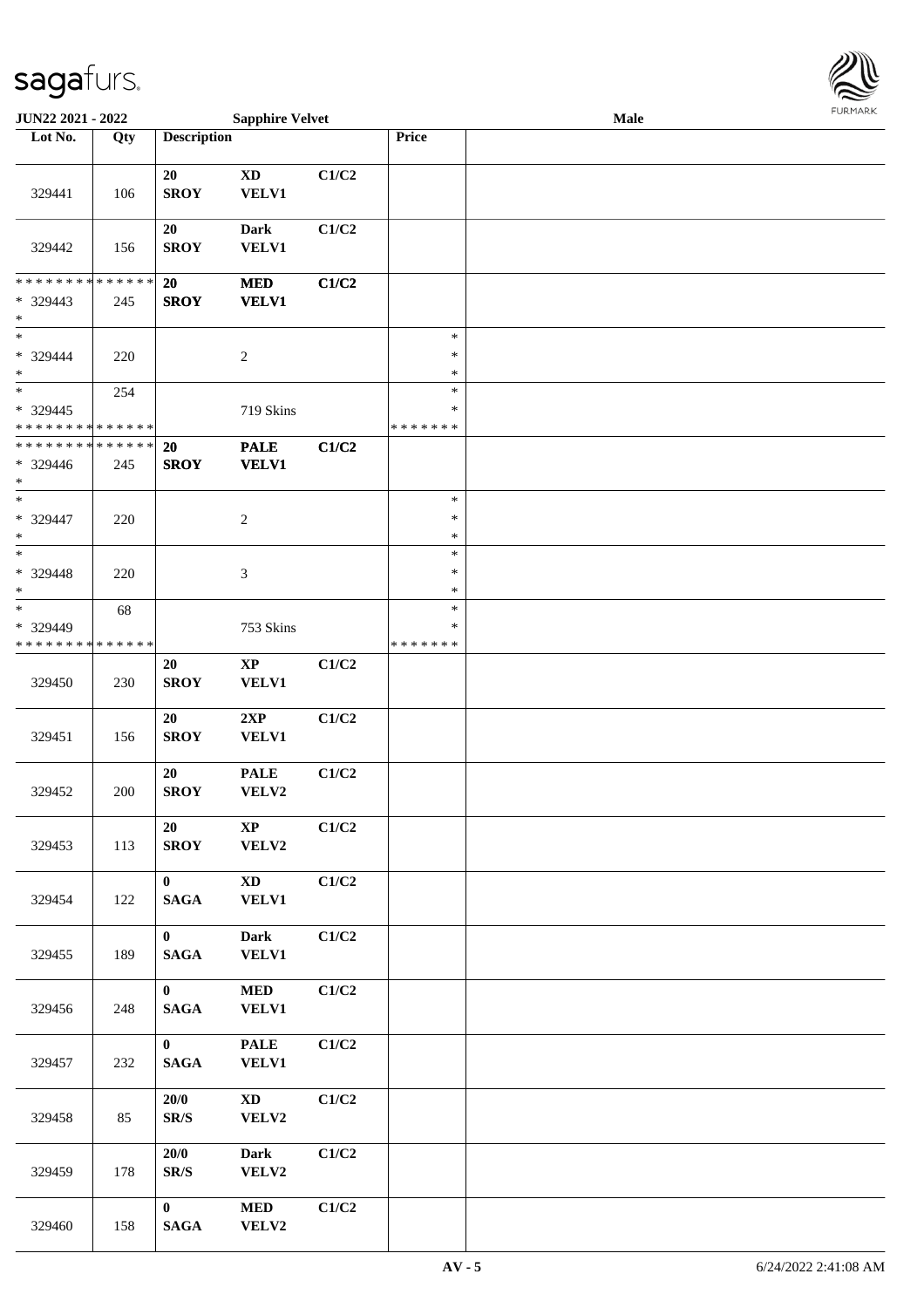

| JUN22 2021 - 2022                                 |     |                             | <b>Sapphire Velvet</b>                              |                       |                                   | Male |  |
|---------------------------------------------------|-----|-----------------------------|-----------------------------------------------------|-----------------------|-----------------------------------|------|--|
| Lot No.                                           | Qty | <b>Description</b>          |                                                     |                       | Price                             |      |  |
| 329461                                            | 173 | $\bf{0}$<br><b>SAGA</b>     | <b>PALE</b><br>VELV2                                | C1/C2                 |                                   |      |  |
| 329462                                            | 137 | $\bf{0}$<br>SR/S            | $\mathbf{XP}$<br>VELV2                              | C1/C2                 |                                   |      |  |
| 329463                                            | 165 | 20/0<br>IA                  | <b>DK/MED</b><br><b>VELV1</b>                       | C <sub>2</sub><br>WB1 |                                   |      |  |
| 329464                                            | 124 | 20/0<br>$I\!\!A$            | PAL/XP<br><b>VELV1</b>                              | C2<br>WB1             |                                   |      |  |
| 329465                                            | 254 | 20/0<br>$I\!\!A$            | $\bold{X}\bold{D}/\bold{D}\bold{K}$<br><b>VELV1</b> | C1/C2<br><b>CHIP</b>  |                                   |      |  |
| * * * * * * * * * * * * * *<br>* 329466<br>$\ast$ | 285 | 20/0<br>$I\!\!A$            | <b>MED</b><br><b>VELV1</b>                          | C1/C2<br><b>CHIP</b>  |                                   |      |  |
| $\ast$<br>* 329467<br>* * * * * * * * * * * * * * | 166 |                             | 451 Skins                                           |                       | $\ast$<br>$\ast$<br>* * * * * * * |      |  |
| 329468                                            | 207 | $\pmb{0}$<br>IA             | <b>PALE</b><br><b>VELV1</b>                         | C1/C2<br><b>CHIP</b>  |                                   |      |  |
| 329469                                            | 132 | $\pmb{0}$<br>IA             | $\mathbf{XP}$<br>VELV1                              | C1/C2<br><b>CHIP</b>  |                                   |      |  |
| 329470                                            | 153 | $20/0$<br>IA                | 2XP<br>VELV1                                        | C1/C2<br><b>CHIP</b>  |                                   |      |  |
| 329471                                            | 121 | $\bf{0}$<br><b>SROY</b>     | <b>Dark</b><br><b>VELV1</b>                         | C1/C2                 |                                   |      |  |
| * * * * * * * * * * * * * *<br>* 329472<br>$\ast$ | 235 | $\mathbf{0}$<br><b>SROY</b> | $\bf MED$<br><b>VELV1</b>                           | C1/C2                 |                                   |      |  |
| $\ast$<br>* 329473<br>* * * * * * * * * * * * * * | 50  |                             | 285 Skins                                           |                       | $\ast$<br>∗<br>* * * * * * *      |      |  |
| 329474                                            | 222 | $\bf{0}$<br><b>SROY</b>     | <b>PALE</b><br><b>VELV1</b>                         | C1/C2                 |                                   |      |  |
| 329475                                            | 111 | $\mathbf{0}$<br><b>SROY</b> | $\bold{XP}$<br><b>VELV1</b>                         | C1/C2                 |                                   |      |  |
| 329476                                            | 113 | $\mathbf{0}$<br><b>SROY</b> | 2XP<br><b>VELV1</b>                                 | C1/C2                 |                                   |      |  |
| * * * * * * * * * * * * * *<br>* 329477<br>$*$    | 265 | 20/0<br><b>SROY</b>         | <b>MED</b><br>VELV2                                 | C1/C2                 |                                   |      |  |
| $*$<br>* 329478<br>* * * * * * * * * * * * * *    | 58  |                             | 323 Skins                                           |                       | $\ast$<br>$\ast$<br>* * * * * * * |      |  |
| 329479                                            | 246 | $\bf{0}$<br><b>SROY</b>     | <b>PALE</b><br>VELV2                                | C1/C2                 |                                   |      |  |
| 329480                                            | 81  | $\mathbf{1}$<br><b>SAGA</b> | <b>PALE</b><br><b>VELV1</b>                         | C <sub>2</sub>        |                                   |      |  |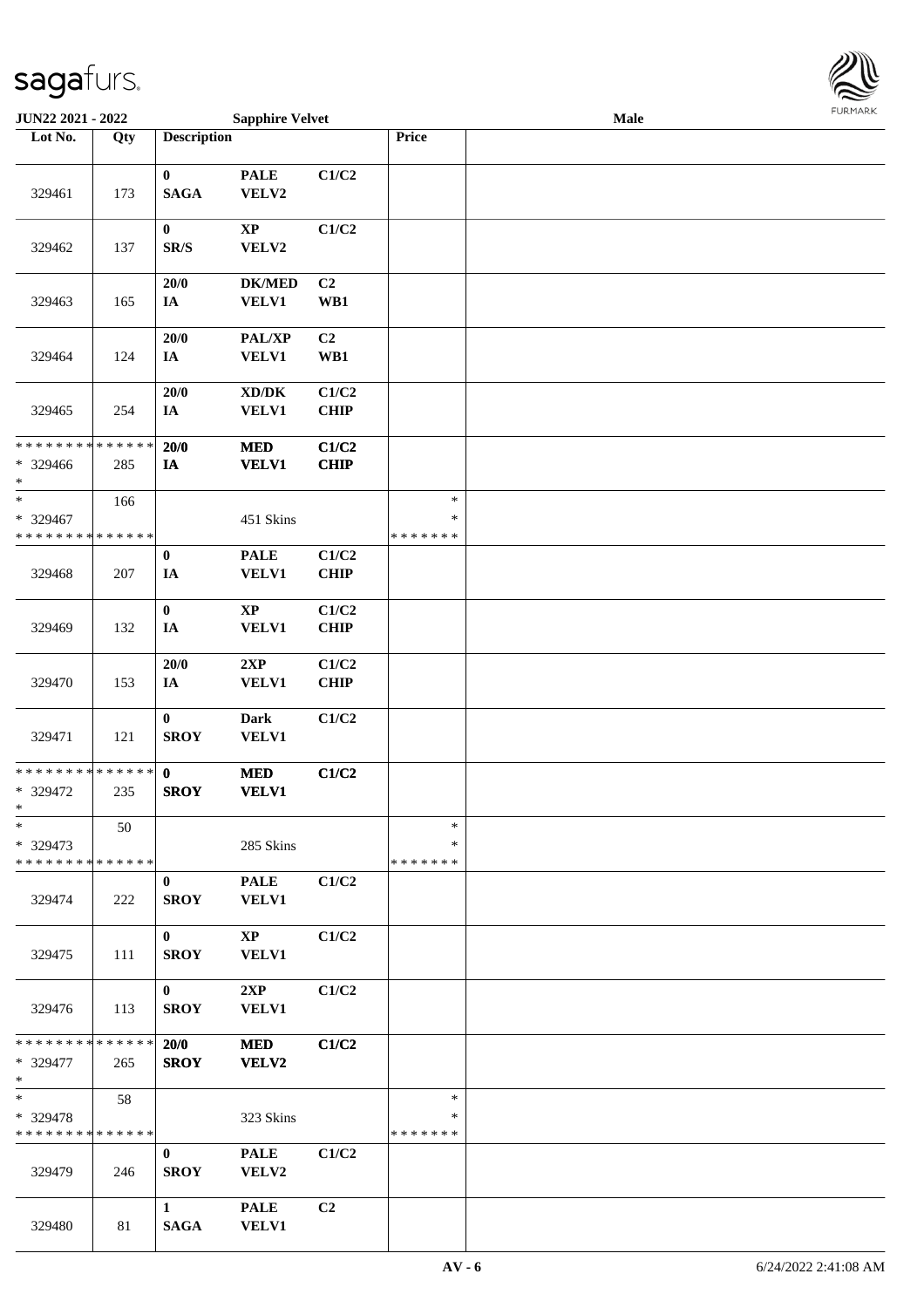

| <b>JUN22 2021 - 2022</b> |     |                    | <b>Sapphire Velvet</b>        |                   |              | Male | FURMARK |
|--------------------------|-----|--------------------|-------------------------------|-------------------|--------------|------|---------|
| Lot No.                  | Qty | <b>Description</b> |                               |                   | <b>Price</b> |      |         |
| 329481                   | 97  | 1<br>IA            | XD/DK<br><b>VELV1</b>         | C2<br><b>CHIP</b> |              |      |         |
| 329482                   | 126 | 1<br>IA            | MED/PAL C2<br><b>VELV1</b>    | <b>CHIP</b>       |              |      |         |
| 329483                   | 127 | <b>SROY</b>        | <b>DK/MED</b><br><b>VELV1</b> | C <sub>2</sub>    |              |      |         |
| 329484                   | 88  | 1<br><b>SROY</b>   | <b>PALE</b><br><b>VELV1</b>   | C <sub>2</sub>    |              |      |         |
| 329485                   | 97  | 1<br><b>SROY</b>   | <b>PAL/XP</b><br><b>VELV1</b> | C <sub>2</sub>    |              |      |         |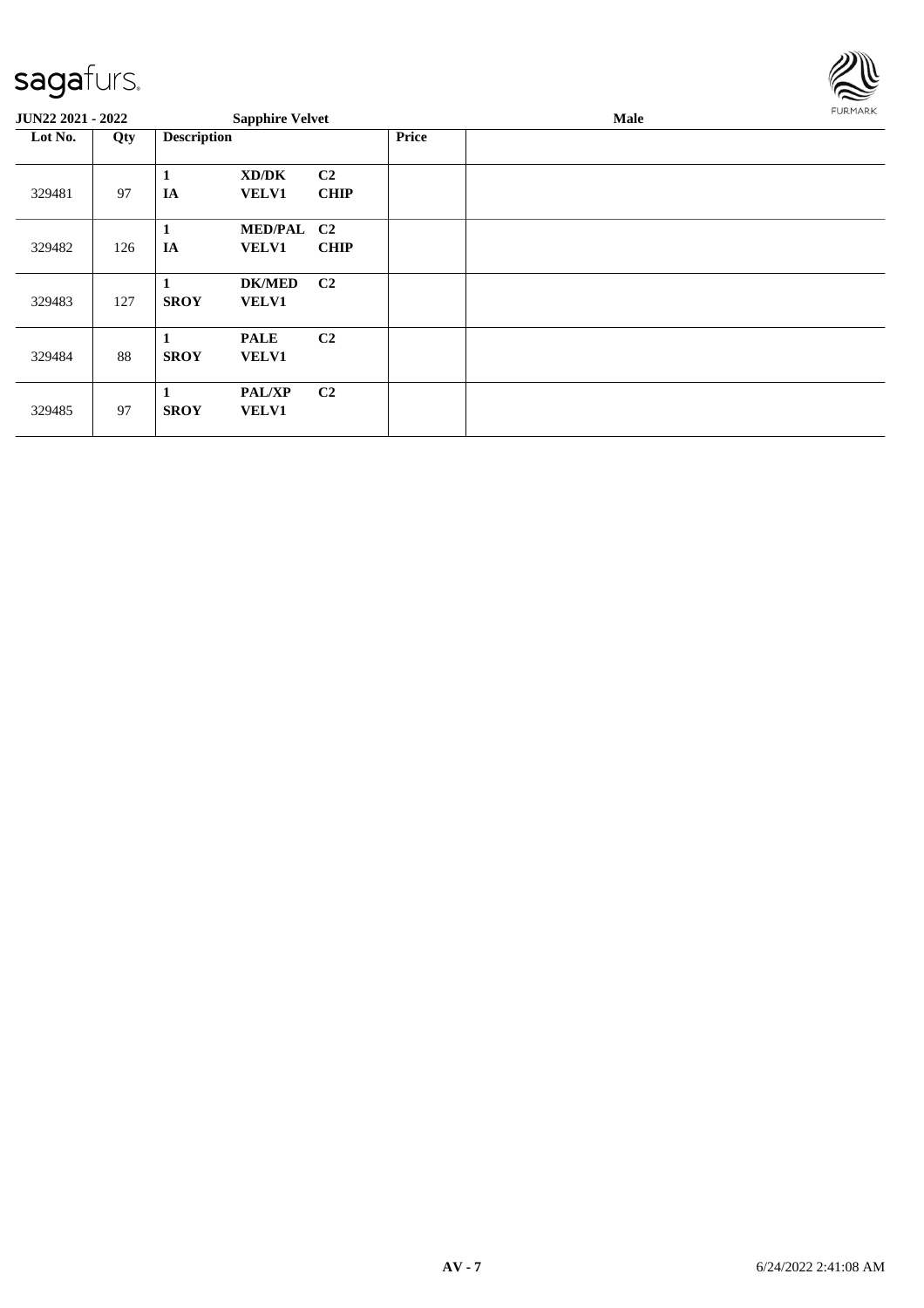



**JUN22 2021 - 2022 Sapphire Female**

| $0011222021$ 2022 |     |                            | $v$ uppma $v$ |       |              | $\sim$ villages $\sim$ |
|-------------------|-----|----------------------------|---------------|-------|--------------|------------------------|
| Lot No.           | Qty | <b>Description</b>         |               |       | <b>Price</b> |                        |
| 429001            | 203 | $\mathbf 0$<br><b>SAGA</b> | <b>MED</b>    | C1/C2 |              |                        |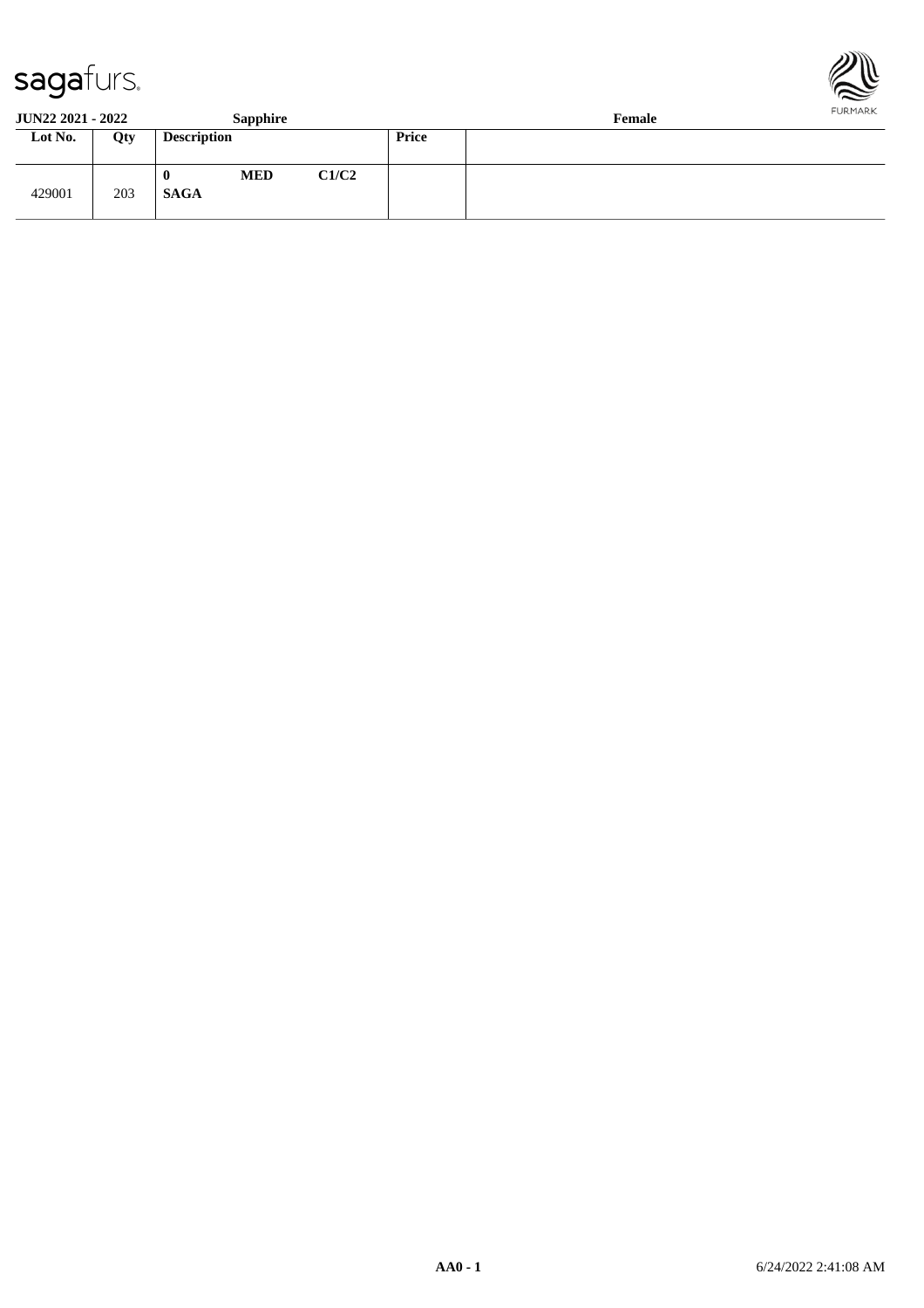

| <b>JUN22 2021 - 2022</b>                                            |     |                                  | <b>Sapphire</b>            |       |                                   | Female |  |
|---------------------------------------------------------------------|-----|----------------------------------|----------------------------|-------|-----------------------------------|--------|--|
| Lot No.                                                             | Qty | <b>Description</b>               |                            |       | Price                             |        |  |
| 429061                                                              | 187 | 0/1<br>${\bf SI}$                | <b>Dark</b>                | C1/C2 |                                   |        |  |
| 429062                                                              | 229 | 0/1<br>SI                        | $\bf MED$                  | C1/C2 |                                   |        |  |
| 429063                                                              | 163 | 0/1<br>${\bf S}{\bf I}$          | <b>PALE</b>                | C1/C2 |                                   |        |  |
| 429064                                                              | 101 | $\mathbf{1}$<br>${\bf S}{\bf I}$ | <b>Dark</b><br><b>LNAP</b> | C1/C2 |                                   |        |  |
| 429065                                                              | 106 | 0/1<br>SI                        | $\bf MED$<br><b>LNAP</b>   | C1/C2 |                                   |        |  |
| * * * * * * * * * * * * * * *<br>* 429066<br>$*$                    | 505 | $\mathbf{1}$<br>$\bf I\bf B$     | <b>ALL</b><br><b>CHIP</b>  | C2    |                                   |        |  |
| $\ast$<br>$* 429067$<br>* * * * * * * * * * * * * *                 | 84  |                                  | 589 Skins                  |       | $\ast$<br>$\ast$<br>* * * * * * * |        |  |
| 429068                                                              | 224 | 1<br><b>SAGA</b>                 | $\mathbf{X}\mathbf{D}$     | C1/C2 |                                   |        |  |
| 429069                                                              | 505 | $\mathbf{1}$<br><b>SAGA</b>      | <b>Dark</b>                | C1/C2 |                                   |        |  |
| * * * * * * * * * * * * * * *<br>* 429070<br>$*$                    | 505 | $\mathbf{1}$<br>$\mathbf{SAGA}$  | $\bf MED$                  | C1/C2 |                                   |        |  |
| $\overline{\phantom{0}}$<br>* 429071<br>* * * * * * * * * * * * * * | 182 |                                  | 687 Skins                  |       | $\ast$<br>$\ast$<br>* * * * * * * |        |  |
| 429072                                                              | 366 | 0/1<br><b>SAGA</b>               | <b>PALE</b>                | C1/C2 |                                   |        |  |
| 429073                                                              | 119 | $\mathbf{1}$<br><b>SAGA</b>      | $\bold{XP}$                | C1/C2 |                                   |        |  |
| 429074                                                              | 118 | 1<br><b>SAGA</b>                 | <b>Dark</b><br><b>LNAP</b> | C1/C2 |                                   |        |  |
| 429075                                                              | 214 | $\mathbf{1}$<br><b>SAGA</b>      | $\bf MED$<br><b>LNAP</b>   | C1/C2 |                                   |        |  |
| 429076                                                              | 190 | 0/1<br>IA                        | MED/PAL C2<br><b>CHIP</b>  |       |                                   |        |  |
| 429077                                                              | 121 | $\mathbf{1}$<br><b>SROY</b>      | $\bf MED$                  | C1/C2 |                                   |        |  |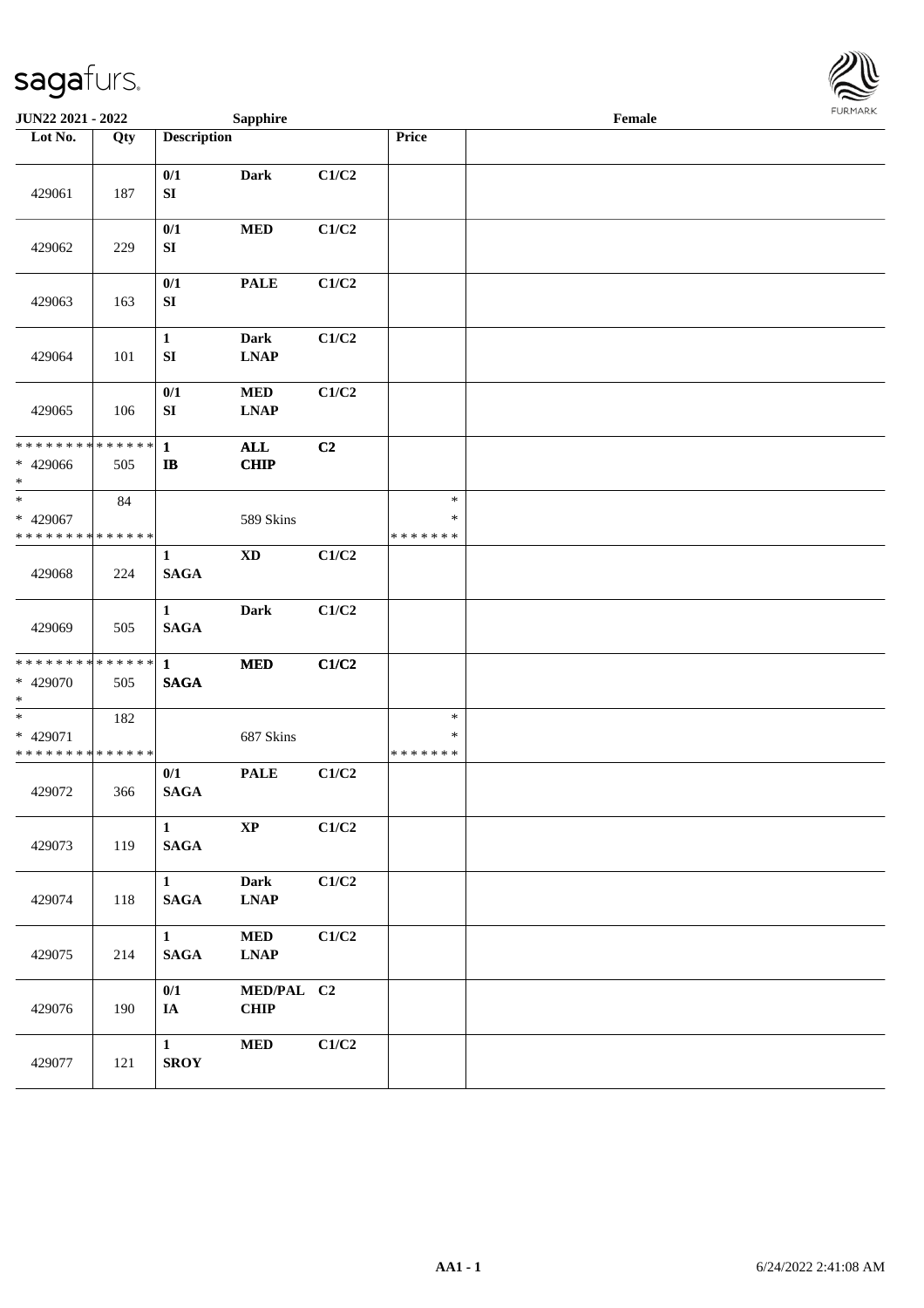

| JUN22 2021 - 2022                                                   |     |                                        | <b>Sapphire</b>                                        |                |                                   | Female |  |
|---------------------------------------------------------------------|-----|----------------------------------------|--------------------------------------------------------|----------------|-----------------------------------|--------|--|
| Lot No.                                                             | Qty | <b>Description</b>                     |                                                        |                | Price                             |        |  |
| 429121                                                              | 536 | $\boldsymbol{2}$<br>${\bf S}{\bf I}$   | $\mathbf{X}\mathbf{D}$                                 | C1/C2          |                                   |        |  |
| * * * * * * * * * * * * * *<br>* 429122<br>$\ast$                   | 505 | $\bf 2$<br>SI                          | <b>Dark</b>                                            | C1/C2          |                                   |        |  |
| $\overline{\phantom{0}}$<br>* 429123<br>* * * * * * * * * * * * * * | 172 |                                        | 677 Skins                                              |                | $\ast$<br>$\ast$<br>* * * * * * * |        |  |
| 429124                                                              | 151 | $\boldsymbol{2}$<br>${\bf S}{\bf I}$   | $\bf MED$                                              | C1/C2          |                                   |        |  |
| 429125                                                              | 349 | $\mathbf 2$<br>SI                      | <b>PALE</b>                                            | C1/C2          |                                   |        |  |
| 429126                                                              | 259 | 1/2<br>${\bf SI}$                      | <b>ALL</b>                                             | C3             |                                   |        |  |
| 429127                                                              | 329 | 1/2<br>${\bf SI}$                      | $\mathbf{X}\mathbf{D}$<br>$\ensuremath{\text{L}N\!AP}$ | C1/C2          |                                   |        |  |
| 429128                                                              | 100 | $\boldsymbol{2}$<br>SI                 | <b>Dark</b><br><b>LNAP</b>                             | C1/C2          |                                   |        |  |
| 429129                                                              | 228 | 1/2<br>${\bf SI}$                      | PAL/XP<br><b>LNAP</b>                                  | C1/C2          |                                   |        |  |
| 429130                                                              | 350 | 1/2<br>$\bf{IB}$                       | $\bold{X}\bold{D}/\bold{D}\bold{K}$<br>CHIP            | C <sub>2</sub> |                                   |        |  |
| 429131                                                              | 404 | 1/2<br>$\bf{IB}$                       | $\bf MED$<br><b>CHIP</b>                               | C <sub>2</sub> |                                   |        |  |
| 429132                                                              | 281 | 1/2<br>$\bf{IB}$                       | PAL/XP<br>CHIP                                         | C2             |                                   |        |  |
| 429133                                                              | 457 | 1/2<br>$\mathbf{I}$                    | $\mathbf{ALL}$                                         | C <sub>2</sub> |                                   |        |  |
| 429134                                                              | 112 | 1/2<br>П                               | $\mathbf{ALL}$<br><b>LNAP</b>                          | C2             |                                   |        |  |
| 429135                                                              | 157 | $\mathbf{2}$<br><b>SAGA</b>            | <b>XD</b>                                              | C1/C2          |                                   |        |  |
| 429136                                                              | 450 | $\overline{\mathbf{2}}$<br><b>SAGA</b> | <b>Dark</b>                                            | C1/C2          |                                   |        |  |
| 429137                                                              | 141 | 1/2<br><b>SAGA</b>                     | $\boldsymbol{\text{XD}/\text{DK}}$                     | C3             |                                   |        |  |
| ******** <mark>******</mark><br>* 429138<br>$*$                     | 485 | $\overline{\mathbf{2}}$<br><b>SAGA</b> | <b>MED</b>                                             | C1/C2          |                                   |        |  |
| * 429139<br>* * * * * * * * * * * * * *                             | 255 |                                        | 740 Skins                                              |                | $\ast$<br>∗<br>* * * * * * *      |        |  |
| 429140                                                              | 219 | $\overline{2}$<br><b>SAGA</b>          | <b>PALE</b>                                            | C1/C2          |                                   |        |  |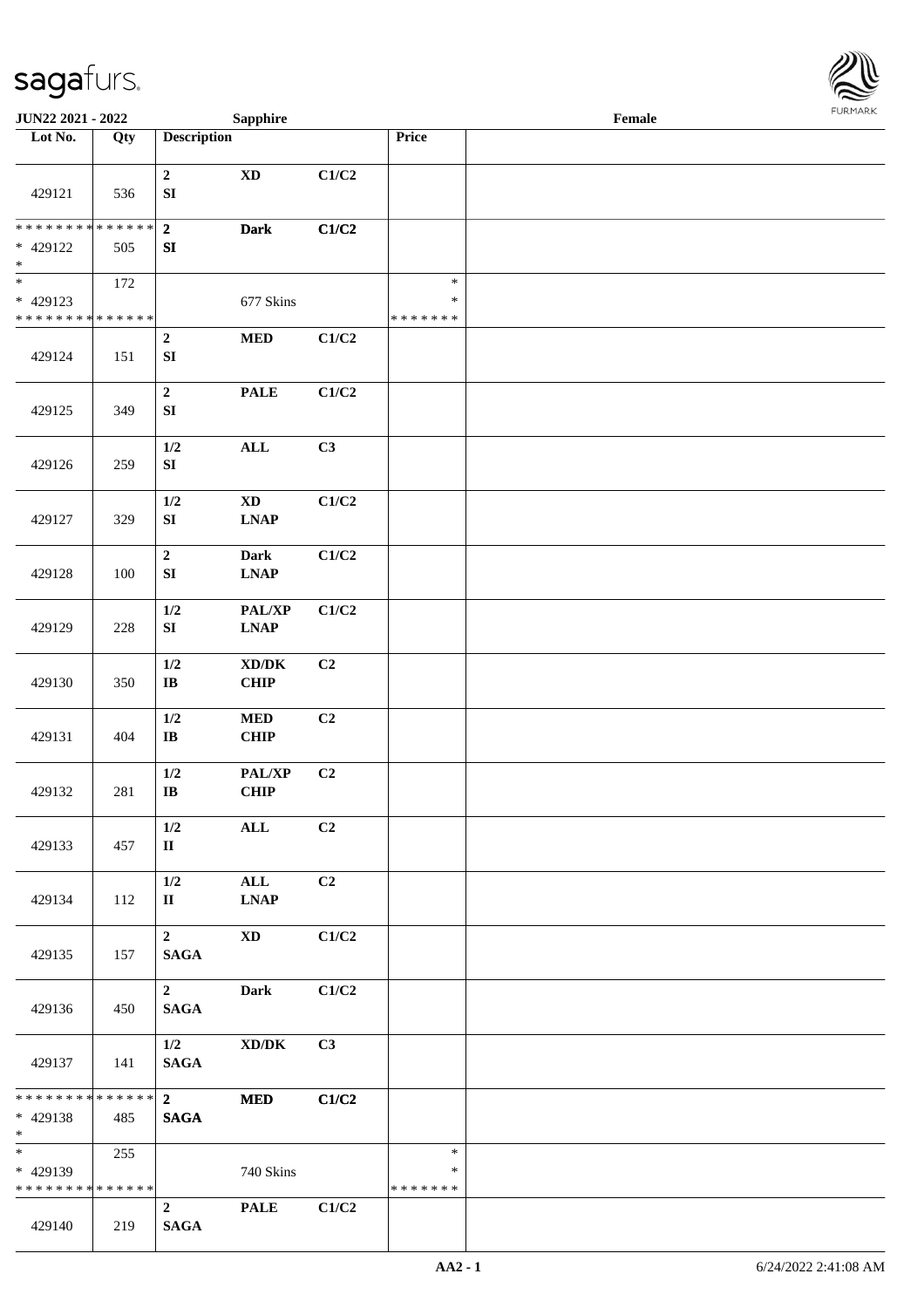

| JUN22 2021 - 2022 |     | <b>Sapphire</b>                                    |                |       | Female |  |  |
|-------------------|-----|----------------------------------------------------|----------------|-------|--------|--|--|
| Lot No.           | Qty | <b>Description</b>                                 |                | Price |        |  |  |
| 429141            | 209 | 1/2<br><b>SAGA</b>                                 | MED/PAL C3     |       |        |  |  |
| 429142            | 133 | 1/2<br>2XP<br><b>SAGA</b>                          | C1/C2          |       |        |  |  |
| 429143            | 124 | 1/2<br><b>PAL/XP</b><br><b>SAGA</b><br><b>LNAP</b> | C1/C2          |       |        |  |  |
| 429144            | 418 | 1/2<br><b>Dark</b><br>IA<br><b>CHIP</b>            | C2             |       |        |  |  |
| 429145            | 144 | 1/2<br>2XP/3XP<br>IA<br><b>CHIP</b>                | C <sub>2</sub> |       |        |  |  |
| 429146            | 109 | $\boldsymbol{2}$<br>XD/DK<br><b>SROY</b>           | C1/C2          |       |        |  |  |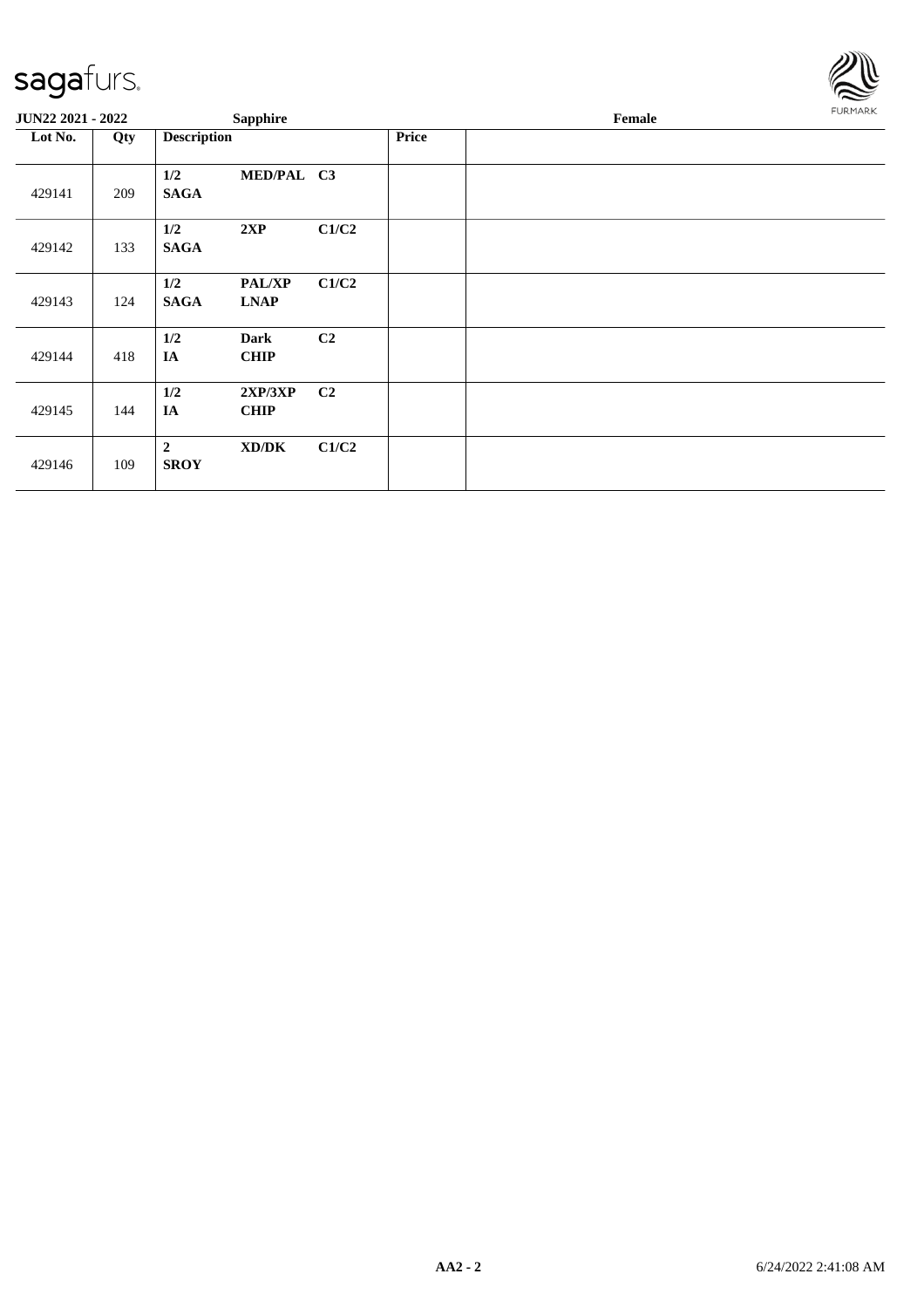

| <b>JUN22 2021 - 2022</b> |     |                                   | <b>Sapphire</b>                                               |                                                  |       | Female |  |
|--------------------------|-----|-----------------------------------|---------------------------------------------------------------|--------------------------------------------------|-------|--------|--|
| Lot No.                  | Qty | <b>Description</b>                |                                                               |                                                  | Price |        |  |
| 429201                   | 179 | $\mathbf{3}$<br>${\bf S}{\bf I}$  | Dark                                                          | C1/C2                                            |       |        |  |
| 429202                   | 156 | $\mathbf{3}$<br>${\bf S}{\bf I}$  | $\bf MED$                                                     | C1/C2                                            |       |        |  |
| 429203                   | 115 | 2/3<br>${\bf S}{\bf I}$           | $\bold{XP}$                                                   | C1/C2                                            |       |        |  |
| 429204                   | 474 | $\mathbf{3}$<br>${\bf S}{\bf I}$  | $\mathbf{X}\mathbf{D}$<br><b>LNAP</b>                         | C1/C2                                            |       |        |  |
| 429205                   | 213 | $\mathbf{3}$<br>${\bf S}{\bf I}$  | Dark<br><b>LNAP</b>                                           | C1/C2                                            |       |        |  |
| 429206                   | 265 | 2/3<br>${\bf S}{\bf I}$           | <b>MED</b><br><b>LNAP</b>                                     | C1/C2                                            |       |        |  |
| 429207                   | 555 | 2/3<br>$\mathbf I\mathbf B$       | $\mathbf{X}\mathbf{D}$<br>CHIP                                | C2<br><b>LNAP</b>                                |       |        |  |
| 429208                   | 318 | $\mathbf{3}$<br>IB                | Dark<br>CHIP                                                  | C2<br>$\mathbf{L}\mathbf{N}\mathbf{A}\mathbf{P}$ |       |        |  |
| 429209                   | 307 | $\mathbf{3}$<br>$\mathbf{SAGA}$   | $\mathbf{X}\mathbf{D}$                                        | C1/C2                                            |       |        |  |
| 429210                   | 255 | 3 <sup>1</sup><br>$\mathbf{SAGA}$ | Dark                                                          | C1/C2                                            |       |        |  |
| 429211                   | 135 | $\mathbf{3}$<br>$\mathbf{SAGA}$   | $\bf MED$                                                     | C1/C2                                            |       |        |  |
| 429212                   | 103 | 3 <sup>1</sup><br>$\mathbf{SAGA}$ | <b>PALE</b>                                                   | C1/C2                                            |       |        |  |
| 429213                   | 393 | $\mathbf{3}$<br><b>SAGA</b>       | $\mathbf{X}\mathbf{D}$<br>$\ensuremath{\text{L}N\!AP}\xspace$ | C1/C2                                            |       |        |  |
| 429214                   | 166 | 2/3<br><b>SAGA</b>                | Dark<br><b>LNAP</b>                                           | C1/C2                                            |       |        |  |
| 429215                   | 177 | 2/3<br>$\mathbf{SAGA}$            | $\bf MED$<br><b>LNAP</b>                                      | C1/C2                                            |       |        |  |
| 429216                   | 190 | 2/3<br>IA                         | $\mathbf{X}\mathbf{D}$<br><b>CHIP</b>                         | C2                                               |       |        |  |
| 429217                   | 330 | $2/3$<br>IA                       | <b>MED</b><br><b>CHIP</b>                                     | C <sub>2</sub>                                   |       |        |  |
| 429218                   | 189 | 2/3<br>IA                         | <b>PALE</b><br><b>CHIP</b>                                    | C2                                               |       |        |  |
| 429219                   | 198 | $\mathbf{3}$<br>IA                | $\mathbf{X}\mathbf{D}$<br><b>CHIP</b>                         | C2<br><b>LNAP</b>                                |       |        |  |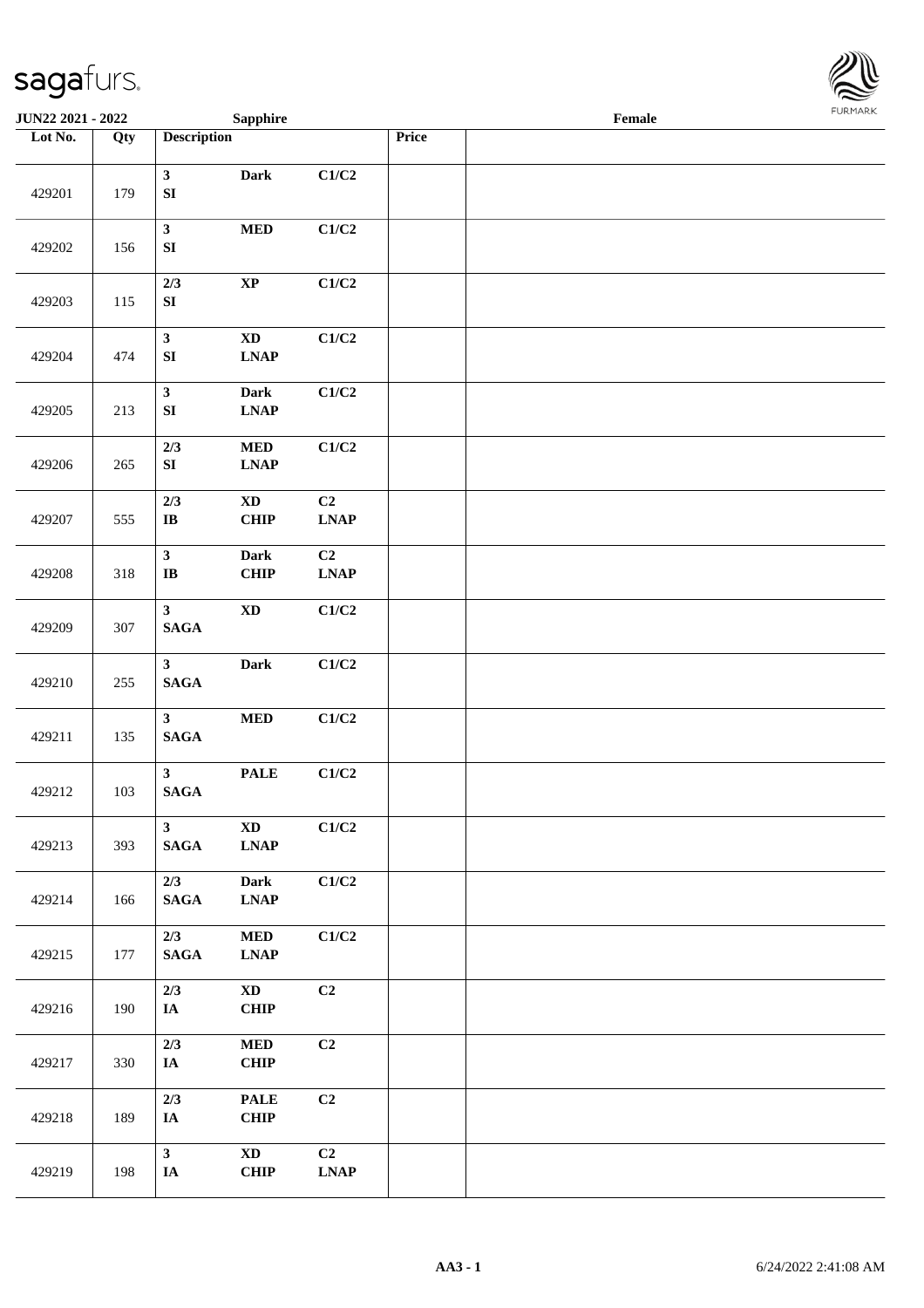

| <b>JUN22 2021 - 2022</b>                                     |     |                               | <b>Sapphire Velvet</b>                 |                               |                                   | Female |  |
|--------------------------------------------------------------|-----|-------------------------------|----------------------------------------|-------------------------------|-----------------------------------|--------|--|
| Lot No.                                                      | Qty | <b>Description</b>            |                                        |                               | Price                             |        |  |
| 429261                                                       | 106 | $\bf{0}$<br>SI                | $\bf MED$<br><b>VELV1</b>              | C1/C2                         |                                   |        |  |
| 429262                                                       | 140 | $\pmb{0}$<br>SI               | <b>PALE</b><br><b>VELV1</b>            | C1/C2                         |                                   |        |  |
| 429263                                                       | 131 | $\pmb{0}$<br>${\bf S}{\bf I}$ | <b>PALE</b><br>VELV2                   | C1/C2                         |                                   |        |  |
| 429264                                                       | 292 | $\pmb{0}$<br><b>SAGA</b>      | <b>Dark</b><br>VELV1                   | C1/C2                         |                                   |        |  |
| * * * * * * * * * * * * * *<br>$* 429265$<br>$\ast$          | 425 | $\mathbf 0$<br><b>SAGA</b>    | <b>MED</b><br><b>VELV1</b>             | C1/C2                         |                                   |        |  |
| $\ast$<br>* 429266<br>* * * * * * * * * * * * * *            | 68  |                               | 493 Skins                              |                               | $\ast$<br>$\ast$<br>* * * * * * * |        |  |
| * * * * * * * * * * * * * * *<br>* 429267<br>$\ast$          | 425 | $\mathbf 0$<br><b>SAGA</b>    | <b>PALE</b><br><b>VELV1</b>            | C1/C2                         |                                   |        |  |
| $*$<br>* 429268<br>* * * * * * * * * * * * * *               | 81  |                               | 506 Skins                              |                               | $\ast$<br>$\ast$<br>* * * * * * * |        |  |
| 429269                                                       | 188 | $\bf{0}$<br><b>SAGA</b>       | $\bold{XP}$<br>VELV1                   | C1/C2                         |                                   |        |  |
| 429270                                                       | 109 | $\bf{0}$<br><b>SAGA</b>       | 2XP<br><b>VELV1</b>                    | C1/C2                         |                                   |        |  |
| 429271                                                       | 226 | $\bf{0}$<br><b>SAGA</b>       | $\bf MED$<br>VELV2                     | C1/C2                         |                                   |        |  |
| 429272                                                       | 236 | $\mathbf{0}$<br><b>SAGA</b>   | <b>PALE</b><br>VELV2                   | C1/C2                         |                                   |        |  |
| 429273                                                       | 112 | $\bf{0}$<br><b>SAGA</b>       | $\mathbf{X}\mathbf{P}$<br>VELV2        | C1/C2                         |                                   |        |  |
| 429274                                                       | 493 | $\mathbf{0}$<br>IA            | <b>MED</b><br><b>VELV1</b>             | C2<br><b>CHIP</b>             |                                   |        |  |
| * * * * * * * * * * * * * * *<br>* 429275<br>$*$             | 445 | $\mathbf{0}$<br>IA            | <b>PALE</b><br><b>VELV1</b>            | C <sub>2</sub><br><b>CHIP</b> |                                   |        |  |
| $\overline{\ast}$<br>* 429276<br>* * * * * * * * * * * * * * | 238 |                               | 683 Skins                              |                               | $\ast$<br>*<br>* * * * * * *      |        |  |
| 429277                                                       | 298 | $\bf{0}$<br>IA                | $\mathbf{X}\mathbf{P}$<br><b>VELV1</b> | C2<br><b>CHIP</b>             |                                   |        |  |
| 429278                                                       | 154 | $\mathbf{0}$<br>IA            | <b>MED</b><br>VELV2                    | C2<br><b>CHIP</b>             |                                   |        |  |
| 429279                                                       | 162 | $\mathbf{0}$<br>IA            | <b>PALE</b><br>VELV2                   | C <sub>2</sub><br><b>CHIP</b> |                                   |        |  |
| 429280                                                       | 168 | $\bf{0}$<br><b>SROY</b>       | <b>Dark</b><br><b>VELV1</b>            | C1/C2                         |                                   |        |  |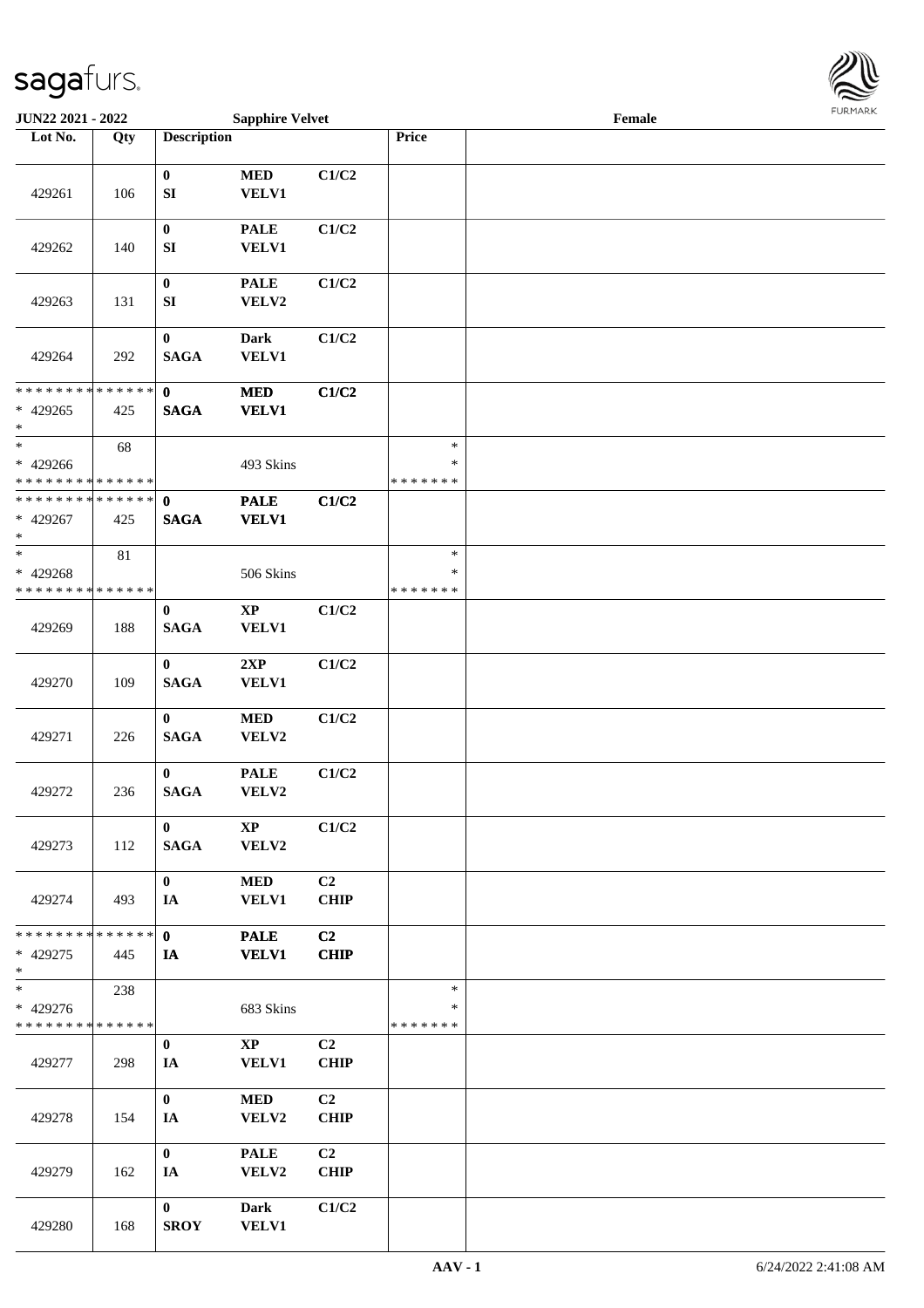

| JUN22 2021 - 2022                                 |                   |                                 | <b>Sapphire Velvet</b>          |                   |                                   | Female |  |
|---------------------------------------------------|-------------------|---------------------------------|---------------------------------|-------------------|-----------------------------------|--------|--|
| Lot No.                                           | $\overline{Q}$ ty | <b>Description</b>              |                                 |                   | Price                             |        |  |
| 429281                                            | 300               | $\boldsymbol{0}$<br><b>SROY</b> | $\bf MED$<br><b>VELV1</b>       | C1/C2             |                                   |        |  |
| 429282                                            | 377               | $\boldsymbol{0}$<br><b>SROY</b> | <b>PALE</b><br><b>VELV1</b>     | C1/C2             |                                   |        |  |
| 429283                                            | 170               | $\boldsymbol{0}$<br><b>SROY</b> | $\bold{XP}$<br><b>VELV1</b>     | C1/C2             |                                   |        |  |
| 429284                                            | 328               | $\pmb{0}$<br><b>SROY</b>        | $\bf MED$<br>VELV2              | C1/C2             |                                   |        |  |
| 429285                                            | 279               | $\boldsymbol{0}$<br><b>SROY</b> | <b>PALE</b><br>VELV2            | C1/C2             |                                   |        |  |
| 429286                                            | 107               | $\bf{0}$<br><b>SROY</b>         | $\mathbf{X}\mathbf{P}$<br>VELV2 | C1/C2             |                                   |        |  |
| 429287                                            | 107               | 0/1<br>${\bf S}{\bf I}$         | $\mathbf{X}\mathbf{D}$<br>VELV1 | C1/C2             |                                   |        |  |
| 429288                                            | 178               | 0/1<br>${\bf SI}$               | <b>Dark</b><br><b>VELV1</b>     | C1/C2             |                                   |        |  |
| 429289                                            | 162               | $\mathbf 1$<br>${\bf SI}$       | $\bf MED$<br><b>VELV1</b>       | C1/C2             |                                   |        |  |
| 429290                                            | 127               | $\mathbf 1$<br>${\bf S}{\bf I}$ | <b>PALE</b><br>VELV1            | C1/C2             |                                   |        |  |
| 429291                                            | 105               | $0/1$<br>${\bf SI}$             | MED/PAL C1/C2<br>VELV2          |                   |                                   |        |  |
| 429292                                            | 182               | $0/1$<br>${\bf S}{\bf I}$       | XP/2XP<br>VELV2                 | C1/C2             |                                   |        |  |
| 429293                                            | 265               | 0/1<br>$\mathbf{I}\mathbf{B}$   | <b>MED</b><br><b>VELV1</b>      | C2<br><b>CHIP</b> |                                   |        |  |
| * * * * * * * * * * * * * * *<br>* 429294<br>$*$  | 485               | $\mathbf{1}$<br><b>SAGA</b>     | <b>XD</b><br><b>VELV1</b>       | C1/C2             |                                   |        |  |
| $\ast$<br>* 429295<br>* * * * * * * * * * * * * * | 127               |                                 | 612 Skins                       |                   | $\ast$<br>∗<br>* * * * * * *      |        |  |
| **************<br>* 429296<br>$*$                 | 485               | 1<br><b>SAGA</b>                | <b>Dark</b><br><b>VELV1</b>     | C1/C2             |                                   |        |  |
| $*$<br>* 429297<br>$*$                            | 460               |                                 | 2                               |                   | $\ast$<br>$\ast$<br>$\ast$        |        |  |
| $*$<br>* 429298<br>* * * * * * * * * * * * * *    | 379               |                                 | 1324 Skins                      |                   | $\ast$<br>$\ast$<br>* * * * * * * |        |  |
| 429299                                            | 203               | 0/1<br><b>SAGA</b>              | <b>Dark</b><br>VELV1            | C3                |                                   |        |  |
| * * * * * * * * * * * * * * *<br>* 429300<br>$*$  | 485               | $\mathbf{1}$<br><b>SAGA</b>     | <b>MED</b><br><b>VELV1</b>      | C1/C2             |                                   |        |  |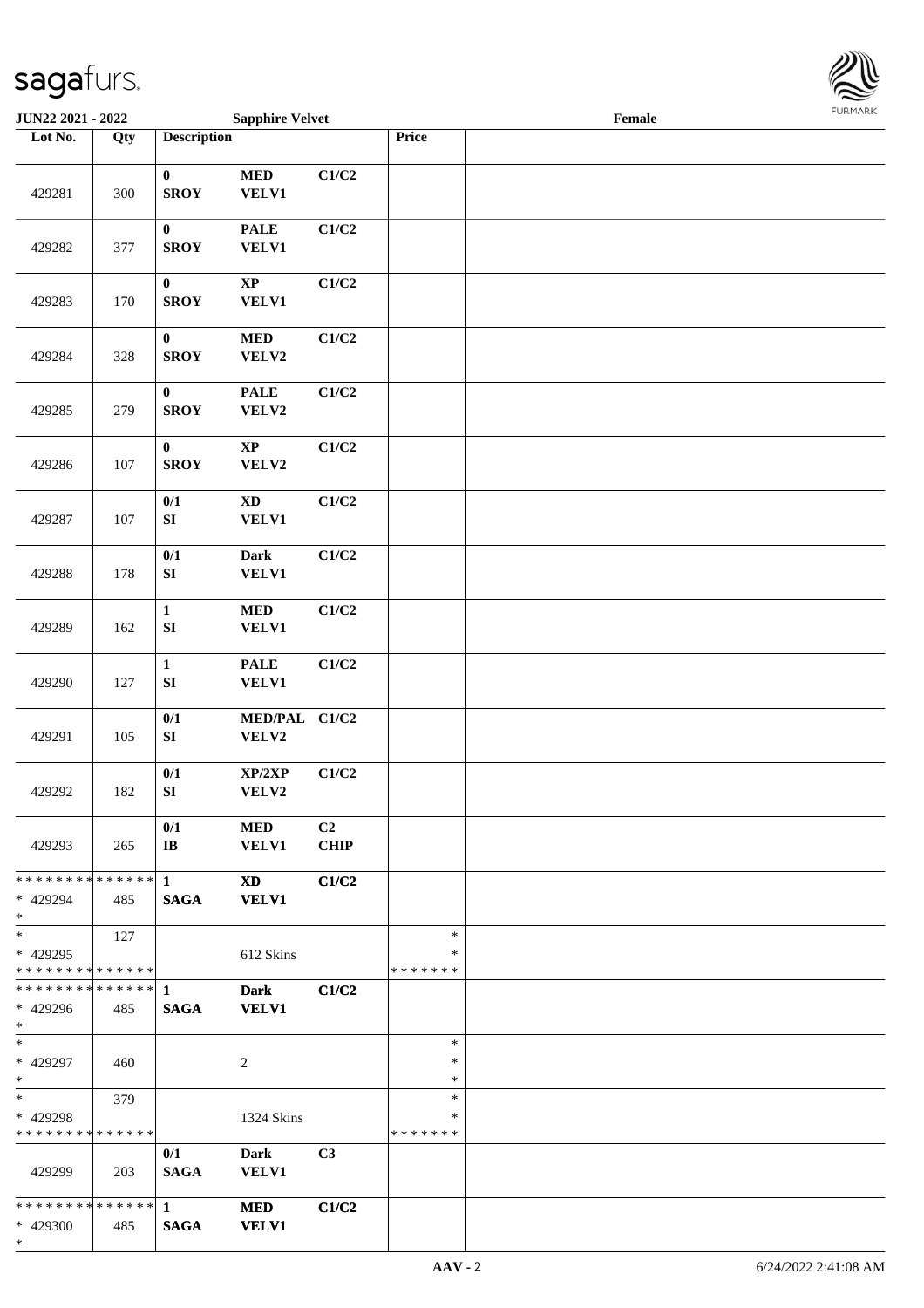| <b>JUN22 2021 - 2022</b>                   |     |                    | <b>Sapphire Velvet</b> |                |                         | $\ensuremath{\textnormal{\textbf{Female}}}$ | $1 \times 1$ |
|--------------------------------------------|-----|--------------------|------------------------|----------------|-------------------------|---------------------------------------------|--------------|
| Lot No.                                    | Qty | <b>Description</b> |                        |                | Price                   |                                             |              |
|                                            |     |                    |                        |                |                         |                                             |              |
| $\ast$                                     |     | $\mathbf{1}$       | $\bf MED$              | C1/C2          | $\ast$                  |                                             |              |
| * 429301                                   | 460 | <b>SAGA</b>        | <b>VELV1</b>           |                | $\ast$                  |                                             |              |
| $\ast$                                     |     |                    |                        |                | $\ast$                  |                                             |              |
| $\overline{\ast}$                          |     |                    |                        |                | $\ast$                  |                                             |              |
| * 429302                                   | 460 |                    | 3                      |                | $\ast$                  |                                             |              |
| $*$                                        |     |                    |                        |                | $\ast$                  |                                             |              |
|                                            | 436 |                    |                        |                | $\ast$                  |                                             |              |
| * 429303                                   |     |                    | 1841 Skins             |                | $\ast$                  |                                             |              |
| * * * * * * * * <mark>* * * * * * *</mark> |     |                    |                        |                | * * * * * * *           |                                             |              |
|                                            |     | $\mathbf{1}$       | <b>MED</b>             | C3             |                         |                                             |              |
| 429304                                     | 333 | SR/S               | <b>VELV1</b>           |                |                         |                                             |              |
|                                            |     |                    |                        |                |                         |                                             |              |
| * * * * * * * * * * * * * * *              |     | $\mathbf{1}$       | <b>PALE</b>            | C1/C2          |                         |                                             |              |
| * 429305                                   | 485 | <b>SAGA</b>        | <b>VELV1</b>           |                |                         |                                             |              |
| $\ast$                                     |     |                    |                        |                |                         |                                             |              |
| $\ddot{x}$                                 |     |                    |                        |                | $\ast$                  |                                             |              |
| * 429306                                   | 460 |                    | $\boldsymbol{2}$       |                | $\ast$                  |                                             |              |
| $\ast$<br>$*$                              |     |                    |                        |                | $\ast$                  |                                             |              |
|                                            | 481 |                    |                        |                | $\ast$                  |                                             |              |
| * 429307                                   |     |                    | 1426 Skins             |                | $\ast$<br>* * * * * * * |                                             |              |
| * * * * * * * * <mark>* * * * * *</mark>   |     |                    |                        |                |                         |                                             |              |
|                                            |     | 0/1                | <b>PALE</b>            | C3             |                         |                                             |              |
| 429308                                     | 238 | <b>SAGA</b>        | <b>VELV1</b>           |                |                         |                                             |              |
|                                            |     |                    |                        |                |                         |                                             |              |
|                                            |     | $\mathbf{1}$       | $\mathbf{X}\mathbf{P}$ | C1/C2          |                         |                                             |              |
| 429309                                     | 478 | <b>SAGA</b>        | <b>VELV1</b>           |                |                         |                                             |              |
|                                            |     |                    |                        |                |                         |                                             |              |
|                                            |     | 0/1                | XP                     | C3             |                         |                                             |              |
| 429310                                     | 211 | <b>SAGA</b>        | <b>VELV1</b>           |                |                         |                                             |              |
|                                            |     | $\mathbf{1}$       |                        | C1/C2          |                         |                                             |              |
|                                            |     | <b>SAGA</b>        | 2XP                    |                |                         |                                             |              |
| 429311                                     | 363 |                    | <b>VELV1</b>           |                |                         |                                             |              |
|                                            |     | 0/1                | $\mathbf{X}\mathbf{D}$ | C1/C2          |                         |                                             |              |
| 429312                                     | 145 | SR/S               | VELV2                  |                |                         |                                             |              |
|                                            |     |                    |                        |                |                         |                                             |              |
|                                            |     | 0/1                | Dark                   | C1/C2          |                         |                                             |              |
| 429313                                     | 271 | <b>SAGA</b>        | VELV2                  |                |                         |                                             |              |
|                                            |     |                    |                        |                |                         |                                             |              |
|                                            |     | 0/1                | XD/DK                  | C3             |                         |                                             |              |
| 429314                                     | 180 | <b>SAGA</b>        | <b>VELV2</b>           |                |                         |                                             |              |
|                                            |     |                    |                        |                |                         |                                             |              |
| * * * * * * * * <mark>* * * * * *</mark> 1 |     |                    | <b>MED</b>             | C1/C2          |                         |                                             |              |
| * 429315                                   | 485 | <b>SAGA</b>        | <b>VELV2</b>           |                |                         |                                             |              |
| $\ast$                                     |     |                    |                        |                |                         |                                             |              |
| $\overline{\ast}$                          | 138 |                    |                        |                | $\ast$                  |                                             |              |
| $* 429316$                                 |     |                    | 623 Skins              |                | ∗                       |                                             |              |
| * * * * * * * * <mark>* * * * * *</mark>   |     |                    |                        |                | * * * * * * *           |                                             |              |
|                                            |     | 0/1                | <b>MED</b>             | C <sub>3</sub> |                         |                                             |              |
| 429317                                     | 145 | SR/S               | VELV2                  |                |                         |                                             |              |
|                                            |     |                    |                        |                |                         |                                             |              |
|                                            |     |                    | <b>PALE</b>            | C1/C2          |                         |                                             |              |
| $* 429318$                                 | 485 | <b>SAGA</b>        | <b>VELV2</b>           |                |                         |                                             |              |
| $*$                                        |     |                    |                        |                |                         |                                             |              |
| $*$ $-$                                    | 65  |                    |                        |                | $\ast$                  |                                             |              |
| * 429319                                   |     |                    | 550 Skins              |                | ∗                       |                                             |              |
| * * * * * * * * <mark>* * * * * *</mark>   |     |                    |                        |                | * * * * * * *           |                                             |              |
|                                            |     | 0/1                | <b>PALE</b>            | C3             |                         |                                             |              |
| 429320                                     | 146 | SR/S               | <b>VELV2</b>           |                |                         |                                             |              |

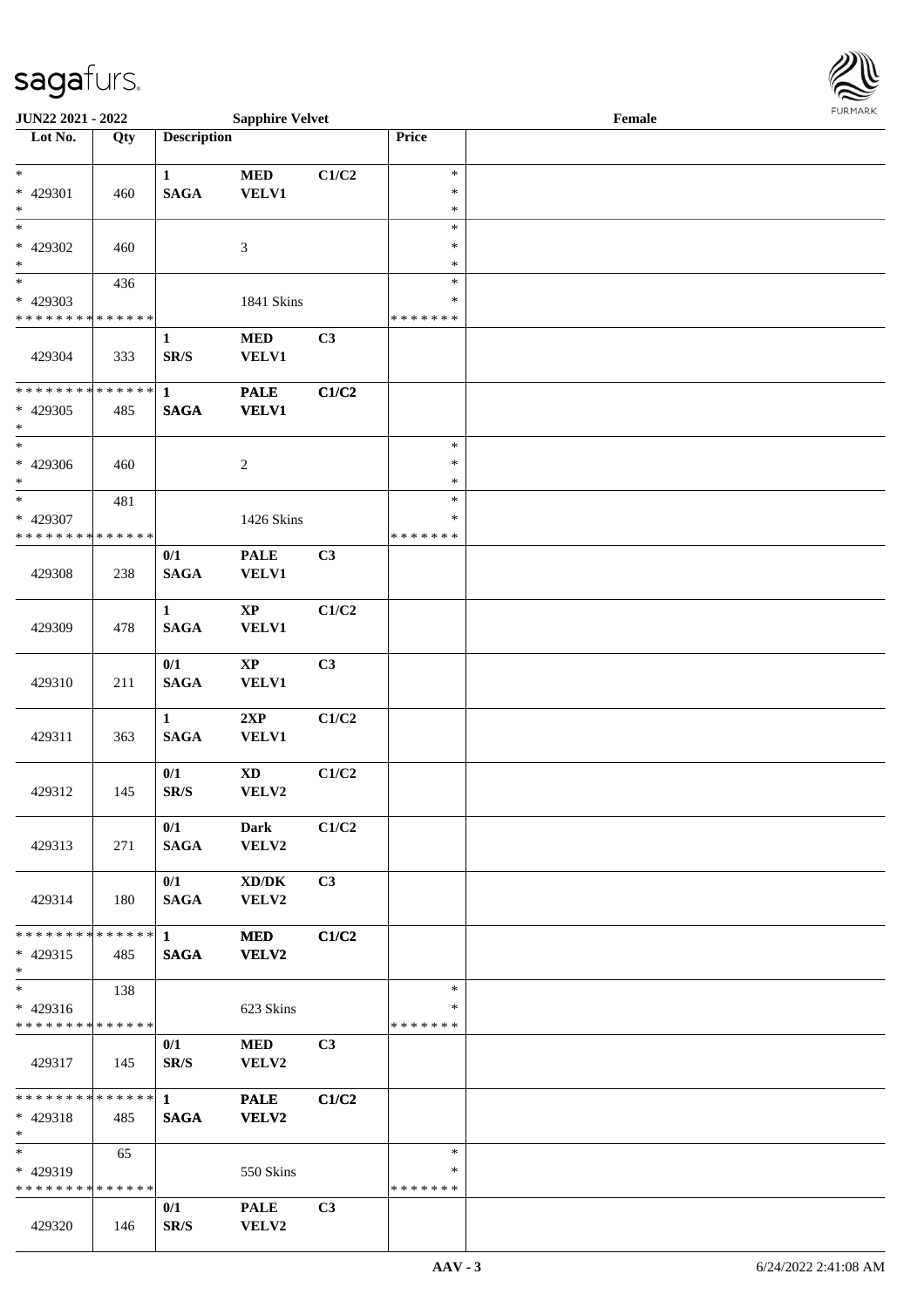

| JUN22 2021 - 2022             |     |                        | <b>Sapphire Velvet</b> |                |               | Female |  |
|-------------------------------|-----|------------------------|------------------------|----------------|---------------|--------|--|
| Lot No.                       | Qty | <b>Description</b>     |                        |                | Price         |        |  |
|                               |     |                        |                        |                |               |        |  |
|                               |     | $\mathbf{1}$           | $\bold{XP}$            | C1/C2          |               |        |  |
| 429321                        | 151 | <b>SAGA</b>            | VELV2                  |                |               |        |  |
|                               |     |                        |                        |                |               |        |  |
|                               |     | 0/1                    | 2XP                    | C1/C2          |               |        |  |
| 429322                        | 123 | <b>SAGA</b>            | VELV2                  |                |               |        |  |
|                               |     |                        |                        |                |               |        |  |
| * * * * * * * * * * * * * *   |     | 0/1                    | <b>Dark</b>            | C2             |               |        |  |
| * 429323                      | 445 | IA                     | <b>VELV1</b>           | <b>CHIP</b>    |               |        |  |
| $\ast$                        |     |                        |                        |                |               |        |  |
| $\ast$                        | 60  |                        |                        |                | $\ast$        |        |  |
| * 429324                      |     |                        | 505 Skins              |                | ∗             |        |  |
| * * * * * * * * * * * * * * * |     |                        |                        |                | * * * * * * * |        |  |
|                               |     |                        | <b>MED</b>             | C2             |               |        |  |
| * 429325                      | 485 | IA                     | <b>VELV1</b>           | <b>CHIP</b>    |               |        |  |
| $\ast$                        |     |                        |                        |                |               |        |  |
| $\ast$                        |     |                        |                        |                | $\ast$        |        |  |
| * 429326                      | 460 |                        | $\overline{c}$         |                | $\ast$        |        |  |
| $\ast$                        |     |                        |                        |                | $\ast$        |        |  |
| $\ast$                        |     |                        |                        |                | $\ast$        |        |  |
| * 429327                      | 460 |                        | 3                      |                | $\ast$        |        |  |
| $\ast$                        |     |                        |                        |                | $\ast$        |        |  |
| $\ast$                        | 188 |                        |                        |                | $\ast$        |        |  |
| * 429328                      |     |                        | 1593 Skins             |                | ∗             |        |  |
| * * * * * * * * * * * * * *   |     |                        |                        |                | * * * * * * * |        |  |
| * * * * * * * * * * * * * * * |     | 1                      | <b>PALE</b>            | C <sub>2</sub> |               |        |  |
| * 429329                      | 485 | IA                     | <b>VELV1</b>           | <b>CHIP</b>    |               |        |  |
| $\ast$                        |     |                        |                        |                |               |        |  |
| $\ast$                        |     |                        |                        |                | $\ast$        |        |  |
| $* 429330$                    | 460 |                        | $\boldsymbol{2}$       |                | $\ast$        |        |  |
| $\ast$                        |     |                        |                        |                | $\ast$        |        |  |
| $\ast$                        | 149 |                        |                        |                | $\ast$        |        |  |
| $* 429331$                    |     |                        | 1094 Skins             |                | *             |        |  |
| * * * * * * * * * * * * * *   |     |                        |                        |                | * * * * * * * |        |  |
|                               |     | $\mathbf{1}$           | $\bold{XP}$            | C2             |               |        |  |
| 429332                        | 419 | IA                     | VELV1                  | <b>CHIP</b>    |               |        |  |
|                               |     |                        |                        |                |               |        |  |
|                               |     | 0/1                    | 2XP                    | C2             |               |        |  |
| 429333                        | 263 | IA                     | <b>VELV1</b>           | <b>CHIP</b>    |               |        |  |
|                               |     |                        |                        |                |               |        |  |
|                               |     | 0/1                    | $\mathbf{X}\mathbf{P}$ | C <sub>2</sub> |               |        |  |
| 429334                        | 152 | IA                     | VELV2                  | <b>CHIP</b>    |               |        |  |
|                               |     |                        |                        |                |               |        |  |
|                               |     | 0/1                    | XD                     | C1/C2          |               |        |  |
| 429335                        | 147 | <b>SROY</b>            | VELV1                  |                |               |        |  |
|                               |     |                        |                        |                |               |        |  |
|                               |     | $1 \quad \blacksquare$ | <b>Dark</b>            | C1/C2          |               |        |  |
| 429336                        | 488 | <b>SROY</b>            | <b>VELV1</b>           |                |               |        |  |
|                               |     |                        |                        |                |               |        |  |
|                               |     |                        | <b>MED</b>             | C1/C2          |               |        |  |
| * 429337                      | 465 | <b>SROY</b>            | <b>VELV1</b>           |                |               |        |  |
| $*$                           |     |                        |                        |                |               |        |  |
| $*$                           | 464 |                        |                        |                | $\ast$        |        |  |
| * 429338                      |     |                        | 929 Skins              |                | $\ast$        |        |  |
| * * * * * * * * * * * * * * * |     |                        |                        |                | * * * * * * * |        |  |
| * * * * * * * * * * * * * * * |     | $\mathbf{1}$           | <b>PALE</b>            | C1/C2          |               |        |  |
| * 429339                      | 465 | <b>SROY</b>            | <b>VELV1</b>           |                |               |        |  |
| $*$                           |     |                        |                        |                |               |        |  |
| $*$                           | 337 |                        |                        |                | $\ast$        |        |  |
| * 429340                      |     |                        | 802 Skins              |                | ∗             |        |  |
| * * * * * * * * * * * * * *   |     |                        |                        |                | * * * * * * * |        |  |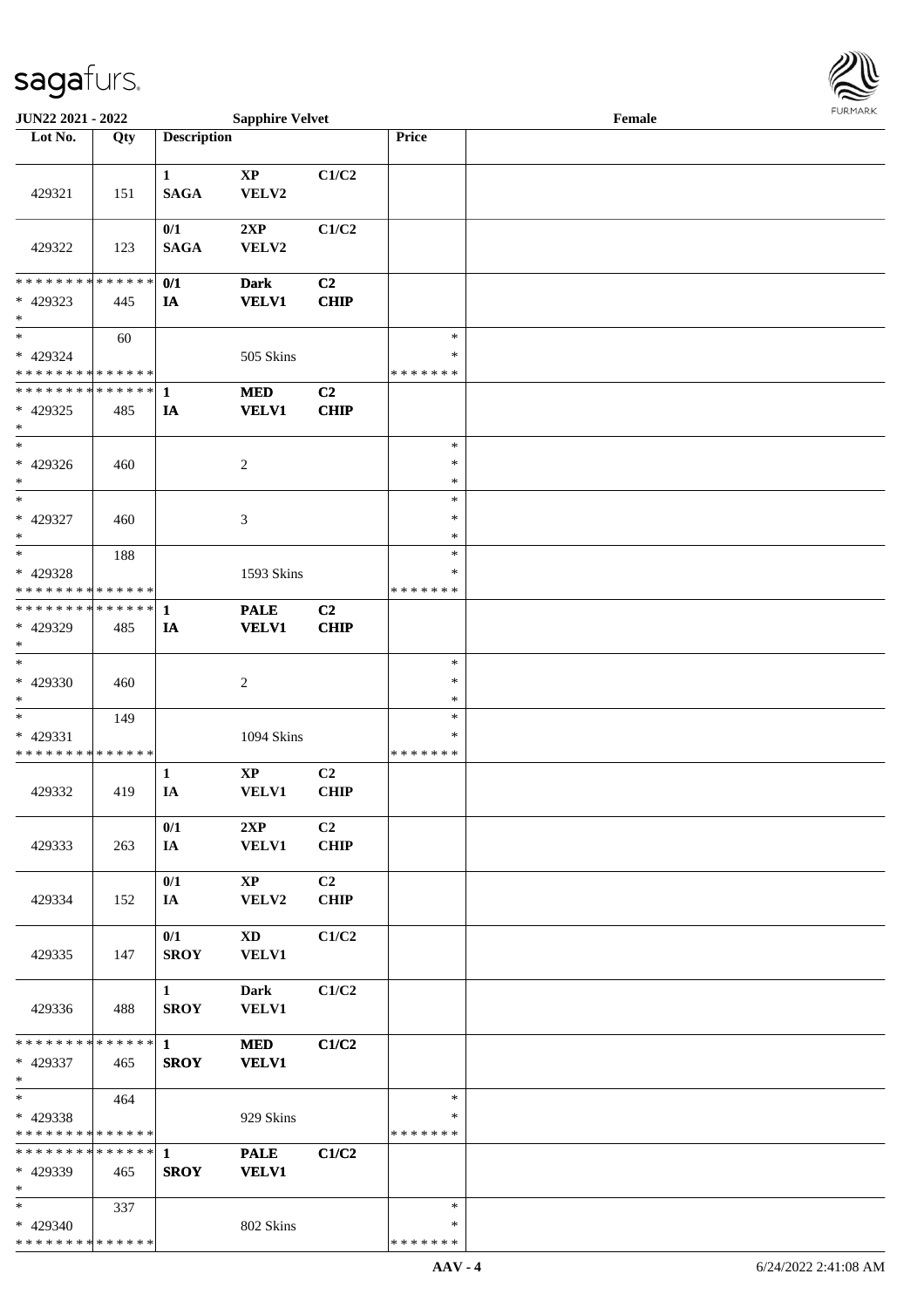

| JUN22 2021 - 2022                                   |     |                                    | <b>Sapphire Velvet</b>                              |                   |                                   | Female |  |
|-----------------------------------------------------|-----|------------------------------------|-----------------------------------------------------|-------------------|-----------------------------------|--------|--|
| Lot No.                                             | Qty | <b>Description</b>                 |                                                     |                   | Price                             |        |  |
| 429341                                              | 118 | $0/1$<br><b>SROY</b>               | <b>PALE</b><br><b>VELV1</b>                         | C3                |                                   |        |  |
| 429342                                              | 333 | $\mathbf{1}$<br><b>SROY</b>        | $\bold{XP}$<br><b>VELV1</b>                         | C1/C2             |                                   |        |  |
| 429343                                              | 184 | $\mathbf{1}$<br><b>SROY</b>        | 2XP<br><b>VELV1</b>                                 | C1/C2             |                                   |        |  |
| 429344                                              | 188 | $0/1$<br><b>SROY</b>               | <b>Dark</b><br>VELV2                                | C1/C2             |                                   |        |  |
| 429345                                              | 368 | $\mathbf{1}$<br><b>SROY</b>        | $\bf MED$<br>VELV2                                  | C1/C2             |                                   |        |  |
| 429346                                              | 454 | $\mathbf{1}$<br><b>SROY</b>        | <b>PALE</b><br>VELV2                                | C1/C2             |                                   |        |  |
| 429347                                              | 115 | $\mathbf{1}$<br><b>SROY</b>        | $\bold{XP}$<br>VELV2                                | C1/C2             |                                   |        |  |
| 429348                                              | 132 | 0/1<br><b>SROY</b>                 | 2XP<br>VELV2                                        | C1/C2             |                                   |        |  |
| 429349                                              | 535 | $\boldsymbol{2}$<br>${\bf SI}$     | <b>XD</b><br><b>VELV1</b>                           | C1/C2             |                                   |        |  |
| * * * * * * * * * * * * * *<br>* 429350<br>$\ast$   | 505 | $\overline{2}$<br>${\bf S}{\bf I}$ | <b>Dark</b><br><b>VELV1</b>                         | C1/C2             |                                   |        |  |
| $\ast$<br>$* 429351$<br>* * * * * * * * * * * * * * | 338 |                                    | 843 Skins                                           |                   | $\ast$<br>$\ast$<br>* * * * * * * |        |  |
| 429352                                              | 442 | $\mathbf 2$<br>SI                  | $\bf MED$<br><b>VELV1</b>                           | C1/C2             |                                   |        |  |
| 429353                                              | 281 | $\overline{2}$<br>${\bf S}{\bf I}$ | <b>PALE</b><br><b>VELV1</b>                         | C1/C2             |                                   |        |  |
| 429354                                              | 381 | 1/2<br>SI                          | ALL<br><b>VELV1</b>                                 | C3                |                                   |        |  |
| 429355                                              | 388 | 1/2<br>$\mathbf{I}\mathbf{B}$      | $\bold{X}\bold{D}/\bold{D}\bold{K}$<br><b>VELV1</b> | C2<br><b>CHIP</b> |                                   |        |  |
| 429356                                              | 513 | 1/2<br>$\mathbf{I}\mathbf{B}$      | PAL/XP<br><b>VELV1</b>                              | C2<br><b>CHIP</b> |                                   |        |  |
| 429357                                              | 155 | 1/2<br><b>SAGA</b>                 | $2\mathbf{X}\mathbf{D}$<br><b>VELV1</b>             | C1/C2             |                                   |        |  |
| 429358                                              | 480 | $2^{\circ}$<br>$\mathbf{SAGA}$     | $\mathbf{X}\mathbf{D}$<br><b>VELV1</b>              | C1/C2             |                                   |        |  |
| ******** <mark>******</mark><br>* 429359<br>$\ast$  | 525 | $2^{\circ}$<br><b>SAGA</b>         | <b>Dark</b><br><b>VELV1</b>                         | C1/C2             |                                   |        |  |
| $\ast$<br>* 429360<br>* * * * * * * * * * * * * *   | 275 |                                    | 800 Skins                                           |                   | $\ast$<br>∗<br>* * * * * * *      |        |  |
|                                                     |     |                                    |                                                     |                   |                                   |        |  |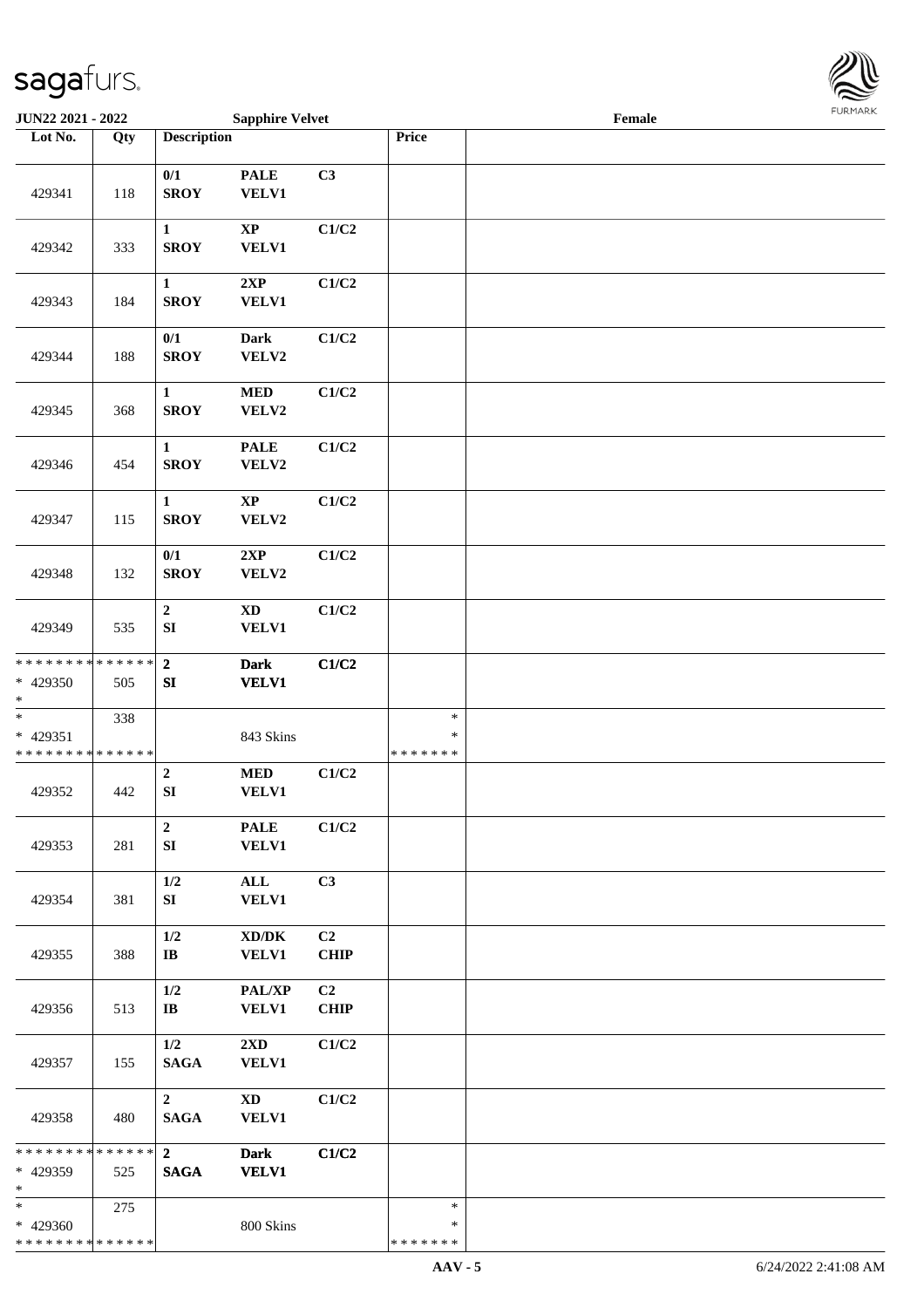

| <b>JUN22 2021 - 2022</b>                   |     |                    | <b>Sapphire Velvet</b>              |                |               | Female |  |
|--------------------------------------------|-----|--------------------|-------------------------------------|----------------|---------------|--------|--|
| Lot No.                                    | Qty | <b>Description</b> |                                     |                | Price         |        |  |
|                                            |     |                    |                                     |                |               |        |  |
| * * * * * * * * * * * * * * <mark>*</mark> |     | $\overline{2}$     | <b>MED</b>                          | C1/C2          |               |        |  |
| * 429361                                   | 485 | <b>SAGA</b>        | <b>VELV1</b>                        |                |               |        |  |
| $\ast$                                     |     |                    |                                     |                |               |        |  |
| $*$                                        | 267 |                    |                                     |                | $\ast$        |        |  |
| * 429362                                   |     |                    | 752 Skins                           |                | ∗             |        |  |
| * * * * * * * * * * * * * *                |     |                    |                                     |                | * * * * * * * |        |  |
| ******** <mark>******</mark>               |     | $\overline{2}$     | <b>PALE</b>                         | C1/C2          |               |        |  |
| $* 429363$                                 | 505 | <b>SAGA</b>        | <b>VELV1</b>                        |                |               |        |  |
| $\ast$                                     |     |                    |                                     |                |               |        |  |
| $\ast$                                     | 101 |                    |                                     |                | $\ast$        |        |  |
| * 429364                                   |     |                    | 606 Skins                           |                | ∗             |        |  |
| * * * * * * * * * * * * * *                |     |                    |                                     |                | * * * * * * * |        |  |
|                                            |     | $\overline{2}$     | $\bold{XP}$                         | C1/C2          |               |        |  |
| 429365                                     | 188 | <b>SAGA</b>        | VELV1                               |                |               |        |  |
|                                            |     |                    |                                     |                |               |        |  |
|                                            |     | 1/2                | 3XP                                 | C1/C2          |               |        |  |
| 429366                                     | 162 | <b>SAGA</b>        | <b>VELV1</b>                        |                |               |        |  |
|                                            |     |                    |                                     |                |               |        |  |
|                                            |     | $\overline{2}$     | <b>Dark</b>                         | C1/C2          |               |        |  |
| 429367                                     | 130 | <b>SAGA</b>        | VELV2                               |                |               |        |  |
|                                            |     |                    |                                     |                |               |        |  |
|                                            |     | $\overline{2}$     | <b>PALE</b>                         | C1/C2          |               |        |  |
| 429368                                     | 166 | <b>SAGA</b>        | VELV2                               |                |               |        |  |
|                                            |     |                    |                                     |                |               |        |  |
|                                            |     | 1/2                | <b>XD</b>                           | C2             |               |        |  |
| 429369                                     | 317 | IA                 | VELV1                               | <b>CHIP</b>    |               |        |  |
| * * * * * * * * * * * * * *                |     | $\overline{2}$     | <b>MED</b>                          | C <sub>2</sub> |               |        |  |
| * 429370                                   | 505 | IA                 | <b>VELV1</b>                        | <b>CHIP</b>    |               |        |  |
| $*$                                        |     |                    |                                     |                |               |        |  |
| $\ast$                                     | 88  |                    |                                     |                | $\ast$        |        |  |
| * 429371                                   |     |                    | 593 Skins                           |                | $\ast$        |        |  |
| * * * * * * * * * * * * * *                |     |                    |                                     |                | *******       |        |  |
|                                            |     | 1/2                | $\bold{X}\bold{D}/\bold{D}\bold{K}$ | C <sub>2</sub> |               |        |  |
| 429372                                     | 102 | IA                 | VELV2                               | <b>CHIP</b>    |               |        |  |
|                                            |     |                    |                                     |                |               |        |  |
|                                            |     | 1/2                | <b>MED</b>                          | C2             |               |        |  |
| 429373                                     | 335 | IA                 | VELV2                               | CHIP           |               |        |  |
|                                            |     |                    |                                     |                |               |        |  |
|                                            |     | 1/2                | <b>PALE</b>                         | C <sub>2</sub> |               |        |  |
| 429374                                     | 310 | IA                 | VELV2                               | CHIP           |               |        |  |
|                                            |     |                    |                                     |                |               |        |  |
|                                            |     | $\overline{2}$     | <b>XD</b>                           | C1/C2          |               |        |  |
| 429375                                     | 152 | <b>SROY</b>        | <b>VELV1</b>                        |                |               |        |  |
|                                            |     |                    |                                     |                |               |        |  |
|                                            |     | $\overline{2}$     | Dark                                | C1/C2          |               |        |  |
| 429376                                     | 408 | <b>SROY</b>        | <b>VELV1</b>                        |                |               |        |  |
|                                            |     |                    |                                     |                |               |        |  |
|                                            |     | $\overline{2}$     | $\bf MED$                           | C1/C2          |               |        |  |
| 429377                                     | 486 | <b>SROY</b>        | <b>VELV1</b>                        |                |               |        |  |
|                                            |     |                    |                                     |                |               |        |  |
|                                            |     | $\overline{2}$     | <b>PALE</b>                         | C1/C2          |               |        |  |
| 429378                                     | 401 | <b>SROY</b>        | <b>VELV1</b>                        |                |               |        |  |
|                                            |     |                    |                                     |                |               |        |  |
|                                            |     | $\overline{2}$     | $\bold{XP}$                         | C1/C2          |               |        |  |
| 429379                                     | 113 | <b>SROY</b>        | <b>VELV1</b>                        |                |               |        |  |
|                                            |     |                    |                                     |                |               |        |  |
|                                            |     | $\overline{2}$     | <b>MED</b>                          | C1/C2          |               |        |  |
| 429380                                     | 195 | <b>SROY</b>        | VELV2                               |                |               |        |  |